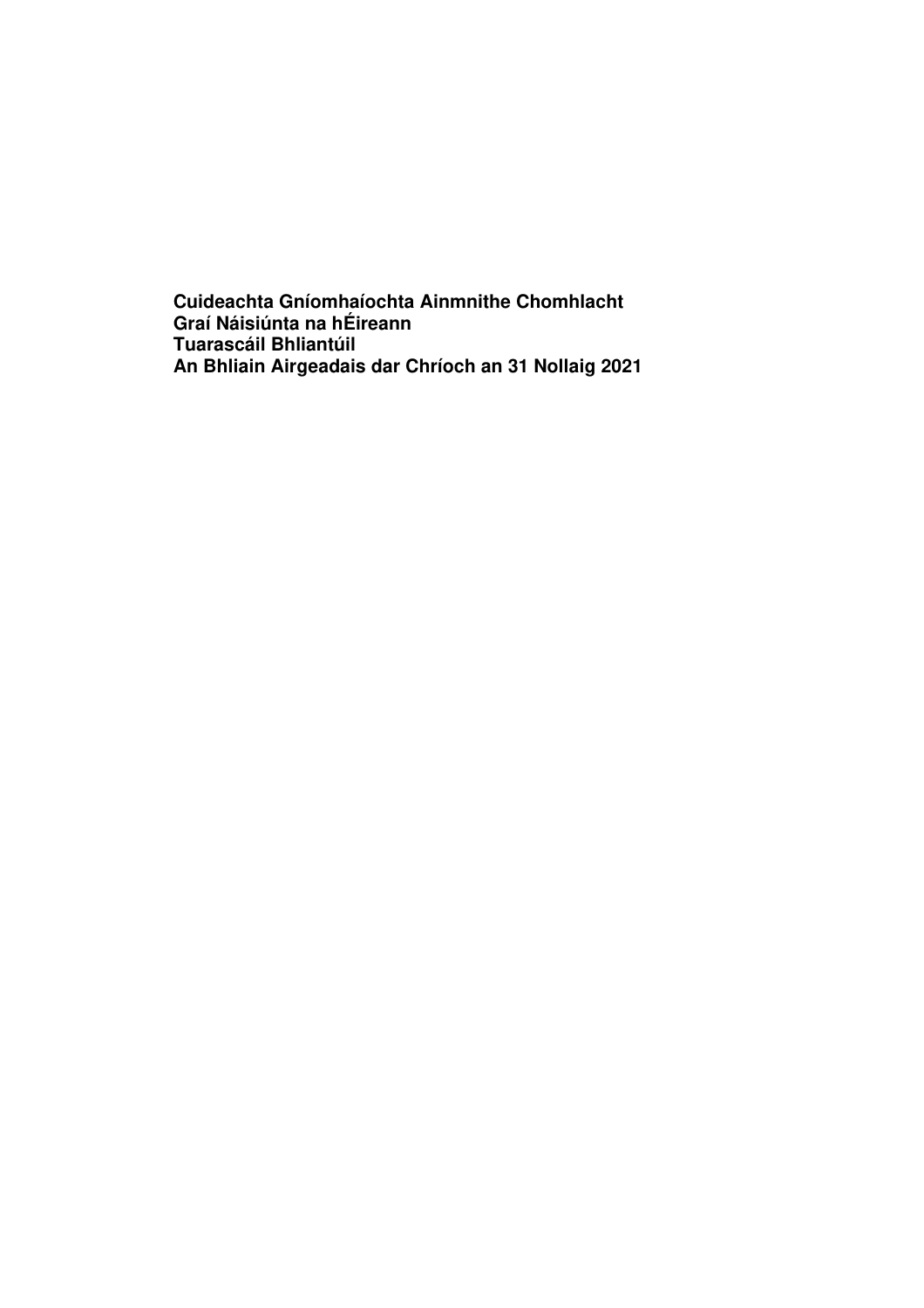# **CLÁR ÁBHAIR**

|                                                                  | Leathanach/Leathanaigh |
|------------------------------------------------------------------|------------------------|
| STIÚRTHÓIRÍ AGUS EOLAS EILE                                      | $\overline{2}$         |
| TUARASCÁIL AN CHATHAOIRLIGH                                      | $3 - 6$                |
| TUARASCÁIL NA STIÚRTHÓIRÍ                                        | $7 - 11$               |
| TUARASCÁIL AN INIÚCHÓRA NEAMHSPLEÁIGH                            | $12 - 14$              |
| BEARTAIS CHUNTASAÍOCHTA                                          | $15 - 22$              |
| CUNTAS BRABÚIS AGUS CAILLTEANAIS AN GHRÚPA                       | 23                     |
| RÁITEAS AN GHRÚPA MAIDIR LE HIONCAM CUIMSITHEACH                 | 24                     |
| CLÁR COMHARDAITHE AN GHRÚPA                                      | 25                     |
| CLÁR COMHARDAITHE NA MÁTHAIRCHUIDEACHTA                          | 26                     |
| RÁITEAS AN GHRÚPA MAIDIR LE hATHRUITHE AR CHOTHROMAS             | 27                     |
| RÁITEAS NA MÁTHAIRCHUIDEACHTA MAIDIR LE hATHRUITHE AR CHOTHROMAS | 28                     |
| RÁITEAS AN GHRÚPA MAIDIR LE SREABHADH AIRGID                     | 29                     |
| NÓTAÍ LE RÁITIS AIRGEADAIS AN GHRÚPA                             | $30 - 40$              |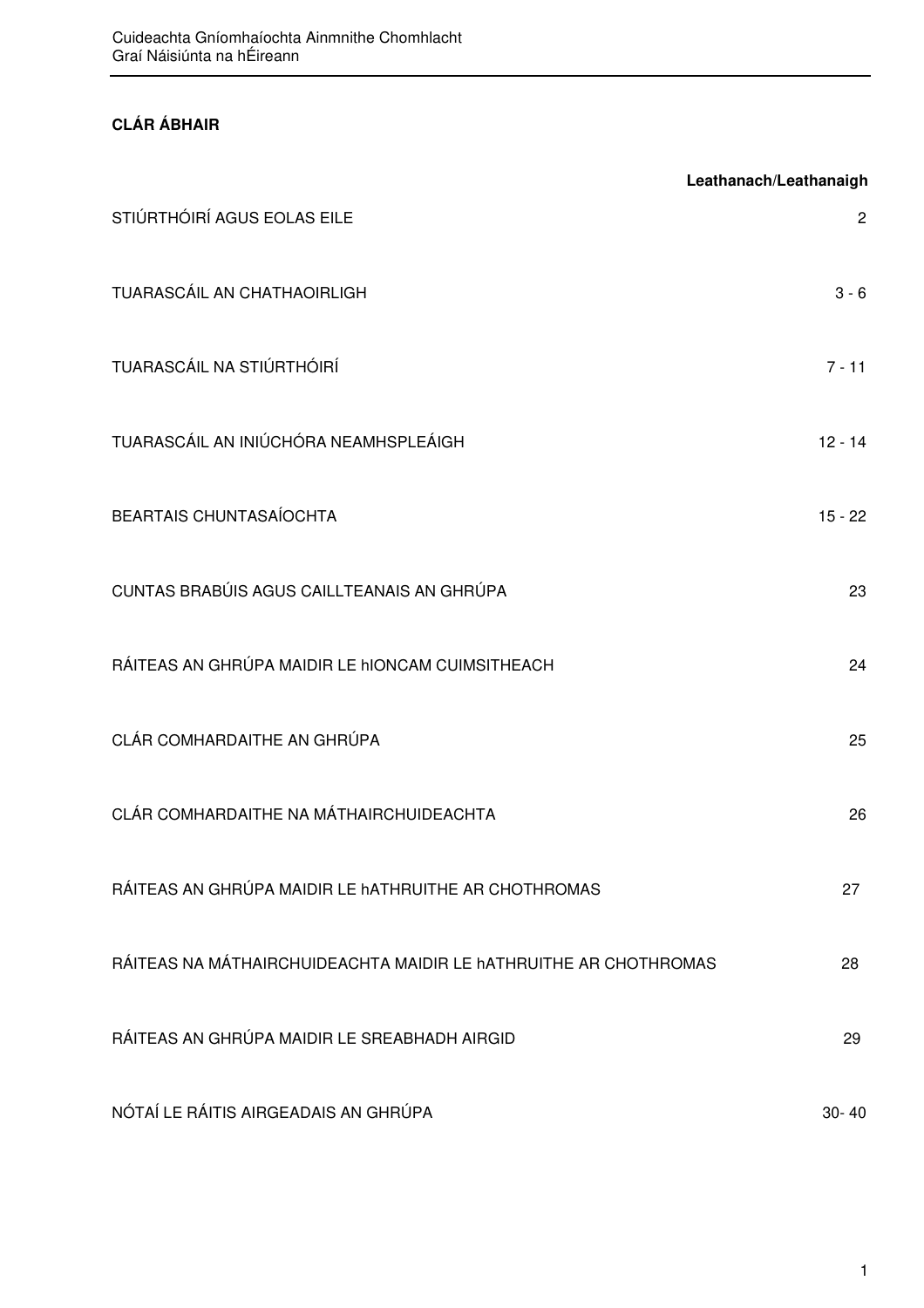## **STIÚRTHÓIRÍ AGUS FAISNÉIS EILE**

## Bord Stiúrthóirí amhail an 29 Márta 2022 **Aturnaetha**

D Walsh C Kavanagh F O'Mahony

M Dempsey **Manufather Community** Community McCann Fitzgerald J Tuite Cé Sir John Rogerson S Boyle **Suite Search Africa and Suite Search Africa and Suite Africa and Dug na Canálach Móire M**<br>
Baile Átha Cliath 2 Baile Átha Cliath 2

## **Rúnaí agus Oifig Chláraithe Baincéirí Baincéirí**

Co. Chill Dara

E Looney **Banc na hÉireann** An Tulaigh **Baile Chill Dara** Cill Dara Co. Chill Dara Co. Chill Dara Co. Chill Dara Co. Chill Dara Co. Chill Dara Co. Chill Dara

## **Uimhir Chuideachta:** 11451

#### **Iniúchóirí Neamhspleácha**

PricewaterhouseCoopers Cuntasóirí Cairte agus Gnólacht Iniúchóireachta Reachtúla 1 Duga Spencer Cé an Phoirt Thuaidh Baile Átha Cliath 1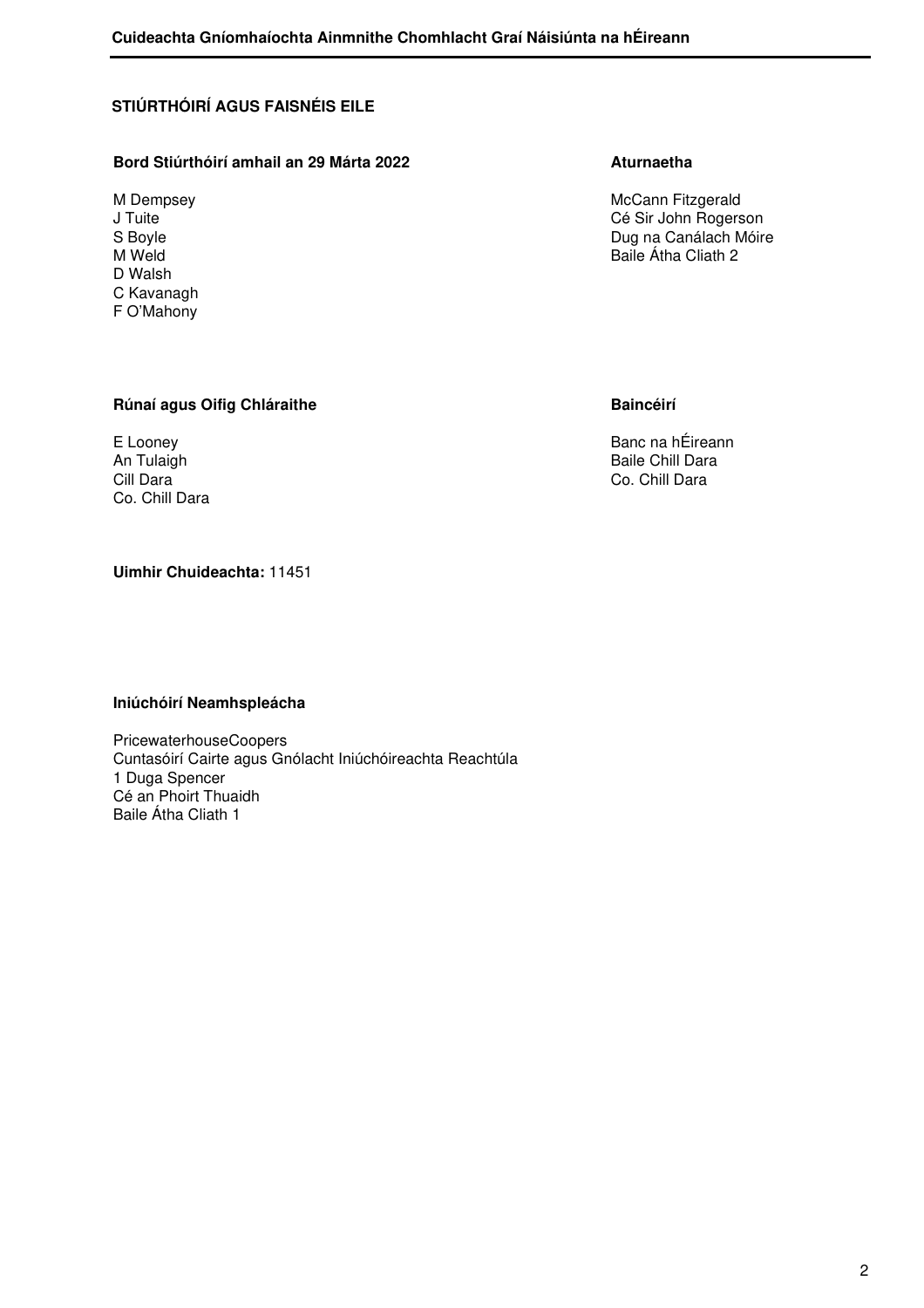## **TUARASCÁIL AN CHATHAOIRLIGH**

Bhí caillteanas €0.7m roimh chánachas ag Cuideachta Gníomhaíochta Ainmnithe Chomhlacht Graí Náisiúnta na hÉireann (an 'Cuideachta') agus a fochuideachta (an 'Grúpa' in éindí) (2020: caillteanas €0.4m). Áirítear ansin muirear dímheasa €1.5m (2020: €1.2m), is ionann an brabús roimh chánachas agus dímheas €0.8m (2020: €0.8m). Is é an t-airgead tirim a gineadh ó oibriúcháin €0.3m (2020: €1.6m a úsáideadh in oibriúcháin).

€6.2m an t-ioncam a bhí ag an nGrúpa don bhliain (2020: €6.7m), arbh é €1.9m de an t-ioncam ó ainmniúchán staileanna don bhliain (2020: €3.5m). Cuireann an fhochuideachta INS Commercial Enterprises DAC gníomhaíocht a bhaineann le turasóireacht ar fáil agus bhí tionchar ag COVID-19 uirthi in 2020, ach i ndiaidh srianta a mhaolú in 2021, méadaíodh ioncam go dtí €1.3m ó €0.5m a saothraíodh in 2020.

#### **Athbhreithniú ar an mbliain airgeadais**

Bhí brabús roimh dhímheas €0.8m ag an nGrúpa (2020: €0.8m) agus caillteanas €0.7m roimh chánachas (2020: caillteanas €0.4m).

Tá infheistíocht shuntasach déanta le blianta beaga anuas chun stoc folaíochta agus sruthanna ioncaim turasóireachta a éagsúlú. Tá sé stail nua faighte againn le cúig bliana anuas. Tá méadú tagtha ar an ngrúpa láracha síolraithe ó thaobh na cáilíochta agus na cainníochta de agus tá Eispéireas an Chapaill Rása Éireannaigh ina chuid bhreise suaitheanta den eispéireas cuairteora.

Ó bhí 2016 ann, méadaíodh luach shócmhainní seasta an Ghrúpa breis agus €2m agus méadaíodh luach shócmhainní folaíochta na graí €1m. Dá bharr sin, méadaíodh an muirear dímheasa bliantúil freisin ó €0.9m go dtí €1.4m, sa tréimhse chéanna. Tógann sé tamall go dtí go mbeidh rath ar shreabhadh an ioncaim ó na hinfheistíochtaí seo ach cuideoidh sé an gnó a chosaint amach anseo.

Tá Invincible Spirit i gcónaí chun tosaigh ar an uainchlár a bhfuil idirdhealú mór ann ach arb é €80,000 an táille laghdaithe atá air. Tá caighdeán a shíolraigh fós ard, a bhfuil taibheoir Ghrúpa 1 Pearls Galore agus Hello You, atá dhá bhliain d'aois a bhuaigh Duais Rockfel Ghrúpa 2, i measc a chuid taibheoirí den scoth in 2021.

Chlúdaigh Phoenix of Spain 108 láir sa dara séasúr dá chuid. Chlúdaigh sé roinnt láracha den scoth i measc na 260 láir sa chéad dá ghlúin dá chuid. Bhí an-tóir ar a chéad searraigh ag na díolacháin arb é €195,000 an praghas ab airde a fuarthas do dheirfiúr trí pháirt le buaiteoir Ghrúpa 1 Lucky Vega. Tá deis láidir tugtha dó a bheith ina stail is fearr.

Thairg National Defense reathaithe mór le rá i measc a chéad ghlúin de chapaill dhá bhliain d'aois agus arb é Twilight Gleaming, Seaimpín Chorn na dTógálaithe, an capall a sheasann amach. Thairg Decorated Night 10 mbuaiteoir ina chéad ghlúin lena n-áirítear Wind Your Neck In, Silver Bullet Lady agus Damarr. Tá cumas mór aige agus an chinnteacht ann go dtiocfaidh feabhas ar a reathaithe agus iad ag dul in aois agus go bhfuil leabhair níos mó le teacht sa chéad dá bhliain atá romhainn.

Tá an ghraí bródúil as luach a thabhairt do thógálaithe, go háirithe le staileanna ar éirigh leo cheana amhail Equiano, Elusive Pimpernel, Free Eagle agus Dragon Pulse. Tá gach ceann acu mór le rá fós agus cuireann siad deis láidir ar fáil capall rása an-mhaith a phórú.

Rugadh 303 searrach san aonad searraigh atá againn in 2021, ar méadú é sin ar na 219 searrach a rugadh in 2019 agus na 270 searrach a rugadh in 2020. Chuireamar fáilte roimh 37 searrach (2020: 30) ar leis an ngraí agus le comhpháirtithe sindeacáite iad lena n-áirítear na chéad searraigh de chuid Phoenix of Spain chomh maith le staileanna ar éirigh leo cheana amhail Invincible Spirit, Night of Thunder, Starspangledbanner agus Showcasing.

Ba é Invincible Spirit, bromach Aimhirgin Lass, an searrach bliana ar an bpraghas is airde a bhí againn arís eile. Ba é seo an tríú searrach ón láir a bhuaigh i ndathanna an Uachtaráin. Tá sé buaite ag a céad searrach, arb é Castlebar an t-ainm atá air, trí huaire agus cuireadh sa tríú háit i Rás Liostaithe in Dubai í, ar bhain sé cineál dubh amach ann. D'éirigh le capall eile in Keeneland i mí Dheireadh Fómhair ar tógadh sa bhaile é, arbh é California Angel é, bromach Sea Mona, a bhuaigh Duais Jessamine Ghrád 2.

Is é paindéim COVID-19 a sháraigh an timpeallacht tráchtála do 2021 den chuid is mó arís eile, go háirithe a mhéid a bhaineann lenár n-oibríochtaí Turasóireachta. In ainneoin sin, tháinig méadú suntasach ar líon na gcuairteoirí in 2020, de bharr éileamh intíre láidir den chuid is mó.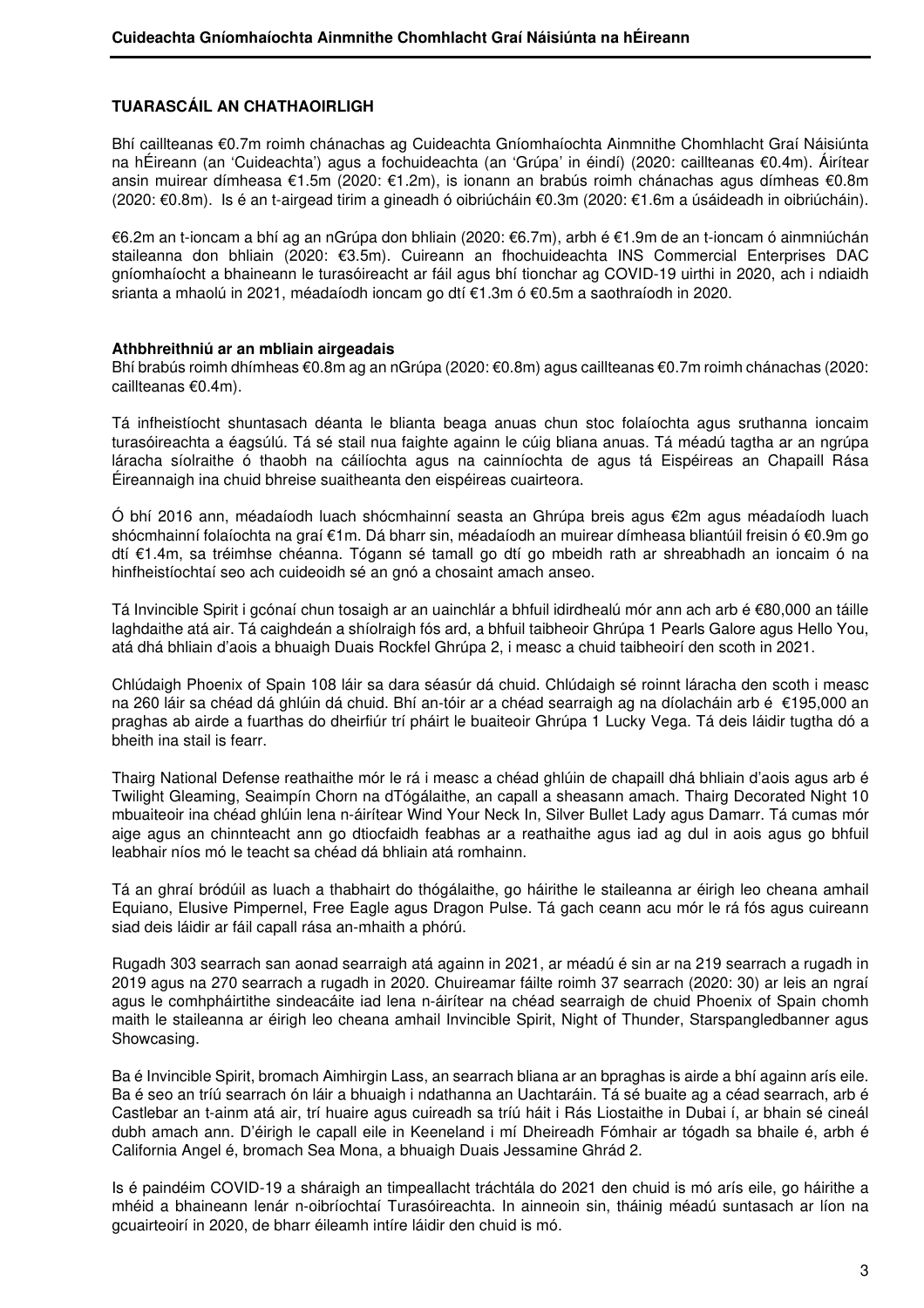## **TUARASCÁIL AN CHATHAOIRLIGH ar lean**

Tugadh Eispéireas an Chapaill Rása Éireannaigh chun críche in am agus laistigh den bhuiséad ag deireadh na bliana 2020 agus osclaíodh ar deireadh é nuair a éascaíodh srianta COVID i mí na Bealtaine. Is bunchloch é le haghaidh áis feabhsaithe a chuirtear ar fáil do chuairteoirí a bhfuil siúlbhealaigh, spásanna agus saoráidí súgartha nua ann. In 2022 tá sé i gceist againn feabhas a chur ar ár bhfoirgneamh iontrála agus ár spás miondíola a leathnú.

### **Athbhreithniú ar an mbliain airgeadais - ar lean**

Leanann an Ghraí le ról tábhachtach a bheith aige san Oideachas, a bhain 24 mac léinn céim amach ón 51ú grúpa a glacadh isteach i gCúrsa QQI Leibhéal 6 maidir le Bainistiú Póraithe Capall Folaíochta.

#### **Ráiteas ar Rialú Airgeadais Inmheánach**

#### **Scóip na freagrachta**

Thar ceann an Bhoird, admhaím an fhreagracht atá ar an mBord a chinntiú go ndéanfar córas éifeachtach rialaithe airgeadais inmheánaigh a chothabháil agus a fheidhmiú. Glactar san áireamh sa fhreagracht seo ceanglais an Chóid Cleachtais chun Comhlachtaí Stáit a Rialú (2016) (an 'Cód').

#### **Cuspóir an chórais um rialú Inmheánach**

Tá an córas rialála inmheánach leagtha amach chun riosca a bhainistiú a d'fhágfadh an riosca ar leibhéal inseasta seachas a bheith in ann a chur ar neamhní ar fad. Dá bhrí sin, ní féidir leis an gcóras ach deimhniú réasúnta seachas deimhnithe cinnte a thabhairt go bhfuil sócmhainní cosanta, idirbhearta údaraithe agus taifeadta go cuí agus go seachnaítear botúin nó neamhrialtachtaí nó go dtabharfaí faoi deara iad go tráthúil.

Bhí an córas um rialú inmheánach, atá de réir na treorach a d'eisigh an Roinn Caiteachais Phoiblí agus Athchóirithe, i bhfeidhm i gCuideachta Gníomhaíochta Ainmnithe Chomhlacht Graí Náisiúnta na hÉireann don bhliain dar chríoch an 31 Nollaig 2021 agus suas go dtí an dáta ar ceadaíodh na ráitis airgeadais.

#### **An acmhainn déileáil le riosca**

Tá Coiste Iniúchta agus Riosca (an 'ARC') ag an gCuideachta, a dhéanann freastal ar an nGrúpa, atá comhdhéanta de bheirt chomhaltaí Boird agus de bheirt chomhaltaí seachtracha, a bhfuil an saineolas is déanaí agus saineolas airgeadais ábhartha ag duine acu.

Is é David Mongey cathaoirleach an ARC. Tháinig an ARC le chéile ceithre huaire le linn na bliana.

Faigheann an ARC tuarascálacha tréimhsiúla ó fheidhm iniúchta inmheánaigh sheachfhoinsithe.

Tá beartas bainistíochta riosca forbartha ag an ARC ina leagtar amach inghlacthacht riosca, na próisis bainistíochta riosca atá i bhfeidhm agus na róil agus freagrachtaí atá ar bhaill foirne maidir le riosca. Tá an beartas seo ceadaithe ag an mBord agus tá sé eisithe ar an bhfoireann ar fad a bhfuiltear ag súil a bheidh ag obair de réir bheartais bainistíochta riosca Chomhlacht Graí Náisiúnta na hÉireann, chun an bhainistíocht a chur ar an eolas faoi aon rioscaí nó laigí rialaithe a bheadh ag teacht chun cinn agus freagracht a ghlacadh do rioscaí agus rialuithe a bhainfeadh lena réimse oibre féin.

#### **Creat riosca agus rialaithe**

Tá córas bainistíochta riosca curtha i bhfeidhm ag Cuideachta Gníomhaíochta Ainmnithe Chomhlacht Graí Náisiúnta na hÉireann a aithníonn agus a thuairiscíonn na príomhrioscaí agus na gníomhartha bainistíochta atá á nglacadh chun dul i ngleic leis na rioscaí sin agus iad a mhaolú a mhéid is féidir.

Tá clár rioscaí i bhfeidhm a aithníonn na príomhrioscaí atá le sárú ag an nGrúpa agus tá siad sin aitheanta, measúnaithe agus grádú déanta orthu de réir tábhachta. Déanann an ARC nua-shonrú agus athbhreithniú ar an gclár ag gach cruinniú. Baintear leas as torthaí na measúnachtaí sin chun acmhainní a phleanáil agus a leithroinnt chun a chinntiú go ndéantar rioscaí a bhainistiú chuig leibhéal inghlactha.

Ar an gclár rioscaí, tugtar cur síos ar na rialuithe agus na gníomhartha atá riachtanach chun rioscaí a mhaolú agus sanntar freagrachtaí as rialuithe do bhaill foirne ar leith. Deimhním go bhfuil timpeallacht rialaithe i bhfeidhm a bhfuil na gnéithe seo a leanas mar chuid de:

• Tá doiciméadú á dhéanamh ar gach príomhphróiseas gnó;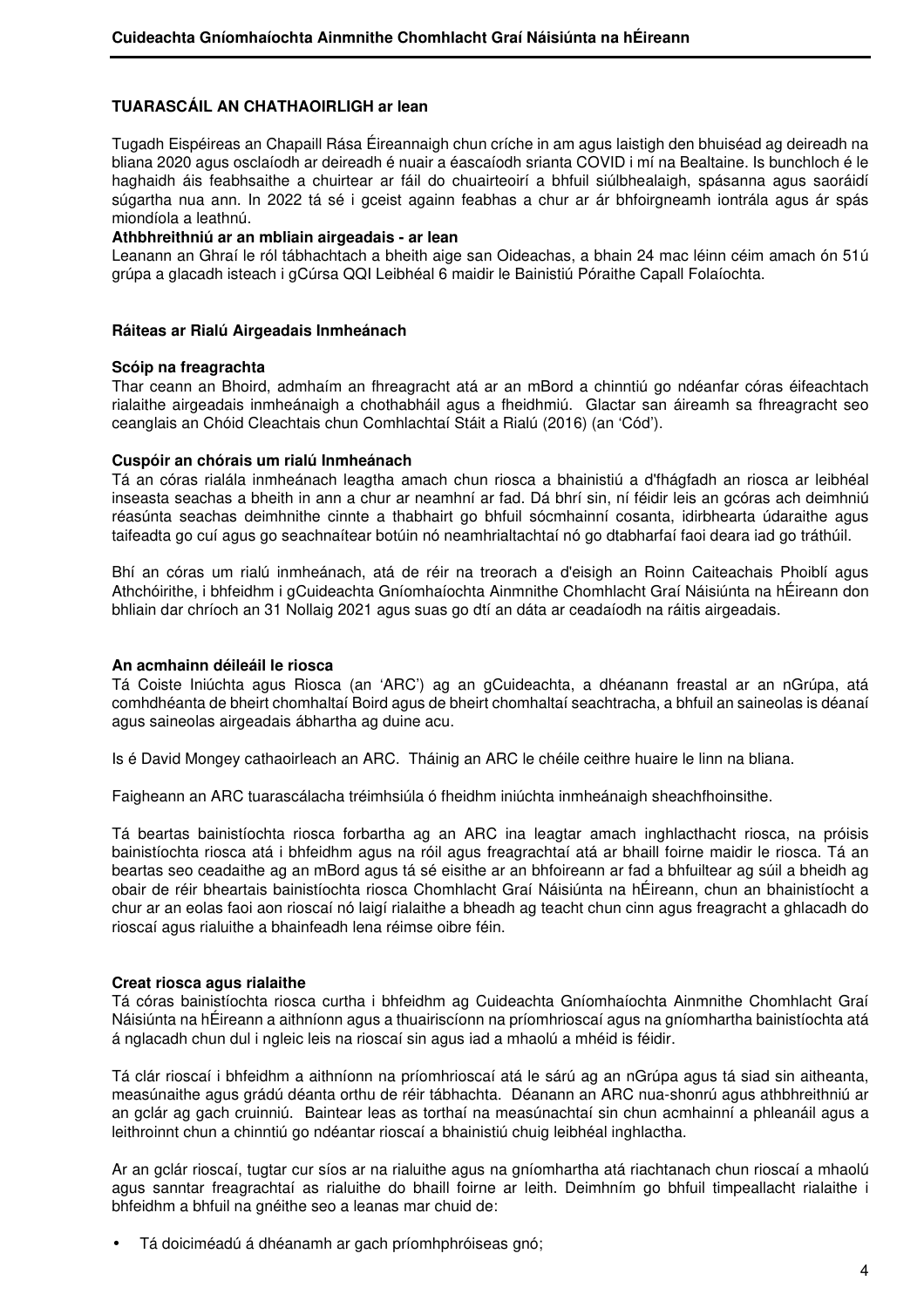## **TUARASCÁIL AN CHATHAOIRLIGH ar lean**

- Freagrachtaí airgeadais sannta ag leibhéal bainistíochta agus cuntasacht dá réir i gceist;
- Tá córas buiséadaithe iomchuí ann agus buiséad bliantúil a bhíonn faoi athbhreithniú ag bainistíocht shinsearach;
- Tá córais ann atá dírithe ar shlándáil na gcóras Teicneolaíochta Faisnéise agus Cumarsáide a chinntiú; agus
- Tá córais i bhfeidhm chun na sócmhainní a chosaint.

#### **Monatóireacht agus athbhreithniú leanúnach**

Tá nósanna imeachta foirmiúla bunaithe chun monatóireacht a dhéanamh ar phróisis rialaithe agus déantar easnaimh rialaithe a chur in iúl dóibhsean atá freagrach as beart ceartaitheach a ghlacadh chomh maith leis an mBord agus leis an mbainistíocht. Deimhním go bhfuil na córais monatóireachta leanúnaí seo a leanas i bhfeidhm:

- Tá príomhrioscaí agus na rialuithe bainteacha aitheanta agus tá próisis curtha i bhfeidhm chun monatóireacht a dhéanamh ar fheidhmiú na bpríomhrialuithe seo agus aon easnaimh a aithnítear a thuairisciú;
- Tá socruithe tuairiscithe bunaithe ag gach leibhéal ina bhfuil freagracht i leith bainistíocht airgeadais sannta; agus
- Déanann an lucht bainistíochta athbhreithniú go rialta ar thuarascálacha feidhmíochta tréimhsiúla, agus bliantúla agus airgeadais a thugann léiriú ar fheidhmíocht in aghaidh buiséad.

#### **Soláthar**

Deimhním go bhfuil nósanna imeachta i bhfeidhm ag an nGrúpa chun a chinntiú go bhfuil rialacha agus treoirlínte reatha soláthair á gcomhlíonadh agus gur chloígh sé leis na nósanna imeachta seo i rith na bliana airgeadais in 2021.

#### **Athbhreithniú ar éifeachtacht**

Deimhním go bhfuil nósanna imeachta i bhfeidhm ag an nGrúpa chun monatóireacht a dhéanamh ar éifeachtacht na nósanna imeachta bainistithe riosca agus rialuithe. Tá obair mhonatóireachta agus athbhreithnithe ar éifeachtacht an chórais rialaithe inmheánaigh bunaithe ar obair na n-iniúchóirí seachtracha agus inmheánacha, an ARC a dhéanann maoirsiú ar a gcuid oibre agus an bhainistíocht shinsearach sa Ghrúpa atá freagrach as creat rialaithe inmheánaigh airgeadais a fhorbairt agus a choinneáil.

Deimhním gur thug an Bord faoi athbhreithniú bliantúil ar éifeachtacht na rialuithe inmheánacha don bhliain 2021.

#### **Saincheisteanna rialaithe inmheánaigh**

Níor aithníodh aon laigí i rialú inmheánach a bhí le nochtadh sna ráitis airgeadais maidir le 2021.

#### **Ráiteas Comhlíontachta**

Tá an Cód Cleachtais chun Comhlachtaí Stáit a Rialú (2016) glactha ag an mBord agus tá nósanna imeachta curtha i bhfeidhm chun comhlíontacht leis an gCód a chinntiú. Chloígh Cuideachta Gníomhaíochta Ainmnithe Chomhlacht Graí Náisiúnta na hÉireann agus a fochuideachta leis an gCód Cleachtais chun Comhlachtaí Stáit a Rialú don bhliain 2021 agus Acht na gCuideachtaí, 2014.

Ba mhaith liom moladh a thabhairt thar mo cheann féin agus thar ceann an Bhoird don fhoireann ar fad atá faoi stiúir an Phríomhfheidhmeannaigh Cathal Beale. Dhéileáil siad go sármhaith le himthosca éagsúla a d'fhéadfadh dúshlán dian a chur roimh aon fhoireann bainistíochta, ón damáiste dian a rinneadh ar ghnó turasóireachta na graí de bharr phaindéim COVID go dtí teorainn a cuireadh leis an gcur isteach a d'fhéadfadh a bheith ann ar ghnó staileanna ríthábhachtaigh na graí de bharr an Bhreatimeachta. Is léiriú é an brabús sásúil roimh dhímheas a baineadh amach ar scil oibríochtúil agus breithiúnas iontaofa na foirne.

Is mian liom buíochas a ghabháil le mo chomhghleacaithe Boird freisin as a ndíograis agus as a gcomhairle chiallmhar a cuireadh, i gcomhar le bainistíocht agus le foireann na Graí, le bonn láidir a leagan d'fhorbairt Ghraí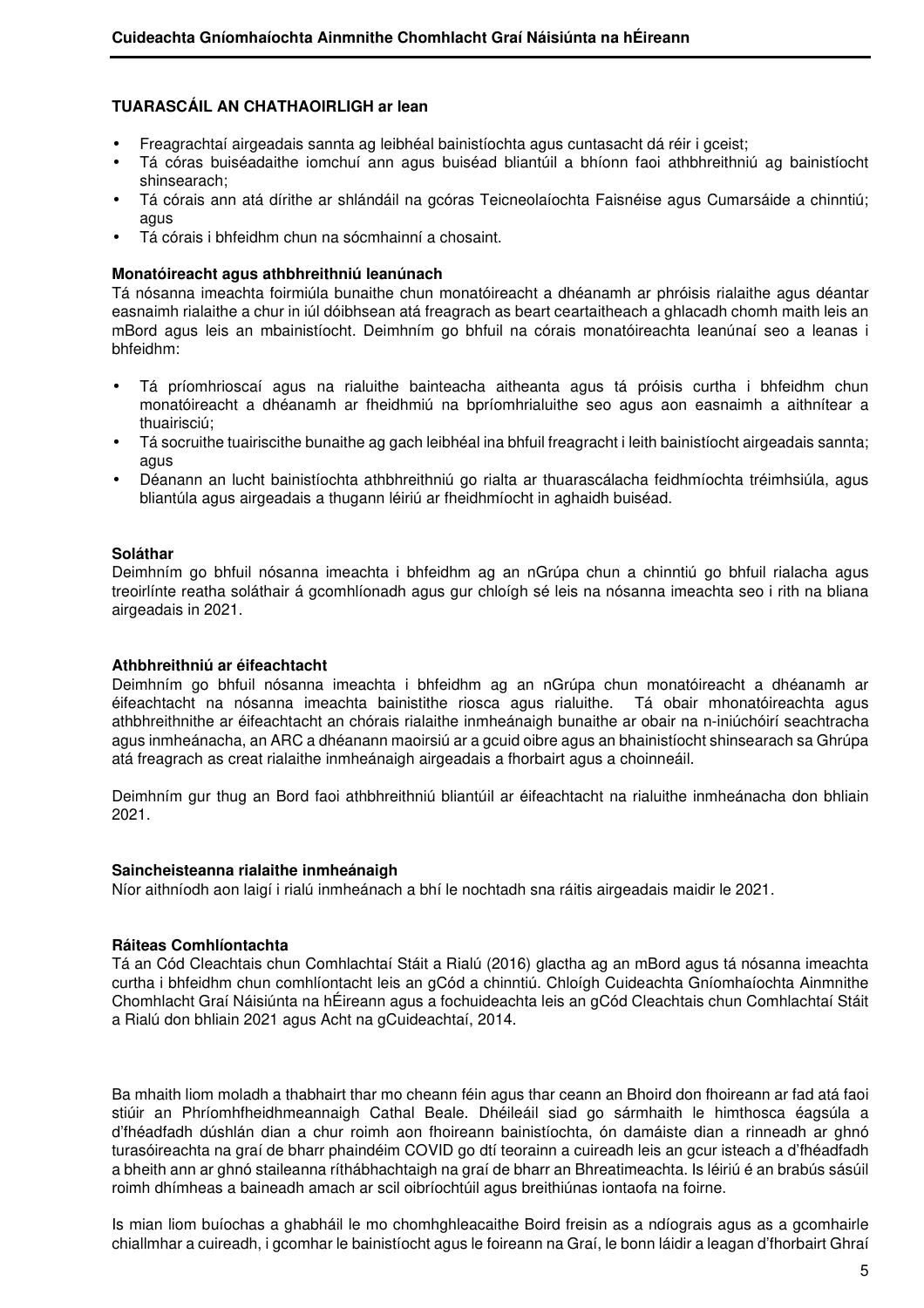## **TUARASCÁIL AN CHATHAOIRLIGH ar lean**

Náisiúnta na hÉireann amach anseo. Táimid ag súil le plé a dhéanamh ar an gcaoi ar féidir poitéinseal doshéanta a aithint ina sárthaispeántas d'fheabhas na hÉireann i bpórú capall agus in Agrathurasóireacht leis an rialtas agus leis an Máthair-roinn.

Ar deireadh, is mian liom buíochas a ghabháil leis an Aire Talmhaíochta, Bia agus Mara, an tUasal Charlie McConalogue agus leis an Aire Caiteachais Phoiblí agus Athchóirithe, an tUasal Michael McGrath agus foireann a ranna as an tacaíocht agus an treoir a thug siad i rith na bliana.

**Thar ceann an Bhoird:** 

 $\overline{\phantom{a}}$  , and the set of the set of the set of the set of the set of the set of the set of the set of the set of the set of the set of the set of the set of the set of the set of the set of the set of the set of the s

**Matt Dempsey** 

**Cathaoirleach** 

**Dáta: an 29 Márta 2022**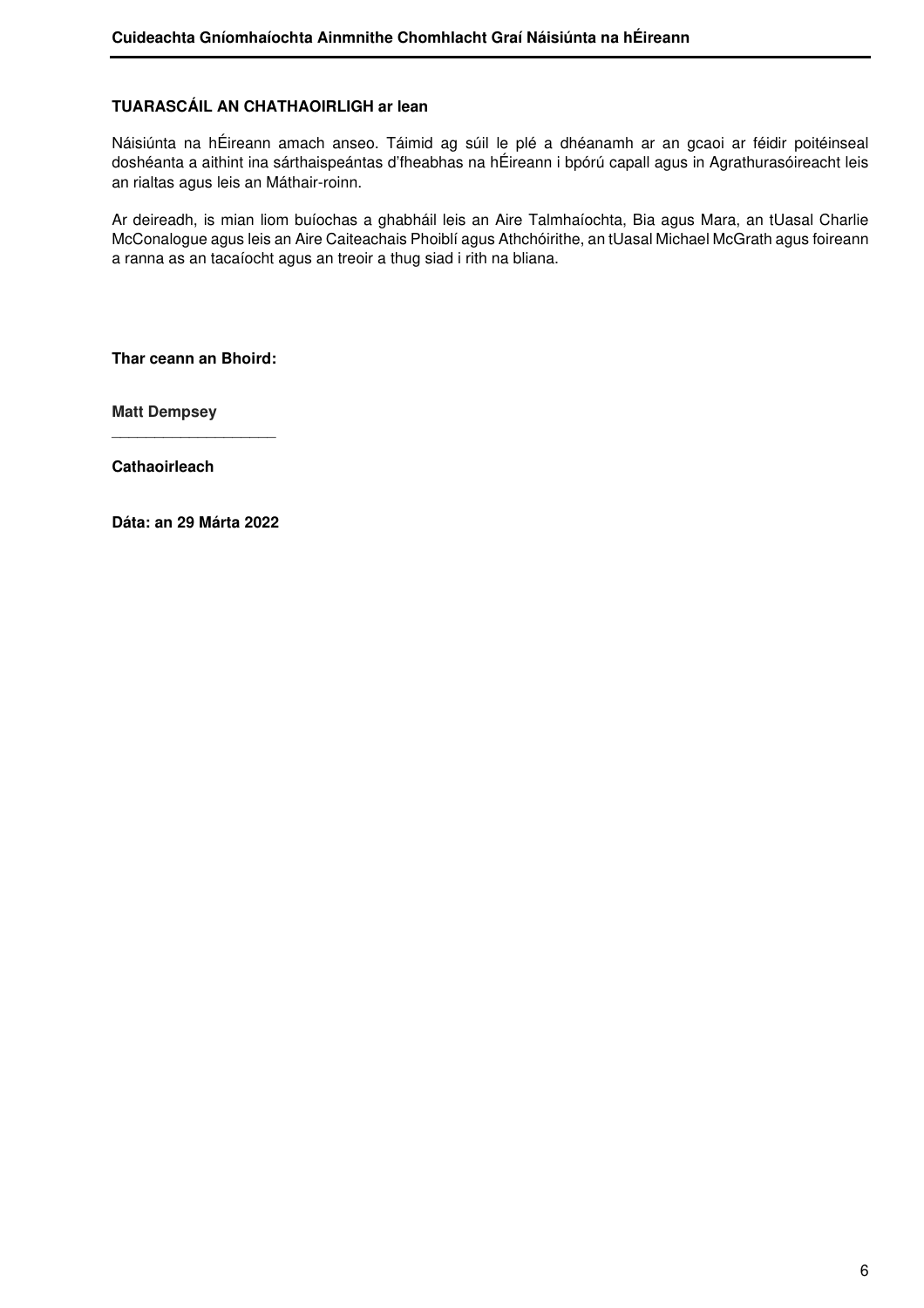## **TUARASCÁIL NA STIÚRTHÓIRÍ**

Cuireann na stiúrthóirí a dtuarascáil bhliantúil agus na ráitis airgeadais iniúchta i ndáil leis an nGrúpa agus leis an gCuideachta i láthair don bhliain airgeadais dar chríoch an 31 Nollaig 2021. Tá an Grúpa comhdhéanta den Chuideachta, de Chuideachta Gníomhaíochta Ainmnithe Chomhlacht Graí Náisiúnta na hÉireann agus a fochuideachta, de INS Commercial Enterprises DAC.

#### **Torthaí, díbhinní agus cúlchistí**

Ba é an caillteanas roimh chánachas €661,000 (2020: caillteanas €384,960). Ní mholann na stiúrthóirí go ndearbhófaí díbhinn (2020: €Nialas) nó aistriú chuig cúlchiste (2020: €Nialas).

#### **Príomhghníomhaíochtaí agus athbhreithniú ar an ngnó**

Tá an t-athbhreithniú a rinneadh ar mar a d'éirigh leis an nGrúpa san áireamh i dtuarascáil an Chathaoirligh ar leathanaigh 3 go 6. Is é príomhghníomhaíocht an Ghrúpa graífheirmeoireacht, turasóireacht agus gníomhaíochtaí gaolmhara.

#### **Gnóthas leantach**

Ullmhaítear na ráitis airgeadais ar bhonn an ghnóthais leantaigh de réir mar a bhíonn an Bord sásta go bhfuil acmhainní leordhóthanacha ag eintitis agus Grúpa Chuideachta Gníomhaíochta Ainmnithe Chomhlacht Graí Náisiúnta na hÉireann le coinneáil ag imeacht chomh fada agus is léir amach anseo.

#### **Príomhrioscaí agus neamhchinnteachtaí**

Is é straitéis an Ghrúpa staileanna d'ardchaighdeán a sheasamh agus capaill rásaíochta a bheidh ábalta dul san iomaíocht i rásaí d'ardghrád a phórú agus saoráid coinneála agus ullmhaithe díolta ar ardchaighdeán a chur i bhfeidhm.

Tá feidhmíocht an Ghrúpa ag brath go mór ar shláinte na staileanna agus an tóir atá orthu agus go háirithe Invincible Spirit, atá ceithre bliana is fiche anois. Tá sé ag brath chomh maith ar shláinte agus ar éileamh sa mhargadh i ndáil lena gcuid seirbhísí.

Is deacair rioscaí áirithe atá le sárú ag an nGrúpa a thomhas ach baineann siad go príomha le tionchar Covid-19 agus galair ainmhithe a chuirfeadh srian ar ghluaiseacht/a thaisteal ainmhithe.

Mar gheall ar nádúr an tionscail ina bhfuil an Grúpa ag feidhmiú is iad méid agus uainiú na n-ioncam sa todhchaí an neamhchinnteacht is mó ag an nGrúpa fós.

#### **Imeachtaí ó dheireadh na bliana airgeadais**

Ó dheireadh na bliana níl aon eachtra ar leith tar éis titim amach a mbeadh tionchar acu ar na ráitis airgeadais seo.

#### **Forbairtí amach anseo**

Níl aon mhórphleananna forbartha eile ag an nGrúpa amach anseo seachas mar a leagtar amach i Ráiteas an Chathaoirligh.

#### **Tabhartas polaitíochta**

Níor thug an Grúpa aon tabhartas polaitíochta le linn na bliana airgeadais (2020: €Nialas).

#### **Taighde agus forbairt**

Níor thabhaigh an Grúpa aon chaiteachas ar thaighde ná ar fhorbairt le linn na bliana airgeadais (2020: €Nialas).

#### **Craobhacha**

Níl aon chraobhacha coigríche ag an nGrúpa.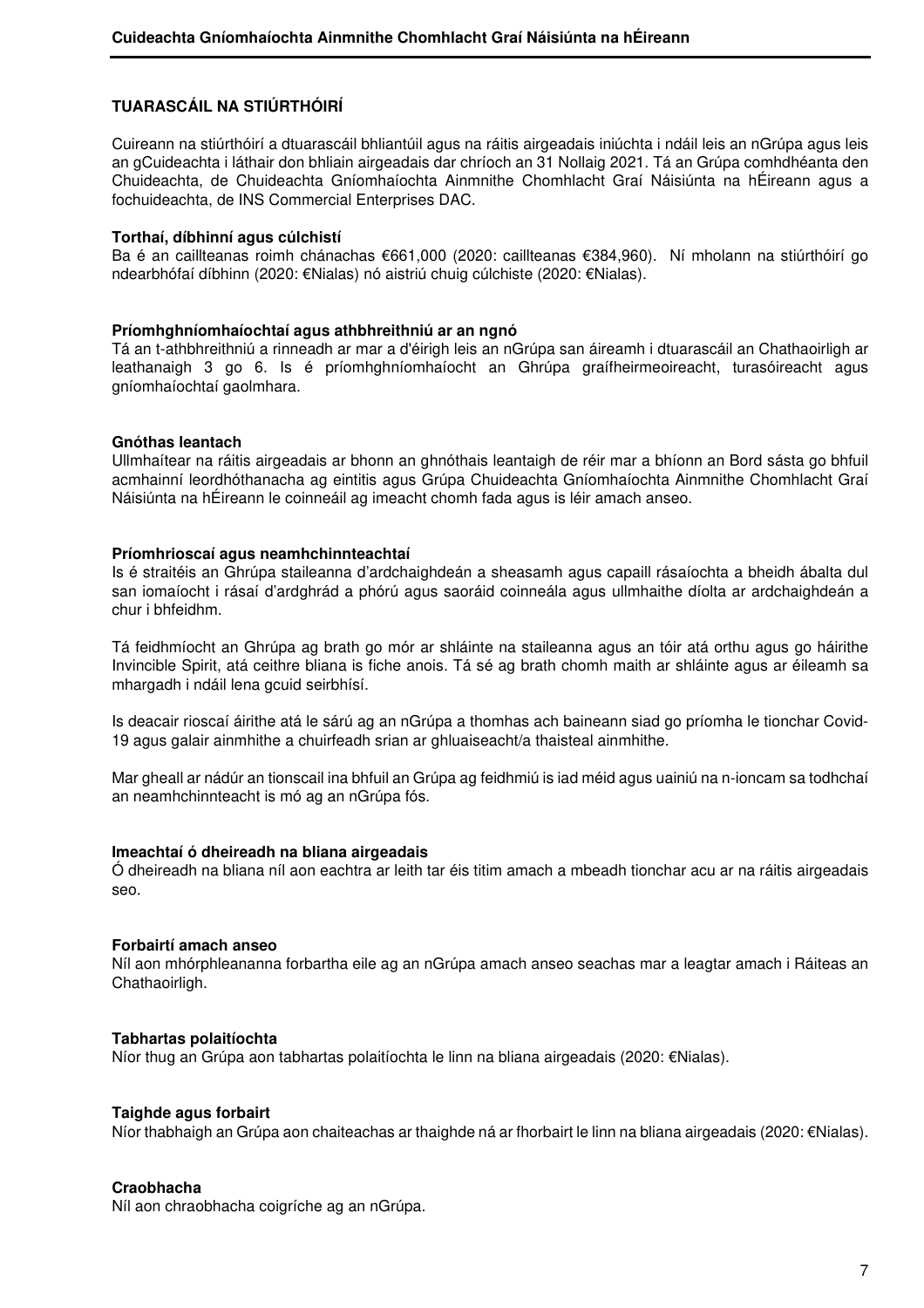#### **Páirtí rialaithe deiridh**

Tá úinéireacht thairbhiúil an scairchaipitil eisithe go léir dílsithe don Aire Caiteachais Phoiblí agus Athchóirithe.

#### **Ráiteas maidir le Rialachas**

Is faoin Acht Groighe Náisiúnta, 1945 a bunaíodh Bord Chuideachta Gníomhaíochta Ainmnithe Chomhlacht Graí Náisiúnta na hÉireann. Tá an Bord freagrach don Aire Talmhaíochta, Bia agus Mara agus is é atá freagrach as a chinntiú go ndéantar dea-rialachas. Tugann sé faoin tasc seo trí chuspóirí agus spriocanna straitéiseacha a leagan amach agus cinntí straitéiseacha a ghlacadh maidir le gach príomhshaincheist gnó. An Príomhfheidhmeannach (CEO) agus an fhoireann bainistíochta sinsearaí atá freagrach as an nGrúpa a bhainistiú, a rialú agus a threorú ó lá go lá. Ní mór don Phríomhfheidhmeannach agus don fhoireann bainistíochta sinsearaí an treoir straitéiseach leathan a leagan an Bord amach a leanúint agus a chinntiú go bhfuil tuiscint mhaith ag gach comhalta Boird ar na príomhghníomhaíochtaí agus na príomhchinntí a bhaineann leis an nGrúpa agus aon rioscaí suntasacha a d'fhéadfadh a theacht chun cinn. Feidhmíonn an Príomhfheidhmeannach mar theagmhálaí díreach idir Bord agus bainistíocht an Ghrúpa.

#### **Freagrachtaí an Bhoird**

Leagtar amach i dtéarmaí tagartha Stiúrthóirí an Bhoird obair agus freagrachtaí an Bhoird chomh maith le nithe a fhorchoimeádtar go sonrach do chinneadh Boird. I measc na mbuan-nithe a bhreithníonn an Bord, tá:

- Dearbhú leasanna;
- Tuarascálacha ón gCoiste Iniúchóireachta agus Riosca;
- Tuarascálacha airgeadais agus cuntais bainistíochta;
- Tuarascálacha feidhmíochta; agus
- Nithe forchoimeádta.

#### **Ráiteas ar fhreagrachtaí na stiúrthóirí**

Tá na stiúrthóirí freagrach as tuarascáil na stiúrthóirí agus na ráitis airgeadais a ullmhú de réir reachtaíocht na hÉireann.

Ceanglaíonn dlí na hÉireann ar na stiúrthóirí ráitis airgeadais a ullmhú do gach bliain airgeadais a thugann léargas fíorcheart ar shócmhainní, ar dhliteanais agus ar staid airgeadais an Ghrúpa agus na Cuideachta amhail deireadh na bliana airgeadais agus ar bhrabús agus ar chaillteanas an Ghrúpa agus na Cuideachta don bhliain airgeadais. De réir an dlí sin a d'ullmhaigh na stiúrthóirí na ráitis airgeadais de réir an Chleachtais Cuntasaíochta a nGlactar go Ginearálta leis in Éirinn (caighdeáin chuntasaíochta arna n-eisiúint ag Comhairle na Ríochta Aontaithe um Thuairisciú Airgeadais, lena n-áirítear an Caighdeán um Thuairisciú Airgeadais 102, "an Caighdeán um Thuairisciú Airgeadais a bhfuil feidhm leis sa Ríocht Aontaithe, i bPoblacht na hÉireann agus i ndlí na Éireann").

Ceanglaíonn dlí na hÉireann ar na stiúrthóirí gan na ráitis airgeadais a cheadú mura bhfuil siad sásta go dtugann siad léargas fíorcheart ar shócmhainní, ar dhliteanais agus ar staid airgeadais an Ghrúpa agus na Cuideachta amhail deireadh na bliana airgeadais agus ar bhrabús agus ar chaillteanas an Ghrúpa agus na Cuideachta don bhliain airgeadais sin.

Agus na ráitis airgeadais seo á n-ullmhú, ceanglaítear an méid seo a leanas ar na stiúrthóirí:

- beartais chuntasaíochta oiriúnacha a roghnú agus iad a fheidhmiú go seasta;
- breithiúnais agus meastacháin a dhéanamh atá réasúnach agus stuama;
- a rá cibé ar ullmhaíodh na ráitis airgeadais de réir na gcaighdeán cuntasaíochta infheidhme agus na caighdeáin atá i gceist a lua, faoi réir aon imeacht ábhartha ó na caighdeáin sin a nochtadh agus a mhíniú sna nótaí a ghabhann leis na ráitis airgeadais; agus
- na ráitis airgeadais a ullmhú ar bhonn an ghnóthais leantaigh, sin mura mbíonn sé mí-oiriúnach glacadh leis go leanfaidh an Grúpa agus an Chuideachta lena ghnó.

Tá na stiúrthóirí freagrach as taifid chuntasaíochta a choinneáil atá leordhóthanach chun:

- idirbhearta an Ghrúpa agus na Cuideachta a thaifeadadh go cruinn agus a mhíniú;
- a léireoidh, ag aon am, sócmhainní, dliteanais, staid airgeadais agus caillteanas nó brabús an Ghrúpa agus na Cuideachta le cruinneas réasúnach; agus
- cur ar chumas na stiúrthóirí a chinntiú go bhfuil na ráitis airgeadais ag cloí le hAcht na gCuideachtaí 2014 agus gur féidir iniúchadh a dhéanamh ar na ráitis airgeadais sin.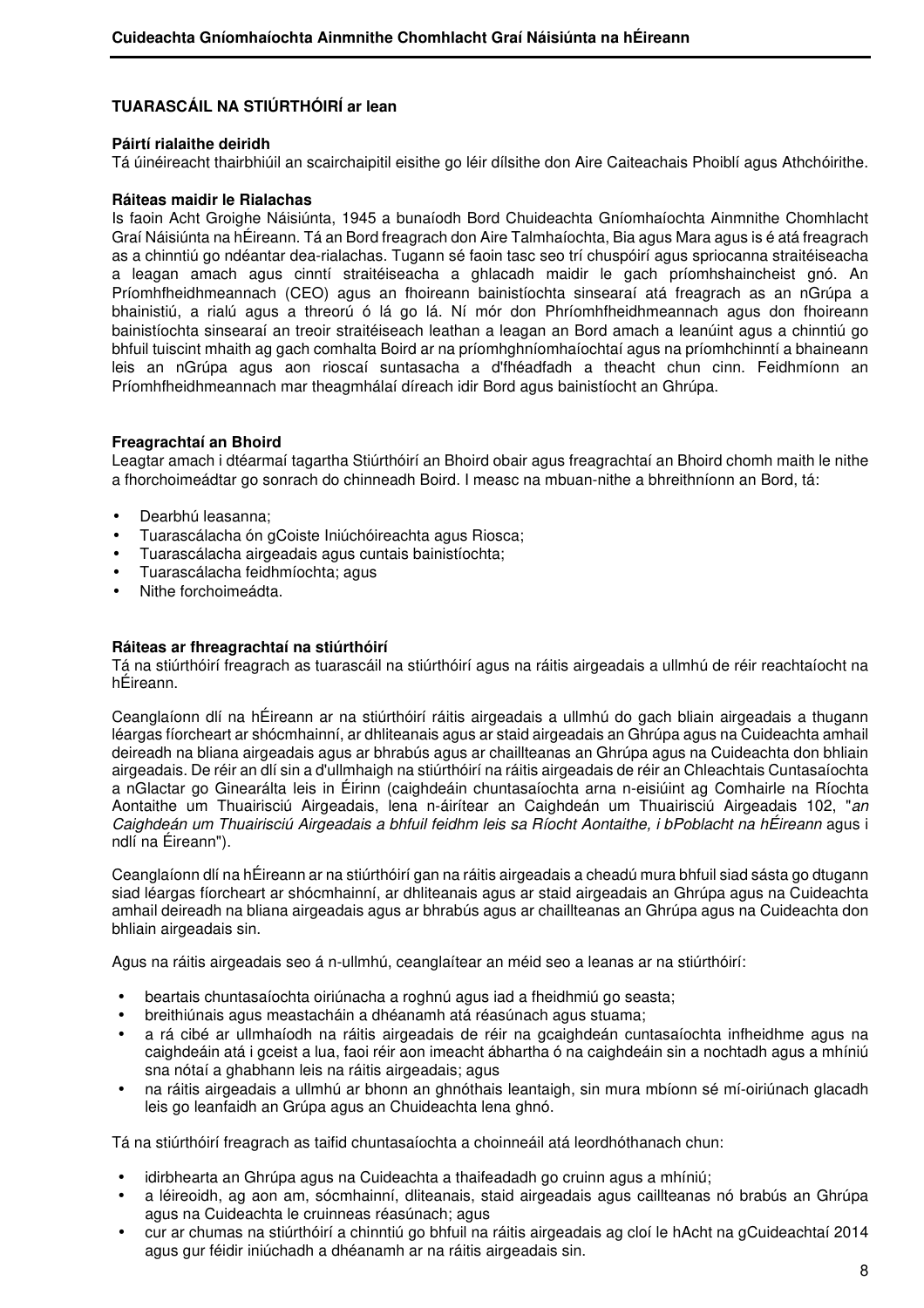Tá na stiúrthóirí freagrach freisin as sócmhainní an Ghrúpa agus na Cuideachta a chosaint agus as sin, céimeanna réasúnacha a ghlacadh chun calaois agus mírialtachtaí eile a chosc agus a bhrath.

#### **Ráiteas ar fhreagrachtaí na stiúrthóirí - ar lean**

Is iad na stiúrthóirí atá freagrach maidir le faisnéis airgeadais agus corparáideach a choinneáil agus maidir le caighdeán na faisnéise sin atá ar láithreán gréasáin na Cuideachta. D'fhéadfadh reachtaíocht na hÉireann i ndáil le ráitis airgeadais a ullmhú agus a scaipeadh a bheith éagsúil ó reachtaíocht i ndlínsí eile.

#### **Rialú airgeadais inmheánach**

Thar ceann an Bhoird, admhaím ár bhfreagracht as a chinntiú go ndéanfar córas éifeachtach rialaithe airgeadais inmheánaigh a chothabháil agus a fheidhmiú. Ní féidir le córas dá leithéid ach deimhniú réasúnta agus ní deimhniú iomlán a sholáthar in aghaidh earráidí ábharacha agus tá an córas atá i bhfeidhm i gcomhréir le méid agus le nádúr an Ghrúpa.

Ar na nósanna imeachta tábhachtacha atá curtha i bhfeidhm ag an mBord ar mhaithe le rialú airgeadais inmheánaigh éifeachtach a sholáthar áirítear iad seo a leanas:

- Struchtúr bainistíochta sainmhínithe a bhfuil a chuid dualgas deighilte go cuí ar fud na heagraíochta;
- Tá nósanna imeachta sainiúla soiléire i bhfeidhm chun ceannach, íocaíochtaí, admhálacha agus párolla a rialú;
- Tá beirt stiúrthóirí i measc an choiste iniúchta; buaileann siad le chéile go rialta chun athbhreithniú a dhéanamh ar na rioscaí airgeadais. Chomh maith leis sin faigheann siad tuarascálacha tréimhsiúla ó fheidhm Iniúchta Inmheánaigh sheachfhoinsithe;
- Pléitear rioscaí gnó tábhachtacha ag an mBord agus déantar cinntí bunaithe ar an gcomhairle ghairmiúil is fearr atá ar fáil. Athbhreithníonn an bord cuntas agus feidhmíocht bainistíochta in aghaidh an bhuiséid; agus
- Tá cóid iompair do stiúrthóirí agus d'fhostaithe i bhfeidhm agus tá siad foilsithe ar láithreán gréasáin na Cuideachta.

Rinne an Bord athbhreithniú ar éifeachtacht an chórais rialaithe inmheánaigh airgeadais trí na céimeanna thuasluaite in 2021.

## **Stiúrthóirí**

Tá an Bord comhdhéanta den Chathaoirleach agus seisear gnáthchomhaltaí. Is é an tAire Talmhaíochta, Bia agus Mara a cheapann iad ar fad i ndiaidh dul i gcomhairle leis an Aire Caiteachais Phoiblí agus Athchóirithe. Leagtar amach thíos ceapachán nó na dátaí ceapacháin is déanaí do na comhaltaí reatha:

| Comhalta boird      | Dáta a ceapadh/a athcheapadh<br>Ról |                             |
|---------------------|-------------------------------------|-----------------------------|
| <b>Matt Dempsey</b> | Cathaoirleach                       | an 1 Márta 2018             |
| John Tuite          | Gnáthchomhalta                      | an 25 Deireadh Fómhair 2018 |
| Seamus Boyle        | Gnáthchomhalta                      | an 25 Deireadh Fómhair 2018 |
| Mark Weld           | Gnáthchomhalta                      | an 29 Deireadh Fómhair 2018 |
| Dairine Walsh       | Gnáthchomhalta                      | an 31 Lúnasa 2018           |
| Clodagh Kavanagh    | Gnáthchomhalta                      | an 9 Feabhra 2021           |
| Finola O'Mahony     | Gnáthchomhalta                      | an 9 Feabhra 2021           |

Cinneann an tAire na táillí atá iníoctha le comhaltaí Boird. Tá táillí agus speansais chomhaltaí an Bhoird i rith 2021 leagtha amach thíos: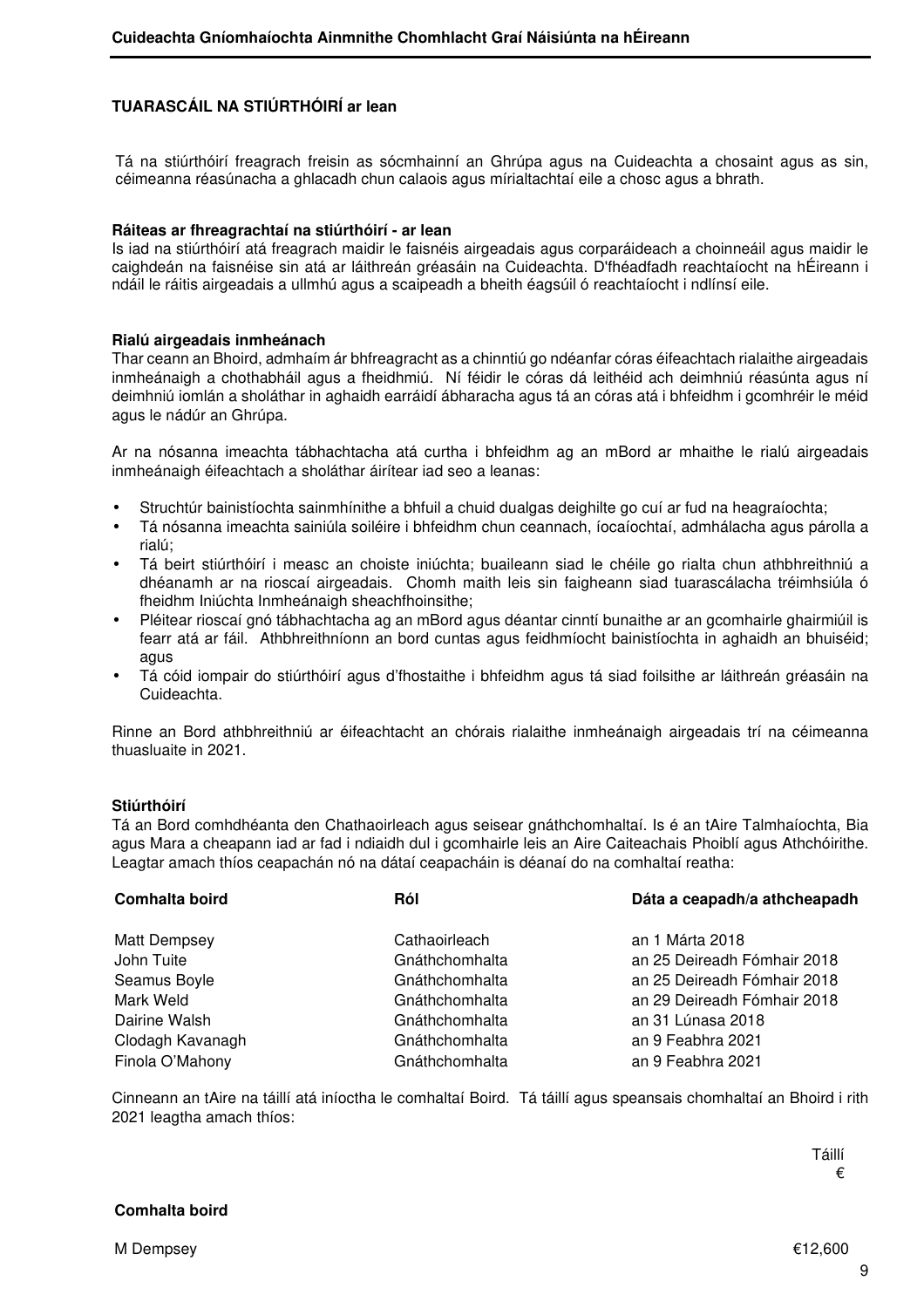| J Tuite    | €8,100 |
|------------|--------|
| S Boyle    | €8,100 |
| M Weld     | €8,100 |
| D Walsh    | €8,100 |
| C Kavanagh | €8,100 |
| F O'Mahony | €8,100 |

Rinneadh €609 san iomlán (2020: €800) ar fad le comhaltaí Boird ar éilimh speansais mhíleáiste le linn na bliana.

#### **Freastal ar chruinnithe**

Tionóladh seacht gcruinniú Boird i rith na bliana dar chríoch an 31 Nollaig 2021. Bhí freastal chomhaltaí an Bhoird ag na cruinnithe sin mar atá leagtha amach thíos:

| Comhalta boird | Incháilithe le | Ar<br>freastal freastalaíodh<br>orthu |
|----------------|----------------|---------------------------------------|
| M Dempsey      |                | 7                                     |
| J Tuite        |                | 7                                     |
| S Boyle        |                | 7                                     |
| M Weld         |                | 6                                     |
| D Walsh        |                | 7                                     |
| C Kavanagh     |                | 6                                     |
| F O'Mahony     |                | 7                                     |

Tionóladh cúig chruinniú de chuid an Choiste Iniúchta agus Riosca i rith na bliana dar chríoch an 31 Nollaig 2021. Bhí freastal chomhaltaí an Bhoird ag na cruinnithe sin mar atá leagtha amach thíos:

| Comhalta an choiste                    | Incháilithe le | Ar<br>freastal freastalaíodh<br>orthu |
|----------------------------------------|----------------|---------------------------------------|
| D Mongey (Cathaoirleach)               | 5              | 5                                     |
| D Walsh                                | 5              | 5                                     |
| M Davin                                | 5              | 5                                     |
| J Tuite (ceaptha an 30 Márta 2021)     | 4              | 4                                     |
| S Boyle (d'éirigh as an 30 Márta 2021) |                |                                       |

Tá luach saothair an Phríomhfheidhmeannaigh ag teacht le "Treoirlínte ar Chonarthaí, Luach Saothair agus coinníollacha eile na bPríomhfheidhmeannach agus Bhainistíocht Shinsearach na gComhlachtaí Stáit Tráchtála" a eisíodh i Márta 2006 agus a bhfuil achoimre déanta air i Nóta 4 leis na ráitis airgeadais.

#### **Taifid chuntasaíochta**

Is iad na bearta a ghlac na stiúrthóirí chun a chinntiú go bhfuiltear ag cloí le ceanglais alt 281-285 d'Acht na gCuideachtaí 2014 i dtaobh oibleagáid na Cuideachta taifid leordhóthanacha chuntasaíochta a choinneáil ná úsáid a bhaint as córais agus as nósanna imeachta cuí agus daoine inniúla a fhostú. Tá na taifid chuntasaíochta coinnithe sa Tulaigh, Co. Chill Dara.

## **An tAcht um Íoc Pras Cuntas, 1997**

Áirítear an Chuideachta mar cheannaitheoir liostaithe earraí agus seirbhísí i sceideal an Achta um Íoc Pras Cuntas 1997 agus atá faoi réimse freagrachtaí Rialacháin na gComhphobal Eorpach (Íoc Mall i gcás Bearta Tráchtála) 2002 a tháinig i bhfeidhm an 7 Lúnasa 2002. De réir an Achta agus na dtreoirlínte arna eisiúint ag an Roinn Fiontar, Trádála agus Fostaíochta, soláthraítear an t-eolas seo a leanas: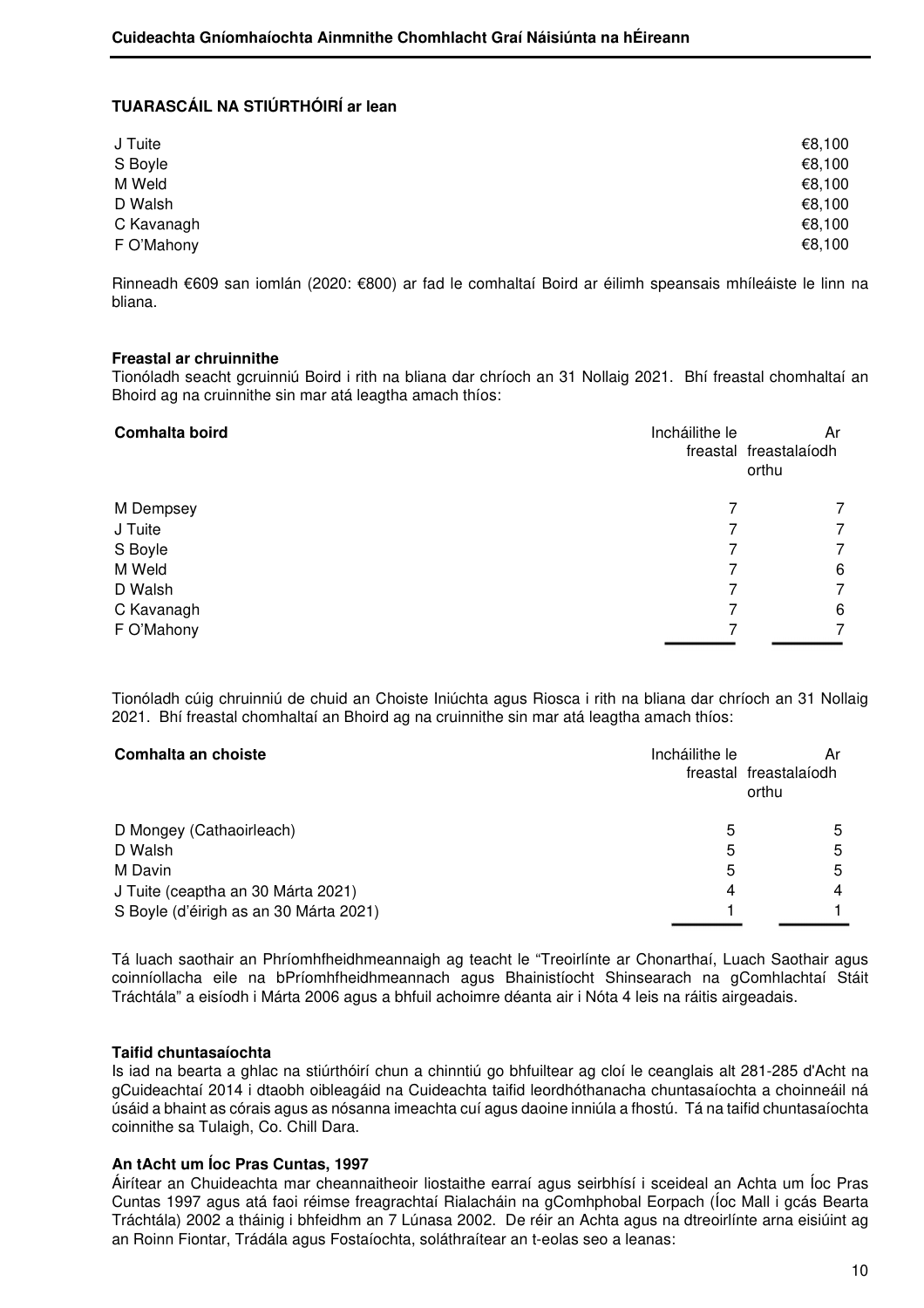Is é polasaí scríofa an Ghrúpa ná a chinntiú go n-íoctar gach sonrasc go pras. Sa chás go bhfuil conradh scríofa ann íoctar sonraisc de réir téarmaí an chonartha. Cé go bhfuil nósanna imeachta leagtha amach le comhlíonadh de réir an Achta a chinntiú ní féidir leo ach deimhniú réasúnach agus ní deimhniú iomlán a thabhairt in aghaidh neamhchomhlíonadh ábhartha an Achta. Níor íocadh aon ús i rith na bliana.

## **Faisnéis a nochtadh d'iniúchóirí**

Tá na nithe seo a leanas deimhnithe ag na stiúrthóirí a bhí in oifig ar dháta na tuarascála seo:

- a mhéid is eol dósan/dise, níl aon fhaisnéis ábhartha iniúchóireachta nach bhfuil curtha faoi bhráid iniúchóirí reachtúla an Ghrúpa; agus
- tá gach céim ar cóir dó/di a ghlacadh mar stiúrthóir chun eolas a chur ar aon fhaisnéis iniúchóireachta ábhartha agus chun a dheimhniú go bhfuil eolas ag iniúchóirí reachtúla an Ghrúpa ar an bhfaisnéis sin, glactha aige/aici.

#### **Iniúchóirí reachtúla**

Tá sé tugtha le fios ag na hiniúchóirí reachtúla Pricewaterhouse Coopers go bhfuil siad sásta leanúint i mbun oifige agus molfar rún iad a athcheapadh ag an gCruinniú Cinn Bhliana.

**Thar ceann an Bhoird:**

**\_\_\_\_\_\_\_\_\_\_\_\_\_\_\_\_\_\_\_\_\_\_\_\_** 

**\_\_\_\_\_\_\_\_\_\_\_\_\_\_\_\_\_\_\_\_\_\_\_\_\_** 

**\_\_\_\_\_\_\_\_\_\_\_\_\_\_\_\_\_\_\_\_\_\_\_\_\_\_** 

**Matt Dempsey** 

**Stiúrthóir** 

**Finola O'Mahony**

**Stiúrthóir** 

**Eamonn Looney** 

**Rúnaí na Cuideachta**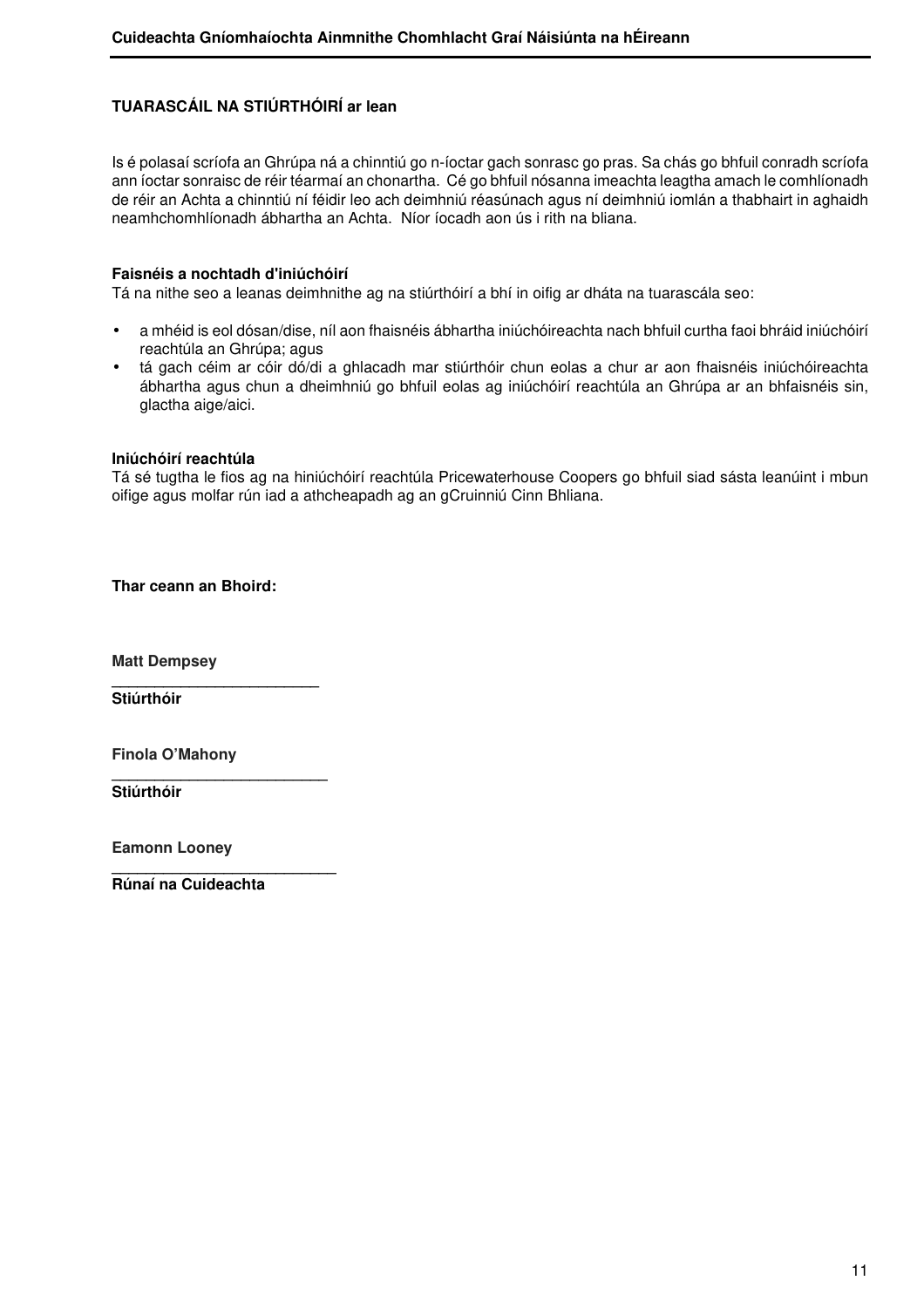

# *Tuarascáil na n-iniúchóirí neamhspleácha chuig comhaltaí Chuideachta Gníomhaíochta Ainmnithe Chomhlacht Graí Náisiúnta na hÉireann*

## **Tuarascáil ar iniúchadh na ráiteas airgeadais**

#### **Tuairim**

Is é ár dtuairim go dtugann ráitis airgeadais Chuideachta Gníomhaíochta Ainmnithe Chomhlacht Graí Náisiúnta na hÉireann agus ráitis airgeadais na máthairchuideachta (na "ráitis airgeadais"):

- léargas fíor agus cothrom ar shócmhainní, ar dhliteanais agus ar staid airgeadais an ghrúpa agus na máthairchuideachta amhail an 31 Nollaig 2021 agus ar chaillteanas agus ar shreabhadh airgid an ghrúpa don bhliain dar chríoch;
- gur ullmhaíodh i gceart iad de réir Chleachtas Chuntasaíochta a nGlactar go Ginearálta leis in Éirinn, (GAAP na hÉireann) (caighdeáin chuntasaíochta arna n-eisiúint ag an gComhairle na Ríochta Aontaithe um Thuairisciú Airgeadais, lena n-áirítear an Caighdeán um Thuairisciú Airgeadais 102, "An Caighdeán um Thuairisciú Airgeadais a bhfuil feidhm leis sa Ríocht Aontaithe agus in Éirinn" agus i reachtaíocht na hÉireann); agus
- gur ullmhaíodh go cuí iad de réir cheanglais Acht na gCuideachtaí, 2014.

Tá iniúchadh déanta againn ar na ráitis airgeadais atá mar chuid den Tuarascáil atá comhdhéanta de:

- Clár comhardaithe an ghrúpa agus na máthairchuideachta amhail an 31 Nollaig 2021;
- cuntas brabúis agus caillteanais an ghrúpa don bhliain dar chríoch;
- ráiteas an ghrúpa maidir le hioncam cuimsitheach don bhliain dar chríoch;
- ráiteas an ghrúpa maidir le sreafaí airgid don bhliain dar chríoch;
- ráiteas an ghrúpa agus na máthairchuideachta maidir le hathrú ar chothromas don bhliain dar chríoch; agus
- nótaí leis na ráitis airgeadais, lena n-áirítear cur síos ar na beartais chuntasaíochta shuntasacha.

#### **An bonn atá leis an tuairim**

Tugadh faoin iniúchadh de réir Chaighdeáin Idirnáisiúnta Iniúchóireachta (Éire) ("ISAnna (Éire)") agus an dlí infheidhme. Déantar breis cur síos ar na freagrachtaí atá orainn faoi na ISAnna (Éire) inár dtuarascáil sa chuid Freagrachtaí na nIniúchóirí i ndáil le hIniúchadh na Ráiteas Airgeadais. Measaimid go bhfuil an fhianaise iniúchóireachta atá aimsithe againn leordhóthanach agus ábhartha chun bonn a chur faoi mo thuairim.

#### *Neamhspleáchas*

D'fhanamar neamhspleách ón ngrúpa de réir na gceanglas eiticiúla mar a bhaineann le hiniúchadh ar ráitis airgeadais in Éirinn, lena n-áirítear Caighdeán Eiticiúla an IAASA agus tá na freagrachtaí eiticiúla eile a bhí orainn comhlíonta againn de réir na gceanglas sin.

#### **Conclúidí i ndáil le gnóthas leantach**

Bunaithe ar an obair atá déanta againn, níl aon neamhchinnteachtaí ábhartha aitheanta againn maidir le himeachtaí nó le coinníollacha a d'fhéadfadh amhras suntasach a chaitheamh, bíodh sin ar bhonn aonair nó go comhpháirteach, ar chumas an ghrúpa agus na mathairchuideachta leanúint ar aghaidh mar ghnóthas leantach ar feadh tréimhse dhá mhí dhéag ar a laghad ó thugtar údarú na ráitis airgeadais a eisiúint.

Tá cinnte againn, agus iniúchadh déanta ar na ráitis airgeadais, go bhfuil an úsáid a bhaineann na stiúrthóirí as bonn cuntasaíochta an ghnóthais leantaigh chun na ráitis airgeadais a ullmhú oiriúnach.

Ó tharla nach féidir imeachtaí ná coinníollacha ar fad an todhchaí a thuar, ní hionann an ráiteas seo agus dearbhú i leith chumas an ghrúpa nó na máthairchuideachta leanúint mar ghnóthas leantach.

Déantar cur síos ar ár bhfreagrachtaí agus ar fhreagrachtaí na stiúrthóirí maidir le gnóthas leantach i gcodanna ábhartha den tuarascáil seo.

#### **Tuairisc ar nithe eile**

Tá an fhaisnéis eile comhdhéanta den fhaisnéis ar fad atá sa Tuarascáil Bhliantúil seachas na ráitis airgeadais agus tuarascáil na n-iniúchóirí. Na stiúrthóirí atá freagrach as an bhfaisnéis eile. Ní bhaineann an tuairim a thugaimid ar na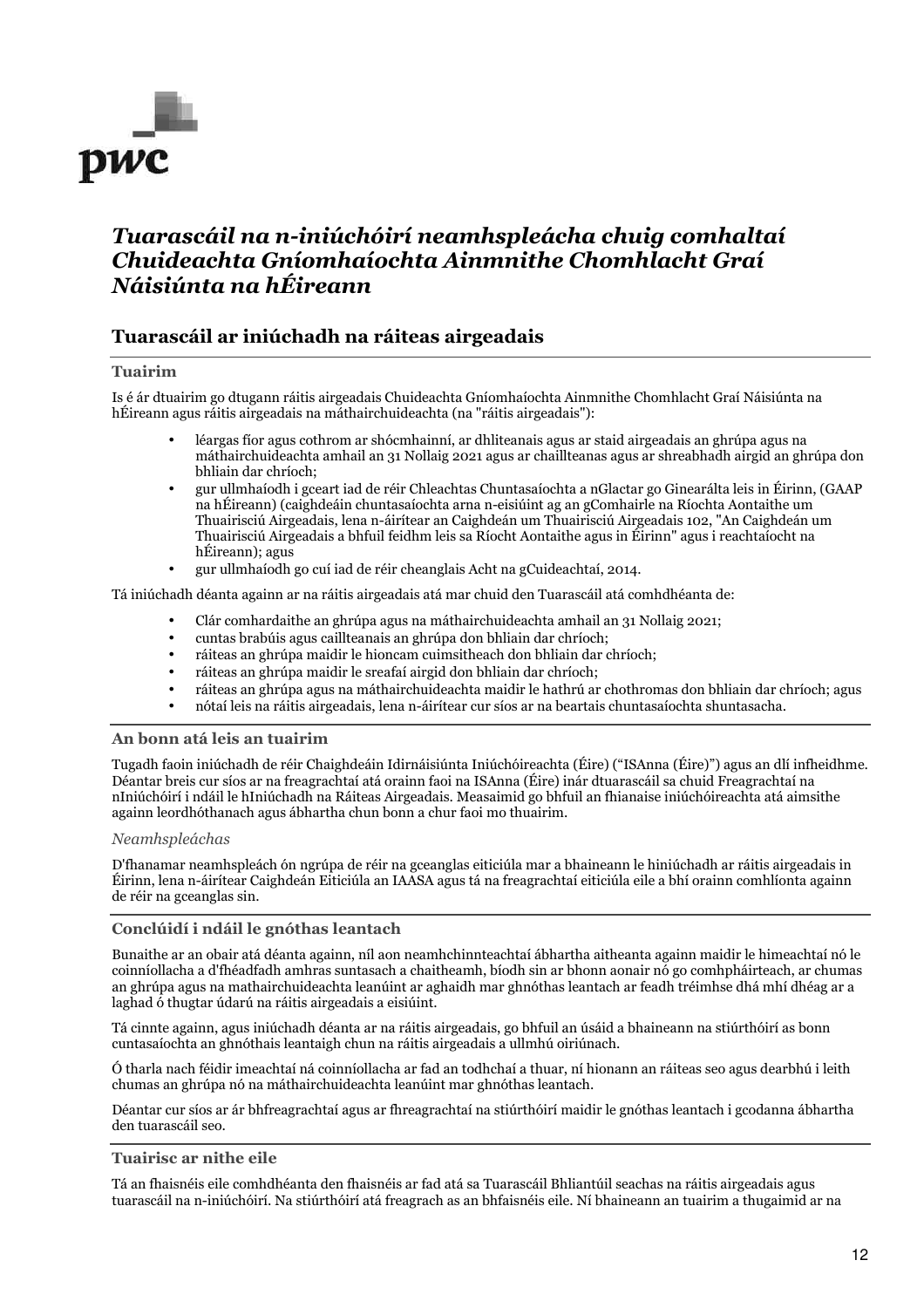

#### **Tuairisc ar nithe eile - ar lean**

ráitis airgeadais le haon fhaisnéis eile agus, dá réir sin, ní thugaimid tuairim iniúchta ná aon chineál deimhniú ina leith seachas a mhéid a luaitear go sonrach sa tuarascáil seo.

Maidir leis an iniúchadh a rinneamar ar na ráitis airgeadais, is é an fhreagracht atá orainn an fhaisnéis eile a léamh agus ag an am céanna breithniú a dhéanamh ar cibé an bhfuil an fhaisnéis eile ag teacht go hábhartha leis na ráitis airgeadais nó le heolas a fuarthas le linn an iniúchta, nó an léir go bhfuil míráiteas ábhartha i gceist murach sin. Sa chás go n-aithnímid neamhréireacht ábhartha nó míráiteas ábhartha, éilítear orainn tabhairt faoi nósanna imeachta chun a shocrú cibé an bhfuil míráiteas ábhartha sna ráitis airgeadais nó míráiteas ábhartha déanta ar an bhfaisnéis eile. Más é an tátal a bhainimid amach, bunaithe ar an obair atá curtha i gcrích againn, gurb ann do mhíráiteas ábhartha ar an bhfaisnéis eile seo, tá dualgas orainn tuairisc a thabhairt faoi sin. Níl aon ní le tuairisciú againn bunaithe ar na freagrachtaí seo.

Maidir le Tuarascáil na Stiúrthóirí, bhreithníomar freisin ar cibé ar áiríodh na nochtaí a éilítear faoi Acht na gCuideachtaí 2014.

#### *Tuarascáil na Stiúrthóirí*

Bunaithe ar na freagrachtaí dá ndéantar cur síos thuas agus ar an obair ar thugamar fúithi le linn an iniúchta, éilítear orainn de réir ISAnna (Éire) agus Acht na gCuideachtaí 2014 tuairisciú ar thuairimí áirithe ar nithe dá dtugtar cuntas orthu thíos:

- Is é ár dtuairim, bunaithe ar an obair atá déanta againn le linn an iniúchta go bhfuil an fhaisnéis a thugtar i dTuarascáil na Stiúrthóirí don bhliain dar chríoch an 31 Nollaig 2021 ag teacht leis na ráitis airgeadais agus gur ullmhaíodh í de réir na gcaighdeán dlí is infheidhme.
- Bunaithe ar an eolas agus an tuiscint atá againn ar an ngrúpa agus ar an máthairchuideachta agus ar an timpeallacht a fuaireamar le linn an iniúchta, níor aithníomar aon mhíráitis ábhartha i dTuarascáil na Stiúrthóirí.

#### *Cód Cleachtais chun Comhlachtaí Stáit a Rialú (an "Cód")*

Faoin gCód Cleachtais chun Comhlachtaí Stáit a Rialú (an "Cód") éilítear orainn a thuairisciú duit mura dtugann an ráiteas maidir leis an gcóras rialaithe airgeadais mar a áirítear i ráiteas an chathaoirligh ar leathanach 3 go 6 léiriú ar chomhlíontacht an chomhlachta le halt 1.9(iv) de na riachtanais Gnó agus Tuairiscithe Airgeadais nó mura bhfuil sé ag teacht le faisnéis atá ar eolas againn ón obair iniúchta ar na ráitis airgeadais. Níl aon ní le tuairisciú againn maidir leis an bhfreagracht seo.

#### **Freagrachtaí maidir leis na ráitis airgeadais agus an t-iniúchadh**

#### *Freagrachtaí atá ar na stiúrthóirí i ndáil leis na ráitis airgeadais*

Mar a mhínítear ar bhealach níos mionsonraithe sa Ráiteas maidir le Freagrachtaí na Stiúrthóirí ar leathanach 8-9, tá na stiúrthóirí freagrach as na ráitis airgeadais a ullmhú de réir an chreata infheidhme agus a bheith sásta go dtugann siad léargas fíor agus cothrom.

Tá na stiúrthóirí freagrach freisin as rialú inmheánach a chinneann siad atá riachtanach d'fhonn ráitis airgeadais a ullmhú atá saor ó mhíráiteas ábhartha, cibé mar thoradh ar chalaois nó earráid.

Agus na ráitis airgeadais á n-ullmhú, tá na stiúrthóirí freagrach as measúnú a dhéanamh ar acmhainn an ghrúpa agus na máthairchuideachta leanúint ag feidhmiú mar ghnóthas leantach, agus nithe a bhaineann le gnóthas leantach a nochtadh, mar is infheidhme agus úsáid a bhaint as an mbonn cuntasaíochta gnóthais leantaigh mura bhfuil sé i gceist ag na stiúrthóirí an grúpa nó an mháthairchuideachta a leachtú nó éirí as oibríochtaí nó nach bhfuil aon rogha eile réadúil eile acu ach sin a dhéanamh.

#### *Freagrachtaí na nIniúchóirí i ndáil le hiniúchadh na ráiteas airgeadais*

Is iad na cuspóirí atá againn teacht ar dhearbhú réasúnach maidir le cibé an bhfuil na ráitis airgeadais tríd is tríd saor ó aon mhíráiteas ábhartha mar thoradh ar chalaois nó earráid agus tuarascáil iniúchóirí a eisiúint ina dtugtar ár dtuairim. Is ionann dearbhú réasúnach agus leibhéal ard dearbhaithe ach ní hionann é agus barántas go dtiocfar i gcónaí, le linn iniúchadh a dtugtar faoi de réir na ISAnna (Éire), ar mhíráitis ábhartha nuair is ann dóibh. D'fhéadfadh míráitis eascairt ó chalaois nó ó earráid agus meastar iad a bheith ábhartha má tá ionchas réasúnach ann go n-imreoidh siad, astu féin nó le chéile, tionchar ar chinntí eacnamaíochta úsáideoirí a dhéantar bunaithe ar na ráitis airgeadais seo.

Is féidir le tástáil a dhéanamh ar ghrúpaí iomlána maidir le hidirbhirt agus le hiarmhéideanna áirithe a bheith i gceist leis an tástáil iniúchta, trí úsáid a bhaint as teicnící iniúchóireachta sonraí, b'fhéidir. Bíonn i gceist leis sin áfach líon teoranta de mhíreanna a roghnú lena dtástáil seachas grúpaí iomlána a thástáil. Féachfaimid go minic díriú ar mhíreanna áirithe lena dtástáil bunaithe ar a méid nó ar a dtréithe riosca. I gcásanna eile, bainimid úsáid as samplú iniúchóireachta lena chur ar ár gcumas teacht ar chonclúid maidir leis an ngrúpa ónar tógadh an sampla.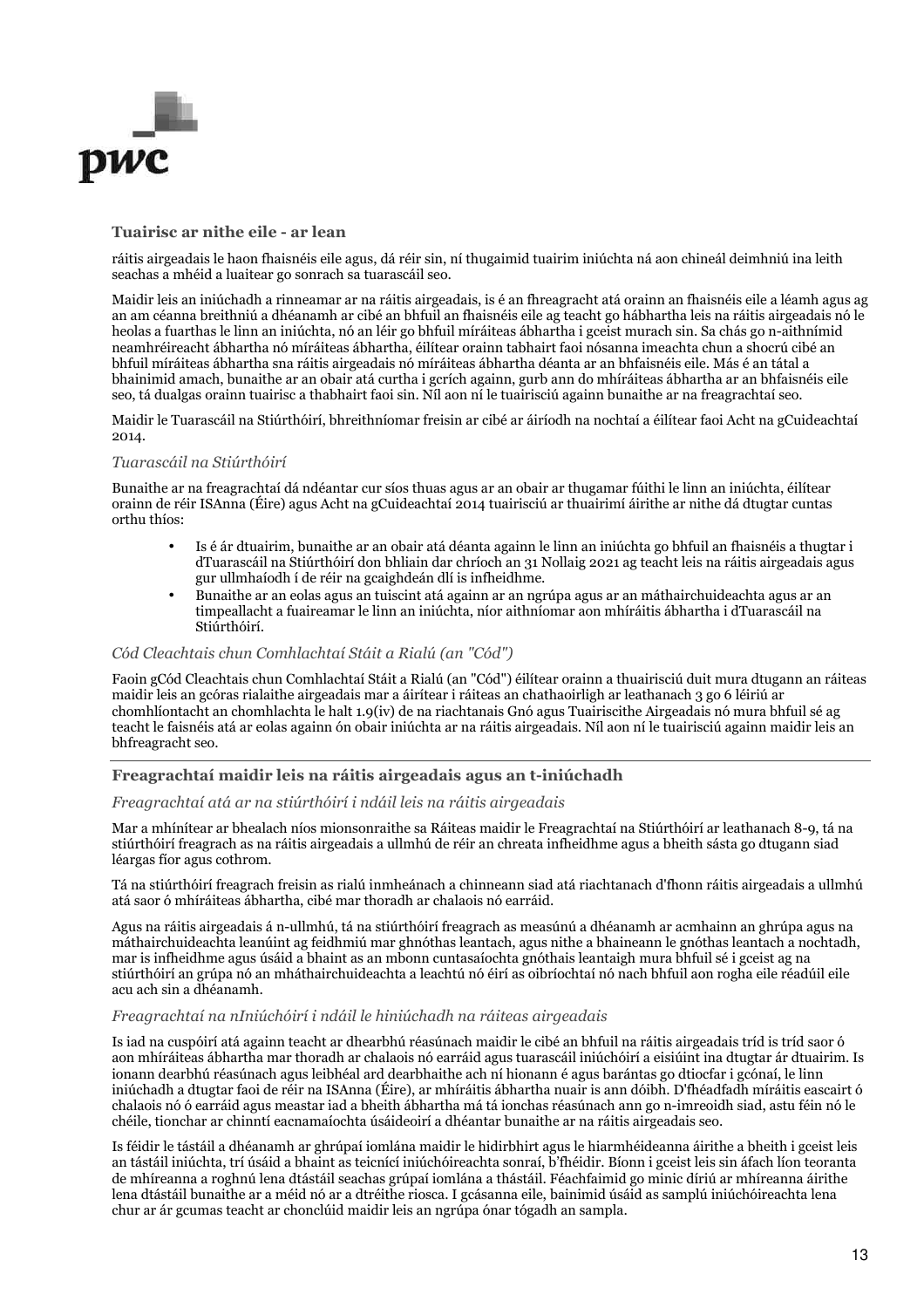

Tá cur síos breise ar ár gcuid freagrachtaí d'iniúchadh na ráiteas airgeadais le fáil ar láithreán gréasáin an IAASA ag:

https://www.iaasa.ie/getmedia/b2389013-1cf6-458b-9b8f-a98202dc9c3a/Description of auditors responsibilities for audit.pdf

Is cuid de thuarascáil na n-iniúchóirí an cur síos seo.

*Úsáid na tuarascála seo* 

Ullmhaíodh an tuarascáil seo, lena n-áirítear na tuairimí, do chomhaltaí na cuideachta, agus dóibhsean amháin, de réir Alt 391 d'Acht na gCuideachtaí, 2014 agus ní d'aon chríoch eile. Ní thógaimid ná ní ghlacaimid le freagracht, agus sinn ag léiriú ár dtuairim, as aon chríocha eile ná as aon duine eile a dtaispeánfar an tuarascáil seo dóibh nó i cibé lámha a bhféadfadh sé dul seachas nuair a bhíonn sin comhaontaithe roimh ré i scríbhinn.

# **Tuairiscíocht eile atá de dhíth**

**Tuairimí ar nithe eile faoi Acht na gCuideachtaí 2014** 

- Fuaireamar an fhaisnéis agus na míniúcháin ar fad a mheasamar a bheith riachtanach chun críche ár niniúchta.
- Is é ár dtuairim go raibh taifid chuntasaíochta na máthairchuideachta leordhóthanach chun go bhféadfaí ráitis airgeadais na máthairchuideachta a iniúchadh go hiomchuí agus go réidh.
- Tá ráitis airgeadais na máthairchuideachta ag teacht leis na taifid chuntasaíochta.

#### **Tuairisciú eisceachta eile**

*Luach saothair agus idirbhearta na Stiúrthóirí* 

Faoi Acht na gCuideachtaí 2014 éilítear orainn a thuairisciú duit, más é ár dtuairim, nár nochtadh luach saothair agus idirbhearta na stiúrthóirí mar a shonraítear in ailt 305 go 312 den Acht. Níl aon eisceachtaí le tuairisciú againn a eascraíonn ón bhfreagracht sin.

Siobhan Collier do PricewaterhouseCoopers agus thar a cheann Cuntasóirí Cairte agus Gnólacht Iniúchóireachta Reachtúla Baile Átha Cliath

Dáta: an 30 Márta 2022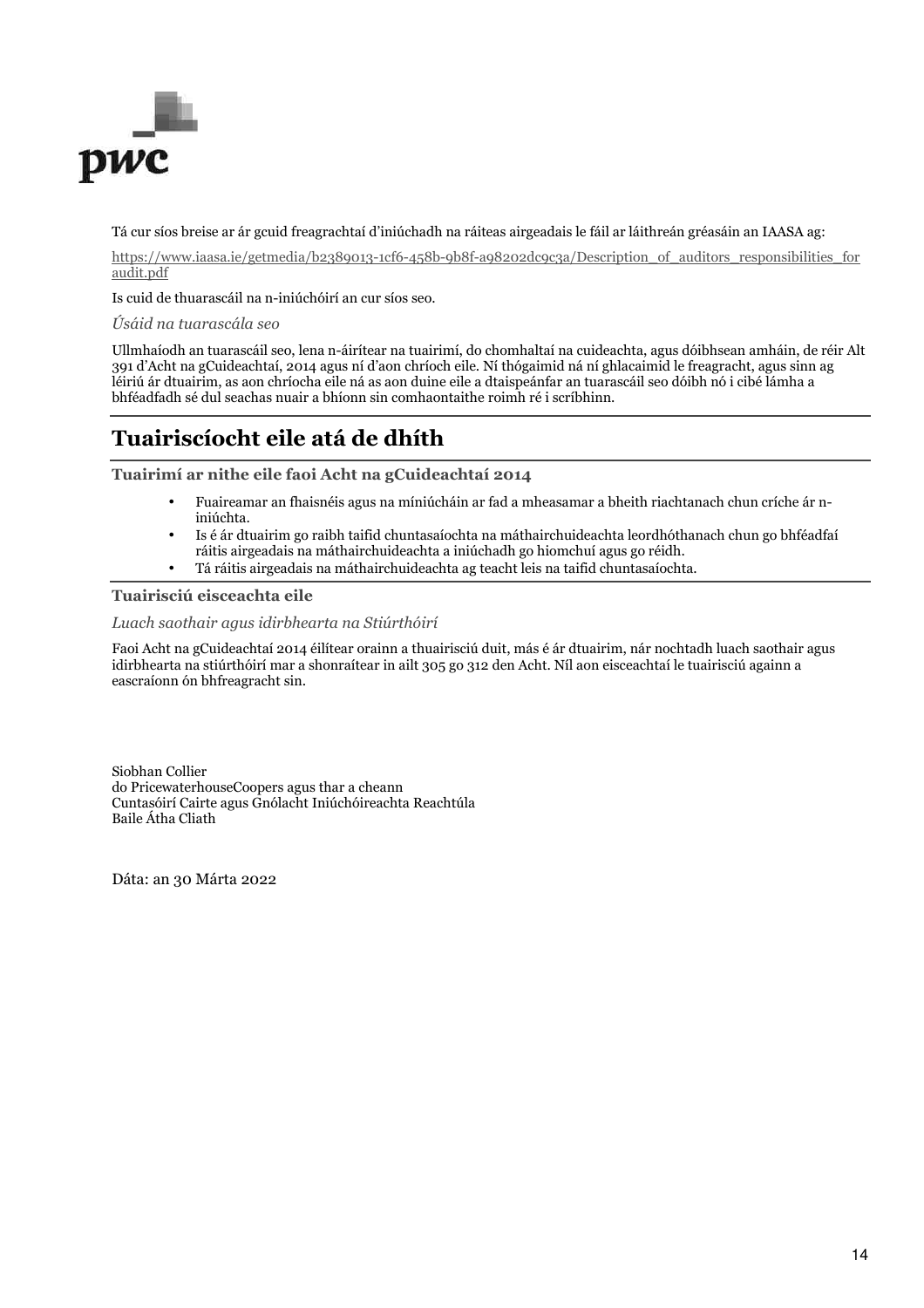## **BEARTAIS CHUNTASAÍOCHTA**

Cuireadh na beartais chuntasaíochta seo a leanas i bhfeidhm go seasta ag déileáil le míreanna a meastar a bheith ábhartha maidir leis na ráitis airgeadais:

#### **Eolas ginearálta**

Is iad príomhghníomhaíochtaí Chuideachta Gníomhaíochta Ainmnithe Chomhlacht Graí Náisiúnta na hÉireann ("an Chuideachta") agus a fochuideachta ("an Grúpa" in éindí) graífheirmeoireacht, turasóireacht agus gníomhaíochtaí gaolmhara.

Is iad na ráitis airgeadais seo ráitis airgeadais ar leith agus chomhdhlúite na Cuideachta don bhliain dar tús an 1 Eanáir 2021 agus dar chríoch an 31 Nollaig 2021. I dTulaigh, Co. Chill Dara atá oifig chláraithe na Cuideachta.

#### **Ráiteas Comhlíontachta**

Tá ráitis airgeadais an ghrúpa ullmhaithe ar bhonn ghnóthais reatha agus de réir GAAP na hÉireann (caighdeáin chuntasaíochta arna n-eisiúint ag Comhairle Tuairiscithe Airgeadais na Ríochta Aontaithe agus Acht na gCuideachtaí 2014). Comhlíonann ráitis airgeadais an Ghrúpa Caighdeán Tuairiscithe Airgeadais 102, an Cleachtas Cuntasaíochta a nGlactar go Ginearálta leis in Éirinn agus sa Ríocht Aontaithe (FRS 102).

#### **Bonn ullmhúcháin**

Ullmhaíodh ráitis airgeadais an Ghrúpa faoin gcoinbhinsiún costais stairiúil agus tá siad san fhormáid atá ceadaithe ag an Aire Talmhaíochta, Bia agus Mara. Tá na beartais seo i bhfeidhm go comhsheasmhach maidir le gach bliain airgeadais atá curtha i láthair, mura gcuirtear a mhalairt in iúl.

Chun ráitis airgeadais a ullmhú le go gcomhlíonfaidh siad FRS 102, ní mór príomh-bhoinn tuisceana áirithe faoin todhchaí a úsáid, chomh maith le príomh-fhoinsí neamhchinnteachta meastóireachta eile ag deireadh na bliana airgeadais. Ceanglaíonn sé ar na stiúrthóirí freisin a mbreithiúnas a úsáid agus iad ag cur beartais chuntasaíochta an Ghrúpa i bhfeidhm. Nochtar i nóta 23 na réimsí lena mbaineann méid níos airde breithiúnais nó réimsí ina gcruthaíonn boinn tuisceana agus meastacháin baol suntasach ó thaobh coigeartú ábhartha ar mhéideanna carraeireachta na sócmhainní agus na ndliteanas laistigh den chéad bhliain airgeadais eile.

#### **Bonn ullmhúcháin**

Áirítear ráitis airgeadais na Cuideachta agus gach gnóthas a fochuideachta suas go dtí an 31 Nollaig i ráitis airgeadais chomhdhlúite an Ghrúpa.

Is éard is fochuideachta ann ná eintiteas faoi smacht an Ghrúpa. Is ionann smacht agus an chumhacht beartais airgeadais agus oibreacha eintitis a rialú chun leas a bhaint as a ghníomhaíochtaí.

Sa chás go bhfuil beartais éagsúla ag an bhfochuideachta leis an nGrúpa, déanfar athruithe ar ráitis airgeadais na fochuideachta sin chun beartais chuntasaíochta an Ghrúpa a chur i bhfeidhm ina leith agus ráitis airgeadais chomhdhlúite á n-ullmhú.

Áirítear aon ghnóthas fochuideachta a díoladh nó a fuarthas suas go dtí nó ó dhátaí athraithe smachta.

Ar chomhdhlúthú díothaítear gach idirbheart idirghrúpa, iarmhéideanna, ioncam agus costais.

## **Gnóthas leantach**

Freastalaíonn an Chuideachta agus an Grúpa ar a riachtanais chaipitil oibre ó lá go lá trína trína sreabhadh airgid agus saoráidí bainc. Tá neamhchinnteacht ann mar thoradh ar choinníollacha eacnamaíochta. Léiríonn réamhaisnéisí agus teilgin na Cuideachta agus an Ghrúpa, agus aird ar athruithe a d'fhéadfadh teacht, go réasúnach, ar fheidhmíocht trádála, gur cheart don Chuideachta a bheith in ann oibriú laistigh de mhéid a saoráidí reatha. I ndiaidh dóibh fiosrúcháin a dhéanamh, tá ionchas réasúnta ag na stiúrthóirí go bhfuil acmhainní leordhóthanacha ag an gCuideachta agus ag an nGrúpa leanúint ar aghaidh i mbun gnó chomh fada agus is léir dúinn amach anseo. Dá bhrí sin, leanfaidh an Chuideachta agus an Grúpa de bhonn an ghnóthais leantaigh a ghlacadh agus na ráitis airgeadais á n-ullmhú acu.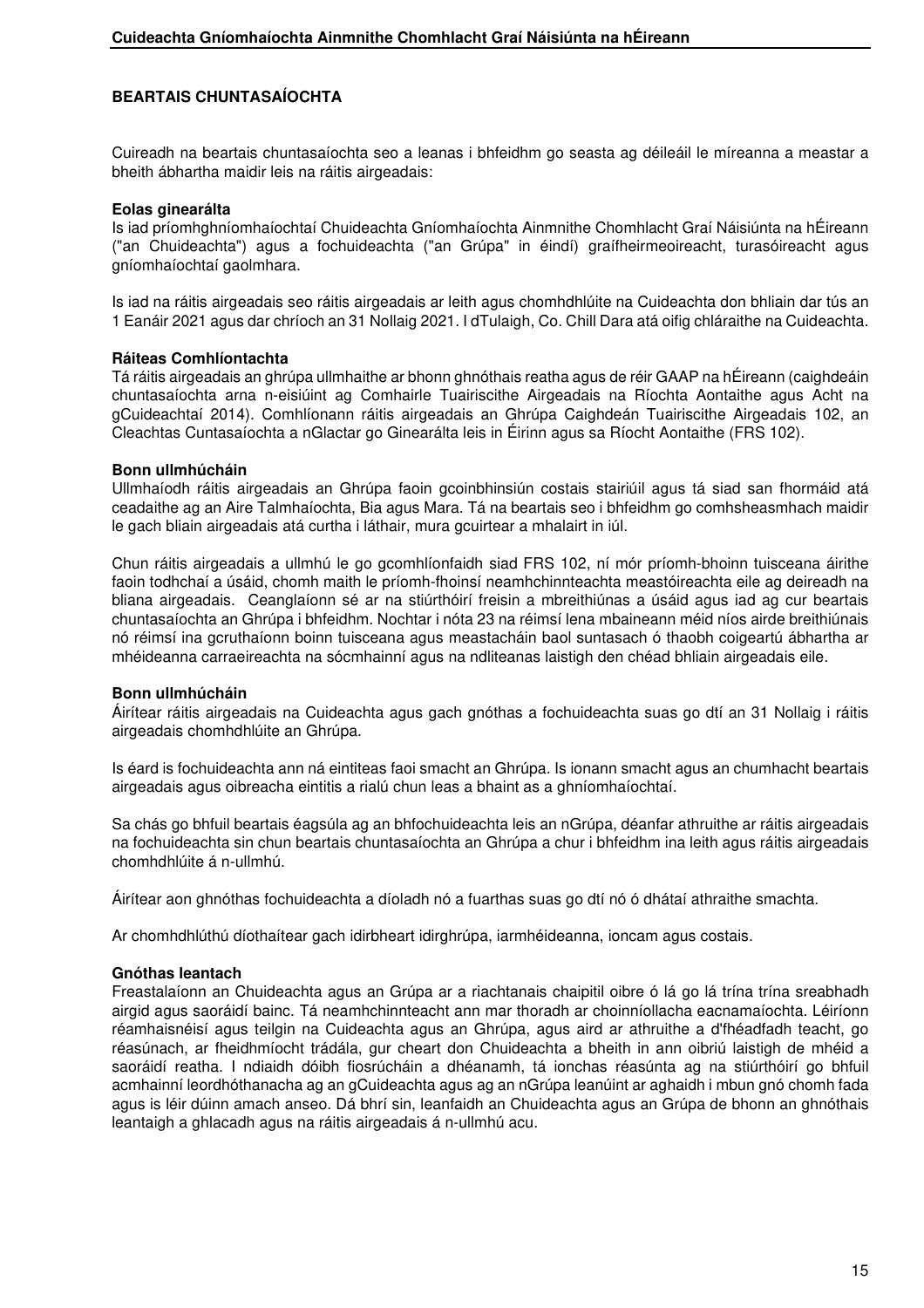#### **Sócmhainní Airgeadais**

(i) Infheistíocht maidir le gnóthais fochuideachta

Iompraítear infheistíocht na Cuideachta maidir le gnóthais an Ghrúpa lena mbaineann ag costais stairiúil lúide caillteanais lagaithe carntha.

#### **Costais iasachta**

Aithnítear na costais ar fad maidir le hiasachtaí mar bhrabús nó mar chaillteanas i ndáil leis an mbliain airgeadais a tabhaíodh iad.

#### **Taighde agus forbairt**

Díscríobhtar caiteachas maidir le taighde agus forbairt sa chuntas brabúis agus caillteanais i ndáil leis an mbliain a tabhaíodh iad.

#### **Idirbhearta páirtithe gaolmhara**

Nochtann an Grúpa idirbhearta le páirtithe gaolmhara nach bhfuil ar lánúinéireacht laistigh den ghrúpa céanna. Ní nochtann sé idirbhearta le comhaltaí den ghrúpa céanna atá ar lánúinéireacht.

#### **Sochair d'fhostaithe**

Cuireann an Grúpa raon sochar ar fáil do na fostaithe, agus socruithe saoire le pá agus sochair iarfhostaíochta ina measc (i bhfoirm sochair shainithe agus pleananna pinsin ranníocaíochtaí sainithe).

#### (i) Sochair ghearrthéarmacha

 Aithnítear sochair ghearrthéarmacha, lena n-áirítear saoire le pá agus sochair neamhairgeadaíochta eile chomhchosúla, mar chostas sa tréimhse ina bhfaightear an tseirbhís.

#### (ii) Pleananna pinsin ranníocaíochta sainithe

 Feidhmíonn an Grúpa plean ranníocaíochta sainithe d'fhostaithe áirithe. Is éard atá i bplean ranníocaíochtaí sainithe plean pinsin faoina n-íocann an Grúpa ranníocaíochtaí socraithe isteach in eintiteas ar leithligh. Níl oibleagáid dhlíthiúil ná inchiallaithe ar an nGrúpa ranníocaíochtaí breise a dhéanamh ná íocaíochtaí sochair díreacha a dhéanamh le fostaithe sa chás nach bhfuil go leor airgid sa chiste chun na sochair fostaithe a bhaineann le seirbhís fostaithe sa tréimhse reatha agus i dtréimhsí roimhe sin a íoc. Coinnítear sócmhainní an phlean ar leithligh ó chuid an Ghrúpa i gcistí a riartar go neamhspleách. Aithnítear na ranníocaíochtaí chuig an bplean mar chostas an tráth a bhíonn siad dlite le híoc. Áirítear méideanna gan íoc i bhfabhruithe ar an gclár comhardaithe.

#### (iii) Plean pinsin sochair shainithe

 Feidhmíonn an Grúpa plean pinsin sochair shainithe d'fhostaithe áirithe, atá dúnta do chomhaltaí nua anois. Tugtar sainmhíniú trí phlean sochair sainithe ar an sochar pinsin a gheobhaidh an fostaí an tráth a dtéann sé/sí ar scor, ag brath, de ghnáth, ar roinnt fachtóirí amhail aois, fad seirbhíse agus luach saothair. Is sochar iar-fhostaíochta é plean sochair sainithe nach plean ranníocaíochtaí sainithe é.

 Is é an dliteanas a aithnítear ar an gclár comhardaithe i ndáil leis an bplean sochair shainithe ná luach láithreach na hoibleagáide sochair sainithe ag deireadh gach bliain airgeadais lúide luach cóir shócmhainní an phlean amhail an dáta sin.

 Déanann achtúire seachtrach an oibleagáid shochair shainithe a ríomh gach bliain trí úsáid a bhaint as an modh creidmheasa aonaid fortheilgthe. Ríomhtar luach reatha na hoibleagáide sochair sainithe trí lascainiú a dhéanamh ar eis-sreabhadh airgid measta don am atá ag teacht ag úsáid torthaí margaidh ar bhannaí corparáide ardcháilíochta a ainmnítear in Euro agus lena mbaineann téarmaí a thagann le tréimhse mheasta na n-íocaíochtaí amach anseo ('ráta lascaine').

 Tomhaistear luach cóir na sócmhainní plean as a bhfuil na hoibleagáidí le socrú de réir beartas cuntasaíochta an Ghrúpa do shócmhainní airgeadais. Is é seo an praghas luaite i margadh gníomhach d'fhormhór na sócmhainní plean. Sa chás nach bhfuil praghsanna luaite ar fáil, baintear úsáid as teicnící luachála chun an luach cóir a mheas.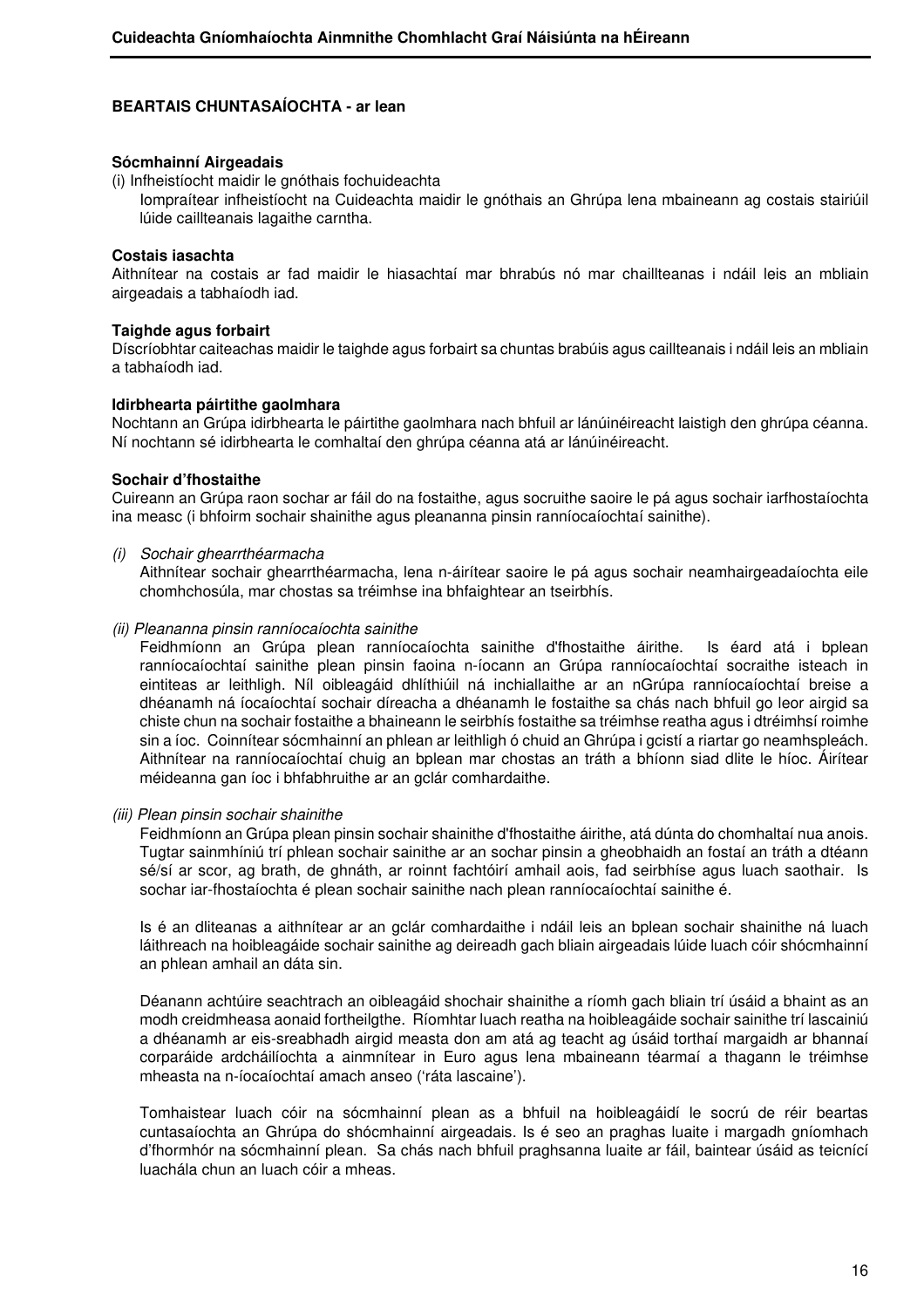## **Sochair d'Fhostaithe - ar lean**

(iii) Plean pinsin sochair shainithe - ar lean

 Tá costas an phlean phinsin sochair sainithe, a aithnítear sa chuntas brabúis agus caillteanais, ach amháin sa chás go n-áirítear é faoi chostas sócmhainne, comhdhéanta de na nithe seo a leanas:

 (a) méadú ar ghlandliteanas sochair sainithe ag eascairt as seirbhís an fhostaí i rith na bliana airgeadais; agus

(b) costas plean a thabhairt isteach, athruithe ar shochair, ciorrúcháin agus socruithe.

 Ríomhtar an glanchostas úis ar an nglandliteanas sochair sainithe tríd an nglandliteanas sochair sainithe a iolrú faoin ráta lascaine (an dá cheann acu sin mar a ríomhtar iad ag tús na bliana airgeadais, agus aon athruithe sa ghlandliteanas sochair sainithe i rith na bliana airgeadais mar thoradh ar ranníocaíochtaí agus íocaíochtaí sochair á gcur san áireamh). Aithnítear an glanchostas úis seo sa chuntas brabúis agus caillteanais agus cuirtear i láthair é mar chuid de 'ús iníoctha agus muirir chomhchosúla'.

 Aithnítear gnóthachain agus caillteanais achtúireacha a eascraíonn as coigeartuithe ceannaithe agus as athruithe ar bhoinn tuisceana achtúireacha in ioncam cuimsitheach eile. Cuirtear na méideanna sin, in éineacht leis an toradh ar shócmhainní an phlean lúide an t-ioncam úis ar shócmhainní an phlean a áirítear sa ghlanchostas úis, i láthair mar 'atomhas ar ghlandliteanas sochair sainithe' in ioncam cuimsitheach eile.

## **Airgeadra coigríche**

- (i) Airgeadra chur i láthair agus feidhmeach Is é an Euro, a ainmnítear leis an gcomhartha "€", airgeadra chur i láthair agus feidhmeach an Ghrúpa.
- (ii) Idirbhearta agus iarmhéideanna

 Déantar idirbhearta in airgeadra eachtrach a aistriú isteach san airgeadra feidhmeach ag úsáid na spotrátaí malairte amhail dátaí na n-idirbheart.

Aistrítear míreanna airgid in airgeadra eachtrach a aistriú chuig € ag úsáid an ráta reatha ag deireadh gach tréimhse. Aistrítear míreanna neamhairgeadaíochta, a thomhaistear ag an gcostas stairiúil, agus an ráta malairte ag dáta an idirbhirt á úsáid agus tomhaistear míreanna neamhairgeadaíochta, a thomhaistear ag luach cóir, agus an ráta malairte amhail an dáta a cinneadh an luach cóir á úsáid.

Sa ráiteas ioncaim aithnítear gnóthachain agus caillteanais malairte eachtraí a tharlaíonn de bharr idirbhearta a shocrú agus de bharr rátaí malairte sócmhainní agus dliteanais airgeadais a ainmnítear in airgeadraí eachtracha ag deireadh tréimhse a aistriú.

Is sa chuntas brabúis agus caillteanais laistigh de 'costais riaracháin' a chuirtear gnóthachan agus caillteanas malairte eachtraí i láthair.

## **Dáileacháin ar scairshealbhóirí cothromais**

Is sna ráitis airgeadais a aithnítear díbhinní ar scaireanna cothromais nuair a bhíonn siad ceadaithe nó údaraithe go cuí ag na scairshealbhóirí agus nuair nach bhfuil siad faoi rogha na Cuideachta níos mó. Aithnítear na díbhinní eatramhacha a dhearbhaíonn na stiúrthóirí tráth a ndearbhaithe.

Aithnítear díbhinní agus dáileacháin eile ar scairshealbhóirí na Cuideachta mar dhliteanas sa ráitis airgeadais sa tréimhse ina gceadaíonn scairshealbhóirí na Cuideachta na díbhinní agus na dáileacháin eile. Aithnítear na méideanna sin sa ráiteas ar athruithe ar chothromas.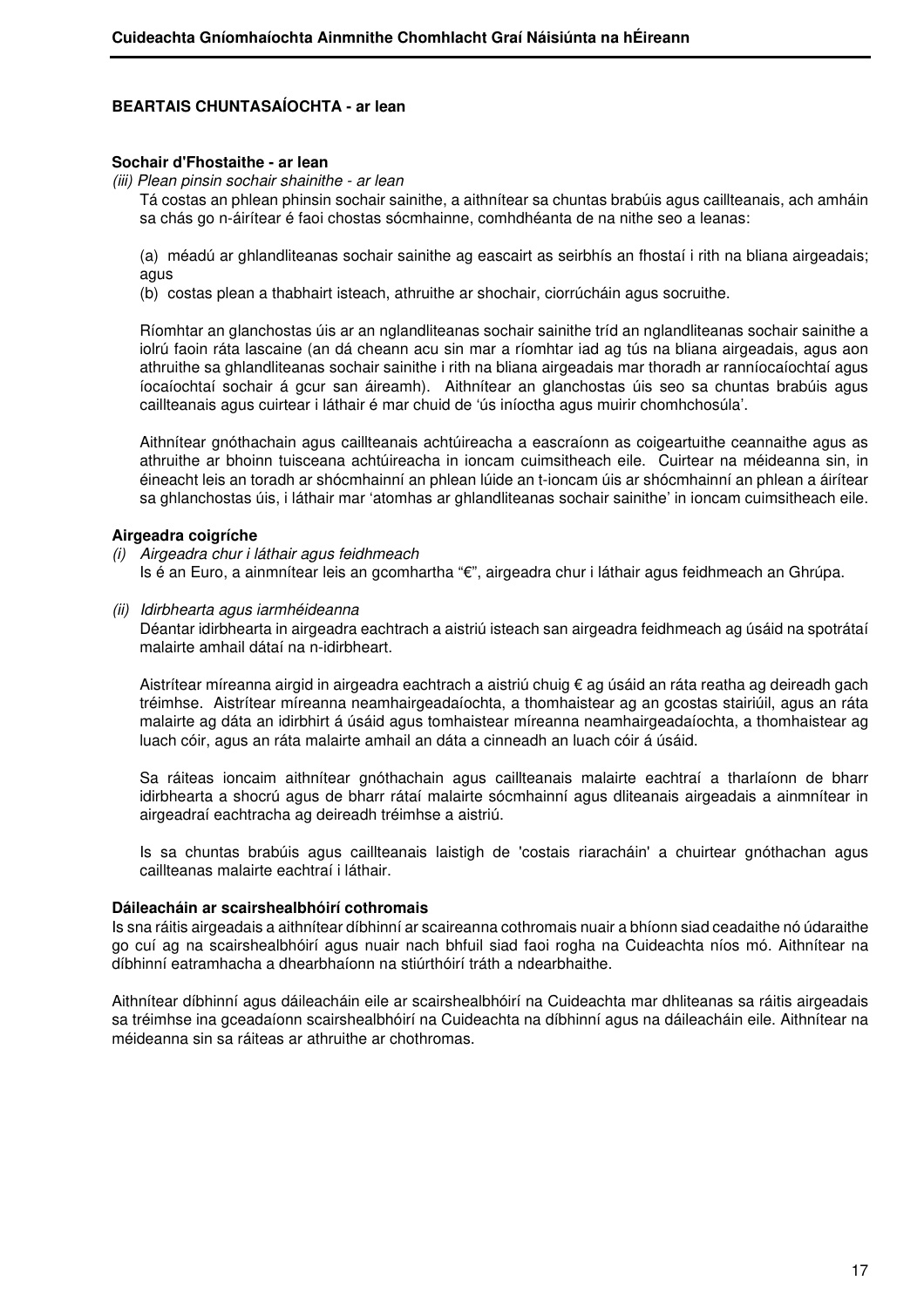## **Cáin Ioncaim**

Tá costas cánach ioncaim don bhliain comhdhéanta den cháin reatha agus iarchurtha a aithnítear sa tréimhse tuairiscithe. Aithnítear cáin ioncaim sa chuntas brabúis agus caillteanais, ach amháin a mhéid a bhaineann sí le míreanna a aithnítear in ioncam cuimsitheach eile nó go díreach i gcothromas. Sa chás seo, aithnítear cáin in ioncam cuimsitheach eile nó go díreach i gcothromas faoi seach.

Ní dhéantar lascaine ar shócmhainní cánacha reatha ná iarchurtha.

(i) Cáin reatha

 Is ionann cáin reatha agus an méid cánach ioncaim is iníoctha i ndáil leis an mbrabús inchánach do bhliain, nó do bhlianta roimhe sin. Ríomhtar cáin ar bhonn rátaí cánach agus dlíthe atá achtaithe nó achtaithe go substainteach faoi dheireadh na tréimhse. Déanann an bhainistíocht measúnú tréimhsiúil ar an seasamh a thógtar i dtuairisceáin chánach maidir le cásanna ina mbíonn an rialáil chánach infheidhme faoi réir ag léirmhíniú. Bunaítear soláthar nuair is cuí ar bhonn na méideanna atáthar ag súil a íocfar leis na húdaráis chánach.

(ii) Cáin iarchurtha

 Eascraíonn cáin iarchurtha as difríochtaí uainiúcháin, is é sin, difríochtaí idir brabúis inchánach agus an tioncam cuimsitheach iomlán mar a luaitear sna ráitis airgeadais iad. Eascraíonn na difríochtaí uainiúcháin seo as ioncam agus costais a chur san áireamh i measúnuithe cánach i dtréimhsí nach iad na tréimhsí ina n-aithnítear iad i ráitis airgeadais.

 Aithnítear cáin iarchurtha ar gach difríocht uainiúcháin amhail an dáta tuairiscithe ach amháin i ndáil le heisceachtaí áirithe. Ní aithnítear caillteanais chánach neamhfhaoisimh agus sócmhainní cánach iarchurtha eile ach amháin nuair is dócha go n-aisghabhálfar iad in aghaidh chúlú dliteanas cánach iarchurtha nó brabúis inchánach eile sa todhchaí.

 Tomhaistear cáin iarchurtha ag úsáid rátaí cánach agus dlíthe atá achtaithe nó achtaithe go substainteach faoi dheireadh na tréimhse agus a bhfuiltear ag súil a mbeidh feidhm leo maidir le cúlú na difríochta uainiúcháin.

#### **Sócmhainní seasta inláimhsithe**

Iompraítear sócmhainní seasta inláimhsithe agus déantar iad a thaifead ag costas lúide dímheas carntha agus caillteanais lagaithe fabhruithe. Áirítear ar chostas táillí dlíthiúla, dleacht stampála agus cánacha ceannaigh neamh-in-aisíoctha eile, chomh maith le haon chostas is inchurtha go díreach leis an tsócmhainn a thabhairt chuig an láthair agus aon choinníoll is gá le go mbeidh sí in ann feidhmiú sa tslí a bhí ar intinn ag an mbainistíocht, lena n-áirítear costais chun an láthair a ullmhú, seachadadh agus láimhseáil, suiteáil agus cur le chéile agus feidhmiúlacht a thástáil.

Gearrtar dímheas ar bhonn na líne dírí ag rátaí a ríomhtar chun costas gach aon sócmhainn a dhíscríobh, lúide luach iarmharach measta, thar thréimhse a saolré eacnamaíoch fhónta mar seo a leanas:-

| Talamh agus Foirgnimh | 50 bliain |
|-----------------------|-----------|
| Innealra              | 5 bliain  |
| Fearais agus Troscán  | 10 bliain |
| Mótarfheithiclí       | 5 bliain  |

Ní dhímheastar talamh ruílse.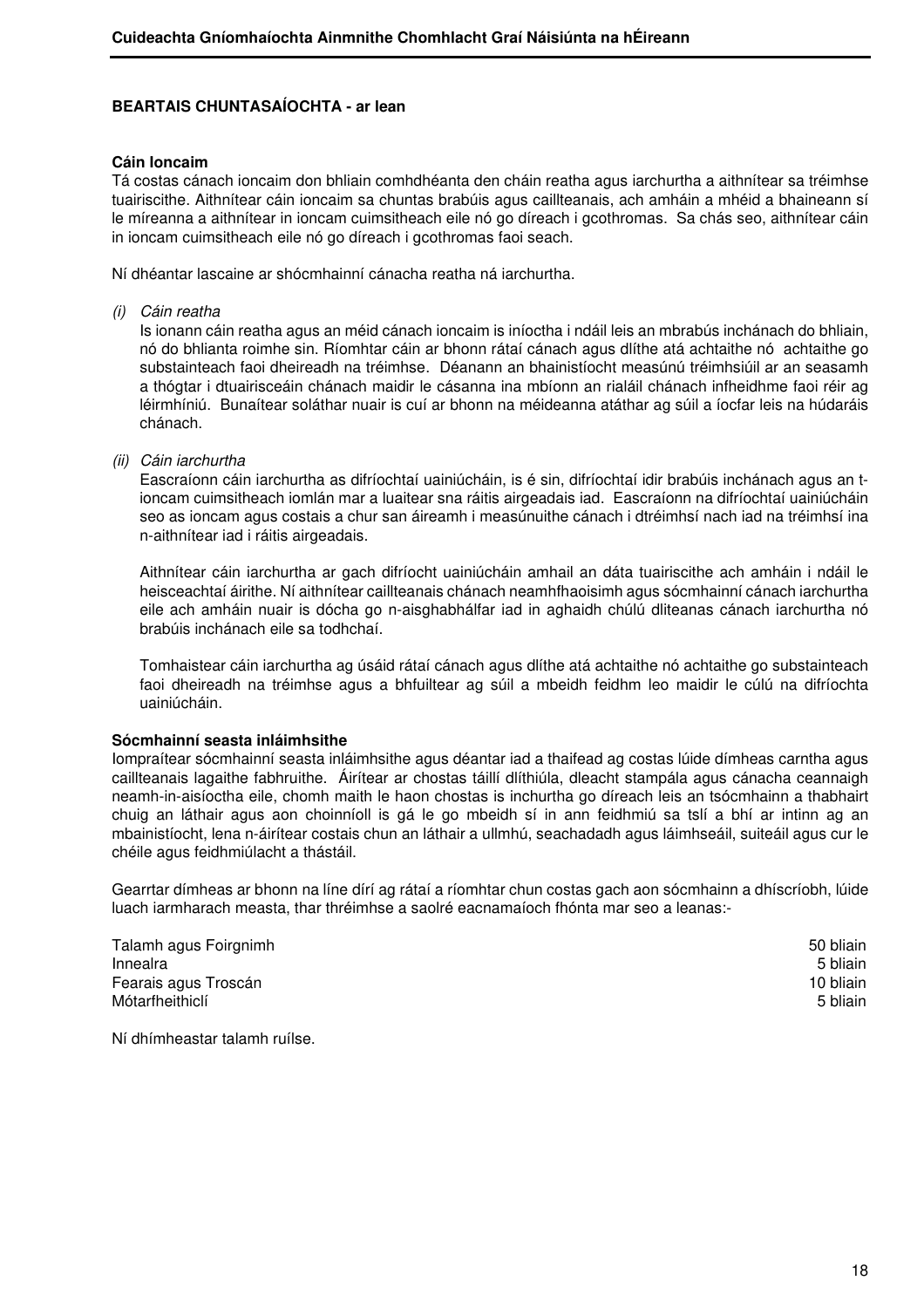#### **Scaireanna staileanna agus stoc póraithe**

Cuirtear infheistíochtaí láir agus staile ar leis an ngraí iad san áireamh i sócmhainní dochta ar a luach lúide dímheas carntha faoi réir ag aon soláthar le haghaidh laghdú buan ar luach. Tosaíonn dímheas ar staileanna agus ar scaireanna staileanna sa bhliain ina mbíonn an chéad chlúdach agus tá sé beartaithe an costas a dhíscríobh mar seo a leanas:

Bliain 1 go 3 20% i ngach bliain Bliain 4 go 7 10% i ngach bliain

Faoi réir go ndíscríobhtar ina iomlán na staileanna roimh dheireadh a seachtú bliain sa ghraí.

Tosaíonn dímheas láracha síolraíochta sa bhliain tar éis an chéad chlúdaigh. Tá sé beartaithe na láracha síolraíochta ar fad a dhímheas go hiomlán ar bhonn na líne dírí ina iomláine roimh dheireadh a ndódhéagú bliain saoil ag tógáil ionchais saoil agus torthúlachta agus inmharthanacht tráchtála san áireamh.

I gcás aon ainmhí atá níos sine ná 12 bhliain nuair a cheannaítear é, déanfar iad a dhímheas le linn na gceithre bliana ón gcéad bhliain iomlán úinéireachta faoi réir a bheith dímheasta go hiomlán ag 20 bliain d'aois.

#### **Airgead tirim agus coibhéisí airgid**

Áirítear ar airgead tirim agus coibhéisí airgid airgead ar láimh, taiscí atá á sealbhú le bainc agus infheistíochtaí an-leachtacha, gearrthéarmacha eile lena mbaineann aibíochtaí bunaidh trí mhí nó níos lú. Léirítear rótharraingtí bainc in iasachtaí i ndliteanais reatha. Tomhaistear airgead tirim agus coibhéisí airgid ag praghas an idirbhirt ar dtús agus ansin tomhaistear iad ag costas amúchta.

#### **Stoic**

Luaitear stoic atá comhdhéanta d'earraí le hathdhíol, d'éadaí brandáilte agus de bhronntanais, de stoc fólaíochta agus de sholáthairtí feirme ag an gcostas is ísle de chostas agus praghas measta díolacháin lúide costais maidir le díol. Aithnítear stoic mar chostas i rith na bliana airgeadais a bhfuil an t-ioncam gaolmhar aitheanta.

Ríomhtar an costas ag baint úsáid as an modh isteach i dtosach, amach i dtosach (FIFO). Áirítear sa phraghas an praghas ceannaigh, lena n-áirítear cánacha agus dleachtanna agus costais iompair agus láimhseála atá inchurtha go díreach chun an stoc a thabhairt chuig a láthair agus a riocht reatha.

Déantar measúnú maidir le lagú ar stoic ag deireadh gach tréimhse tuairiscithe. Sá chás go mbíonn lagú ar mhír stoic, laghdaítear an stoc aitheanta go dtí a phraghas díolacháin lúide costas maidir lena dhíol agus aithnítear muirear lagaithe sa chuntas brabúis agus caillteanais. Sa chás go n-aithnítear cúlú ar an lagú, cúlaítear an muirear laige, suas go dtí an caillteanas laige bunaidh agus aithnítear é mar chreidmheas sa chuntas brabúis agus caillteanais.

#### **Táille ainmniúcháin**

Is sa stoc folaíochta a áirítear an costas nó glanluach inréadaithe táillí ainmniúcháin maidir le láracha le searrach acu. Beidh an táille ainmniúcháin inchurtha ina leith i mbliain breithe searraigh úsáidte chun praghas costais stoic an tsearraigh a bhunú. Nuair a cheannaítear láir le searrach, úsáidtear an táille ainmniúcháin fógartha chun costas an tsearraigh a bhunú.

#### **Cuntais na sindeacáití**

Déanann an Grúpa roinnt sindeacáití staile a bhainistiú dá mbailíonn agus dá ndáileann sé táillí. Ní dhéileáiltear leis na hairgid sin sna ráitis airgeadais a mhéid a bhaineann siad le tríú páirtí.

## **Deontais**

Déantar ioncam deontais a aithint nuair: 1) atá teidlíocht ann don deontas, 2) atáthar ionann is cinnte go bhfaighfear an deontas agus 3) is féidir an tsuim a thomhas go leordhóthanach. Taispeántar aon deontais nach gcaitear ar an gclár comhardaithe mar chistí srianta.

Léirítear deontais chaipitil a fuarthas mar ioncam iarchurtha agus cuirtear chun sochair iad sa ráiteas ioncaim thar tréimhse a bhíonn comhionann le saol úsáideach réamh-mheasta na mbunsócmhainní le cabhair deontais.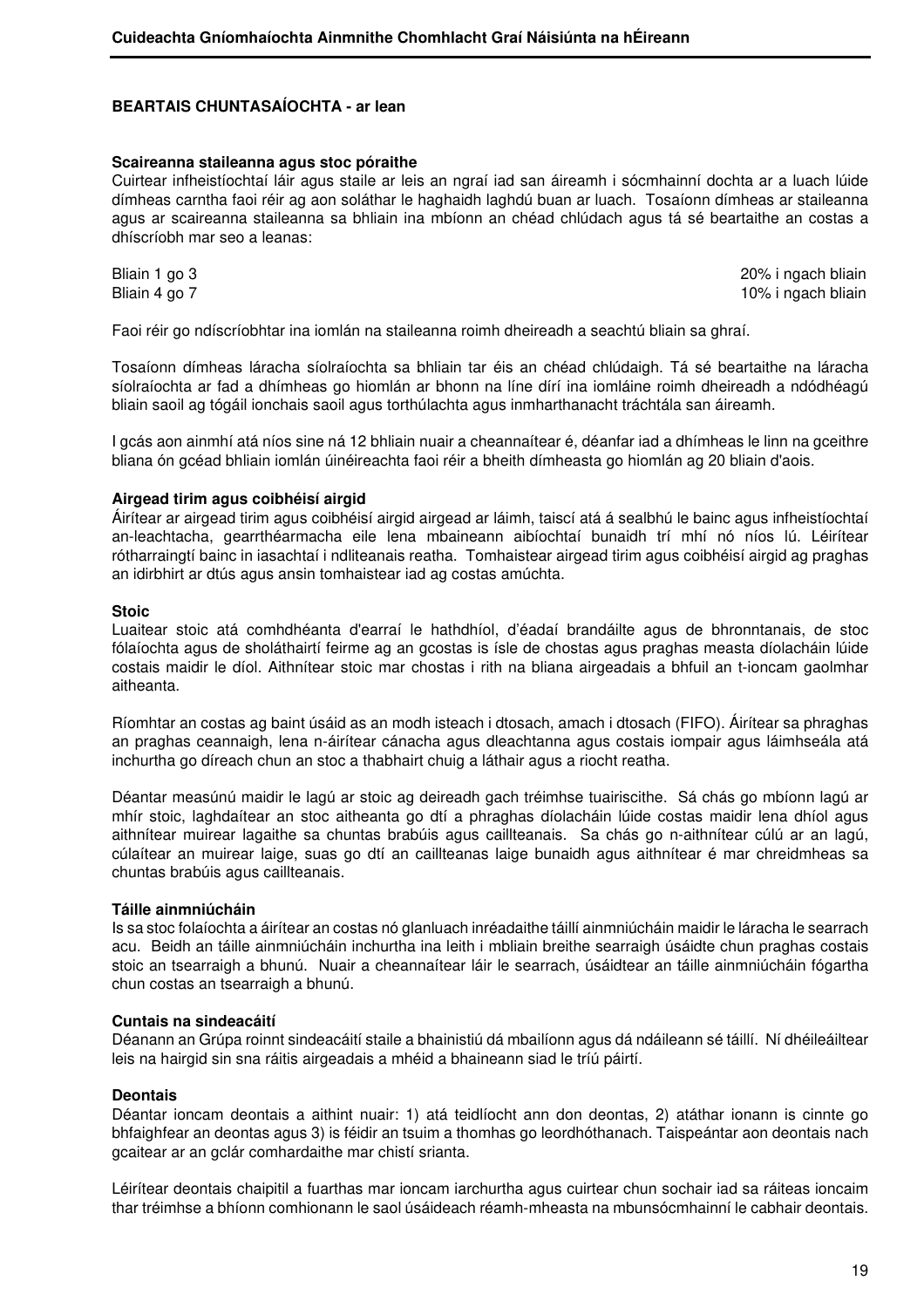### **Aitheantas ioncaim**

Is é is láimhdeachas ann an méid ioncaim a thagann ón soláthar earraí agus seirbhísí a thiteann laistigh de ghnáthghníomhaíochtaí an Ghrúpa nuair atá lascainí trádála agus cáin bhreisluacha bainte as. Don Ghrúpa, tá an láimhdeachas comhdhéanta den ioncam a eascraíonn ó chuid na graí ón ioncam ó shindeacáit ainmniúcháin staileanna a bhfuil sí ina ball de, táille coimeádta, fáltais ó stoc fólaíochta a dhíol, ioncam feirme agus seirbhísí turasóireachta agus díolachán earraí gaolmhara le cuairteoirí.

Tomhaistear láimhdeachas ag luach cóir na comaoine a fuarthas nó atá le fáil agus léiríonn an méid atá infhaighte d'earraí a sholáthraítear nó do sheirbhísí a thugtar, glan ó shochair agus lascainí atá ceadaithe ag an nGrúpa agus cánacha breisluacha.

Aithníonn an Grúpa láimhdeachas nuair (a) a aistrítear na rioscaí agus sochair ollmhóra úinéireacht na n-earraí go dtí an ceannaitheoir; (b) nach gcoinníonn an Grúpa aon bhaint bainistíochta leanúnach ná rialú éifeachtach ar na hearraí; (c) is féidir méid an láimhdeachais agus na gcostas a thomhais go cruinn; (d) gur dócha go sreafaí sochair eacnamaíochta amach seo go dtí an t-eintiteas agus (e) atá na critéir shonracha a bhaineann le gach ceann de chainéil díolacháin an Ghrúpa sásaithe, mar atá cur síos orthu thíos.

#### Aitheantas ar ioncam ó shindeacáit staile

Aithnítear ioncam ó shindeacáit staile, atá luaite glan ar lascaine agus ar chostais dhíreacha, nuair atá an tseirbhís curtha i gcrích. Sa chás go n-eascraíonn ioncam ó shindeacáit atá faoi réir coinníollacha áirithe a chomhlíonfar ag dáta amach anseo, déantar soláthar do na coinníollacha sin má mheastar nach gcomhlíonfar iad.

#### Táillí coimeádta

Déantar táillí coimeádta a aithint agus a shonrascú sa tréimhse ina gcuirtear na seirbhísí ar fáil.

#### Ioncam stoc folaíochta

Tá an t-ioncam stoc folaíochta comhdhéanta den díolachán stoc folaíochta. Déantar láimhdeachas a aithint ar ábhar a dhíol leis an gcustaiméir, a mheastar ansin mar an pointe seachadta.

#### Ioncam feirme

Tá an t-ioncam feirme comhdhéanta den díolachán stoic agus táirgí talmhaíochta a bhaintear. Déantar láimhdeachas a aithint ar ábhar a dhíol leis an gcustaiméir, a mheastar ansin mar an pointe seachadta.

#### Cead isteach cuairteoirí

Tá láimhdeachas ó chead isteach cuairteoirí comhdhéanta den bhallraíocht bhliantúil agus cead isteach leanúnach chuig Graí Náisiúnta na hÉireann agus na Gairdíní Seapánacha in aice láimhe. Déantar an t-ioncam sin a aithint sa bhliain airgeadais ina gcuirtear na seirbhísí ar fáil.

#### Miondíol Turasóireachta

Tá siopa miondíola á rith ag an nGrúpa chun éadaí brandáilte agus bronntanais a dhíol. Déantar díolachán earraí a aithint ar ábhar a dhíol leis an gcustaiméir, a mheastar ansin a bheith mar an pointe seachadta.

#### Ioncam ó ús

Déantar ioncam úis a chur i láthair mar 'ús infhála agus ioncam comhchosúil' sa chuntas brabúis agus caillteanais.

#### **Lagú sócmhainní neamhairgeadais**

Ar dháta deiridh na bliana airgeadais déantar sócmhainní neamhairgeadais nach n-iompraítear ag luach cóir a mheas lena chinneadh cibé an bhfuil an tsócmhainn (nó aonad ginte airgid na sócmhainne) lagaithe. Má léirítear a leithéid déantar meastachán ar shuim in-aisghabhála na sócmhainne (nó aonad-ginte airgid na sócmhainne).

Is ionann suim in-aisghabhála na sócmhainne (nó aonad ginte airgid) a luach cóir lena díol lúide costais nó a luach úsáide cibé acu is airde. Is ionann luach úsáide agus luach reatha na sreafaí airgid amach anseo a bhfuiltear ag súil leis ón tsócmhainn (nó an t-aonad ginte airgid) a úsáid go leanúnach agus óna dhiúscairt ar deireadh. D'fhonn luach úsáide a thomhas déantar sreafaí airgid roimh cháin agus sreafaí airgid úis a lascainiú ag baint úsáid as ráta lascaine roimh cháin a léiríonn an ráta reatha saor ó riosca margaidh agus na rioscaí a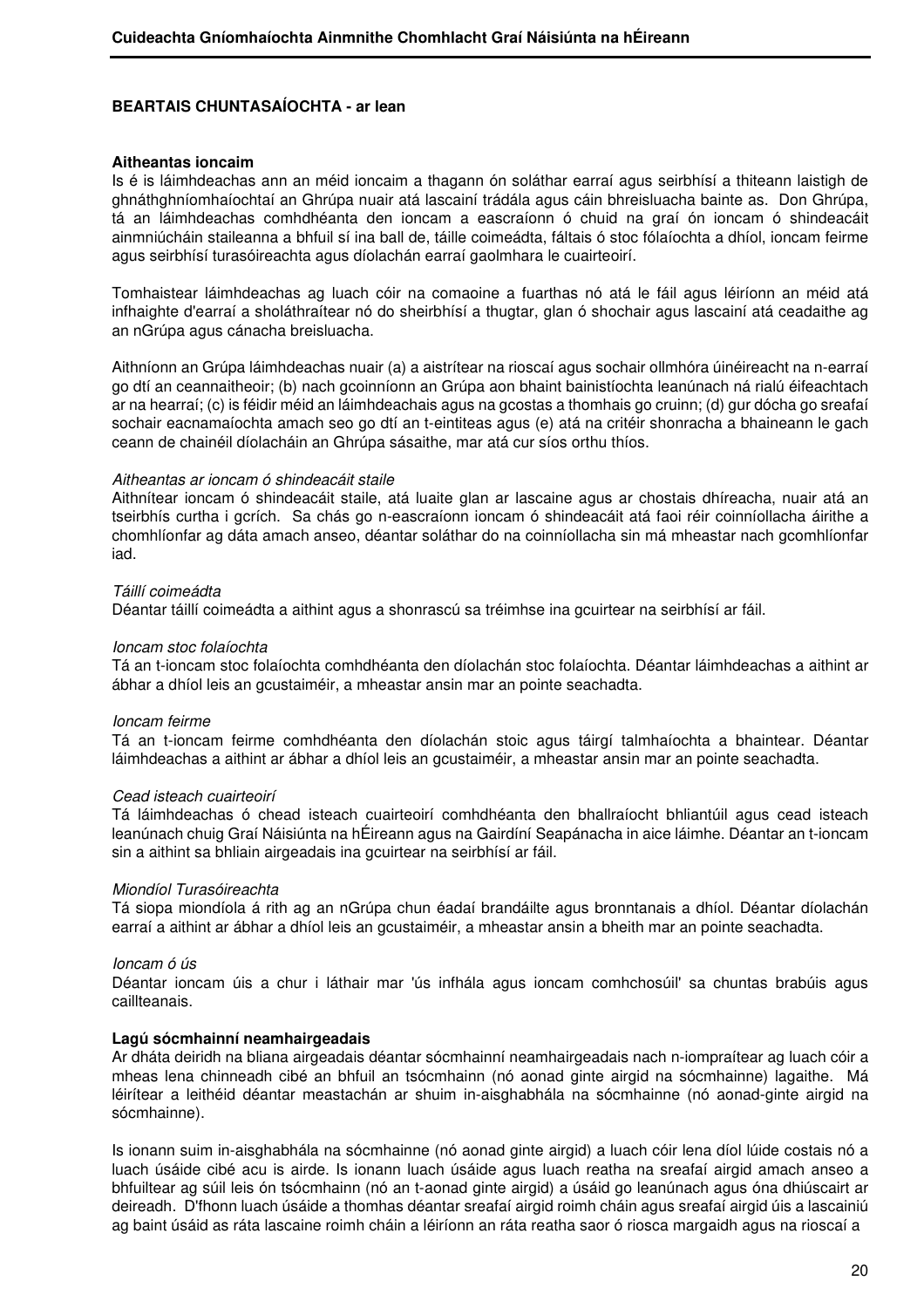#### **Lagú sócmhainní neamhairgeadais - ar lean**

bhaineann go sonrach leis an tsócmhainn agus nach bhfuil leasú déanta ar na meastacháin sreafaí airgid amach anseo ina leith.

Má tá suim in-aisghabhála na sócmhainne (nó an aonaid ginte airgid) níos lú ná suim ghlanluacha na sócmhainne (nó an aonaid ginte airgid) laghdaítear an tsuim charraeireachta go dtí an tsuim in-aisghabhála. Aithnítear an caillteanas lagaithe sa chuntas brabúis agus caillteanais mura bhfuil athluacháil déanta ar an tsócmhainn. Má tá athluacháil déanta ar an tsócmhainn déantar an caillteanas lagaithe a aithint in ioncam cuimsitheach eile oiread na ngnóthachain athluachála a fabhraítear i gcothromas i ndáil leis an tsócmhainn sin. Aithnítear aon fharasbarr ina dhiaidh sin sa chuntas brabúis agus caillteanais.

Má dhéantar cúlú ar chaillteanas lagaithe (ní bhaineann na cúiseanna a bhí leis an gcaillteanas lagaithe a thuilleadh) ardaítear suim charraeireachta na sócmhainne (nó an aonaid ginte airgid) go dtí an meastachán athbhreithnithe ar shuim in-aisghabhála na sócmhainne. Ní dhéantar sin ach amháin sa chás nach bhfuil an tsuim charraeireachta athbhreithnithe níos airde ná an tsuim charraeireachta a bheadh i gceist (glan ar dhímheas) mura mbeadh aon chaillteanas lagaithe aitheanta i mblianta airgeadais roimhe seo. Déantar cúlú ar lagú a aithint sa chuntas brabúis agus caillteanais mura ndéantar an tsócmhainn a iompar ag an luach athluacháilte.

#### **Ionstraimí airgeadais**

Shocraigh an Grúpa Cuid 11 agus 12 de FRS 102 a ghlacadh maidir leis na ráitis airgeadais.

(i) Sócmhainní airgeadais

 Aithnítear bunsócmhainní airgeadais, lena n-áirítear suimeanna trádála agus infhaighte, iarmhéideanna bainc agus airgid agus méideanna atá dlite ó pháirtithe gaolmhara, ag praghas an idirbhirt ar dtús mura bhfuil idirbheart airgeadais i gceist ina ndéantar an t-idirbheart a thomhas ar luach fháltais na todhchaí le lascaine ag ráta úis an mhargaidh.

 Déantar sócmhainní den chineál sin a iompar ina dhiaidh sin ag costas amúchta ag baint úsáid as an modh ráta éifeachtach úis.

 Ag deireadh gach bliana tuairiscithe déantar measúnú ar shócmhainní airgeadais a thomhaistear ag costas amúchta maidir le fianaise oibiachtúil ar lagú. Má tá sócmhainn lagaithe is ionann an caillteanas lagaithe agus an difear idir a suim charraeireachta agus luach reatha na sreafaí airgid mheasta lascainithe ag bunráta éifeachtach úis na sócmhainne. Aithnítear an caillteanas lagaithe sa chuntas brabúis agus caillteanais.

 Má bhíonn laghdú ar an gcaillteanas lagaithe mar thoradh ar imeacht a tharlaíonn i ndiaidh an lagú a aithint déantar an lagú a chúlú. Is ionann an cúlú is gan an tsuim charraeireachta reatha a bheith níos mó ná an tsuim charraeireachta a bheadh i gceist murach gur aithníodh an lagú roimhe sin. Aithnítear an cúlú ar chaillteanas lagaithe sa chuntas brabúis agus caillteanais.

#### (ii) Dliteanais airgeadais

 Aithnítear bundliteanais airgeadais, lena n-áirítear suimeanna trádála agus iníoctha eile agus iasachtaí bainc, ag praghas an idirbhirt ar dtús mura bhfuil idirbheart airgeadais i gceist sa socrú ina ndéantar an tionstraim fiachais a thomhas ar luach reatha na bhfáltas amach anseo le lascaine ag ráta úis an mhargaidh.

 Déantar ionstraimí fiachais den chineál sin a iompar ina dhiaidh sin ag costas amúchta ag baint úsáid as an modh ráta éifeachtach úis.

 Aithnítear táillí a íoctar chun saoráidí iasachta a bhunú mar chostais idirbhirt an iasachta sa mhéid is gur dóigh go dtarraingeofar anuas an tsaoráid iomlán nó cuid de. Sa chás sin, déantar an táille a chur ar athló go dtí go ndéantar an tsaoráid a tharraingt anuas. Sa mhéid nach bhfuil aon fhianaise ann gur dóigh go ndéanfar an iasacht a tharraingt anuas ina iomláine nó cuid de déantar an táille a chaipitliú mar réamhíocaíocht ar sheirbhísí leachtachta agus é a amúchadh thar thréimhse na saoráide lena mbaineann.

 Is ionann suimeanna iníoctha trádála agus oibleagáidí le híoc as earraí agus as seirbhísí a fuarthas ó sholáthróirí i ngnáthchúrsa an ghnó. Rangaítear cuntais iníoctha mar dhliteanais reatha má bhíonn íocaíocht dlite laistigh de bhliain amháin nó níos lú. Mura bhfuil, léirítear iad mar dhliteanais neamh-reatha.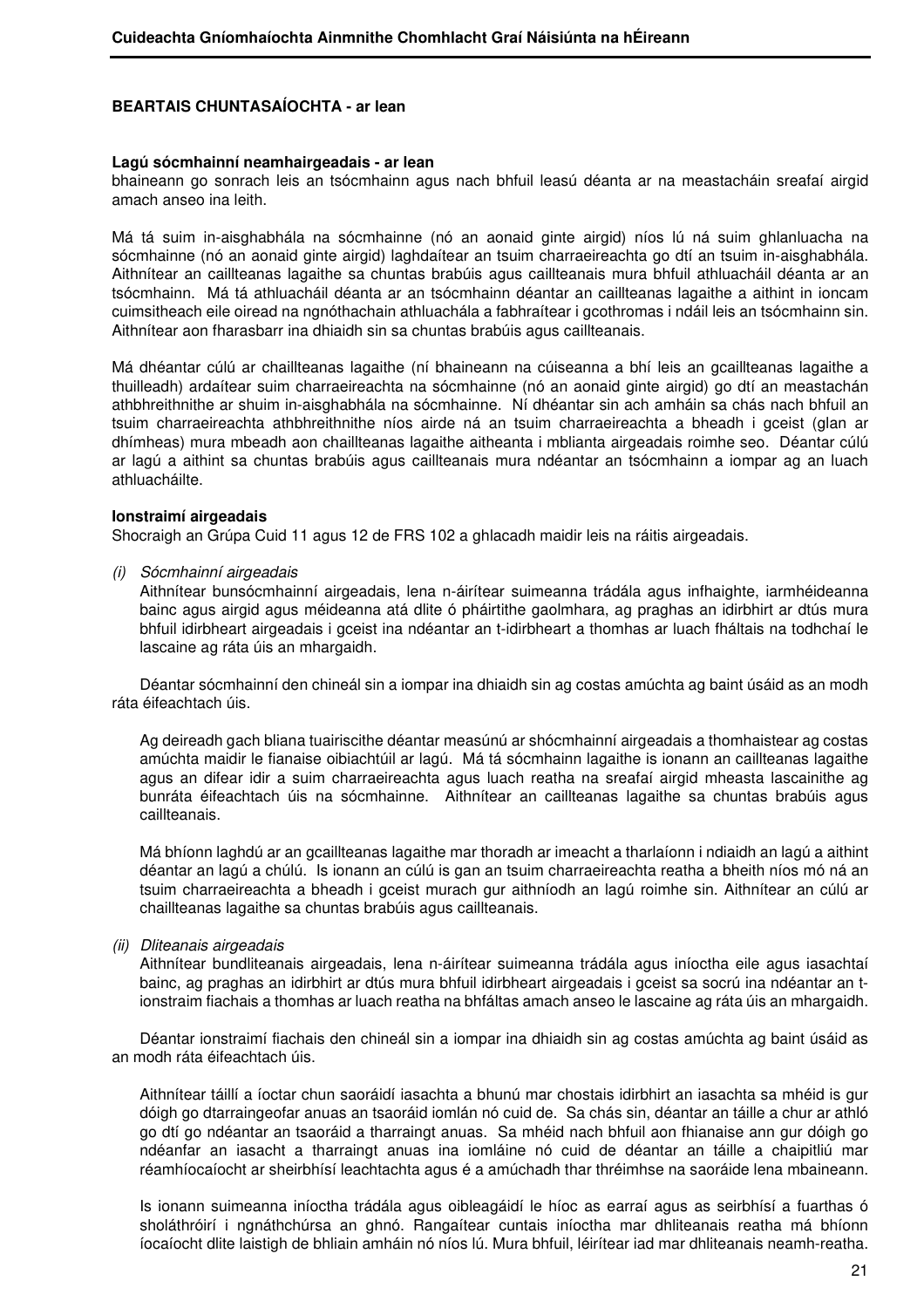Aithnítear suimeanna trádála ar dtús ag praghas an idirbhirt agus ina dhiaidh sin déantar é a thomhas ag costas amúchta ag baint úsáid as an modh ráta éifeachtach úis.

 Dí-aithnítear dliteanais airgeadais nuair a dhéantar an dliteanas a chur ar ceal, is é sin nuair a urscaoiltear an oibleagáid conartha, nuair a chuirtear ar ceal í nó nuair a imíonn sí in éag.

#### **Scairchaipiteal arna léiriú mar chothromas**

Aithnítear scairchaipiteal eisithe mar fháltais a fuarthas. Léirítear costais incriminteacha a bhaineann go díreach le gnáthscaireanna nua nó céadroghanna a eisiúint i gcothromas mar asbhaint, glan ar cháin, as na fáltais.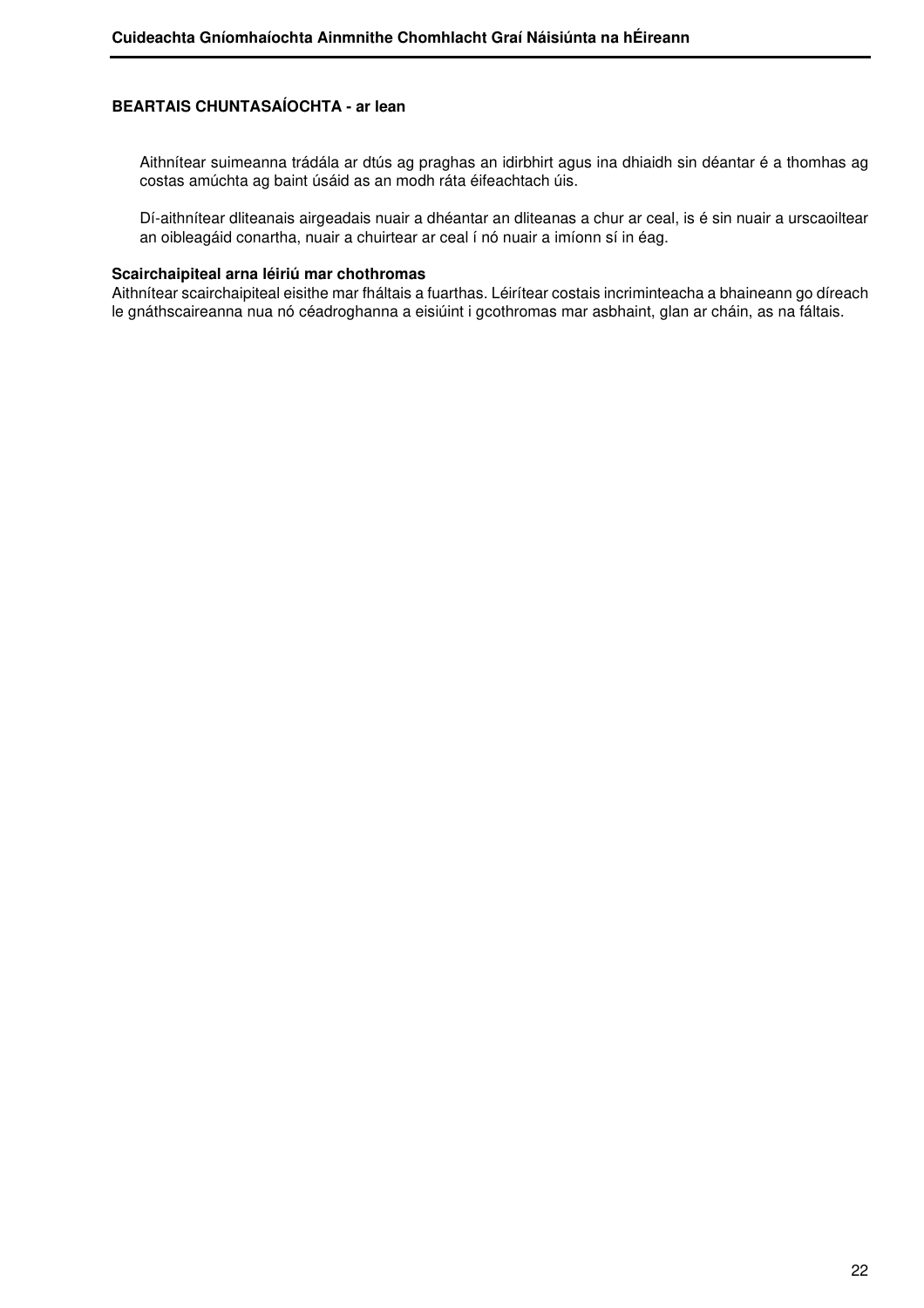## **CUNTAS BRABÚIS AGUS CAILLTEANAIS AN GHRÚPA Don bhliain airgeadais dar chríoch an 31 Nollaig 2021**

|                                                | Nóta           | 2021<br>€   | 2020<br>€   |
|------------------------------------------------|----------------|-------------|-------------|
| Láimhdeachas                                   | $\overline{c}$ | 6,223,343   | 6,716,521   |
| Caiteachas riaracháin                          |                | (6,816,819) | (7,059,482) |
| Caillteanas oibriúcháin                        | 3              | (593, 476)  | (342, 961)  |
| Ús iníoctha agus muirir chomhchosúla           | 5              | (67, 524)   | (42,004)    |
| Ús infhaighte agus ioncam comhchosúil          | 5              |             | 5           |
| Caillteanas roimh cháin                        |                | (661,000)   | (384, 960)  |
| (Caiteachas)/creidmheas cánach ar chaillteanas | 6              | (11, 352)   | 34,809      |
| Caillteanas don bhliain airgeadais             |                | (672, 352)  | (350, 151)  |
|                                                |                |             |             |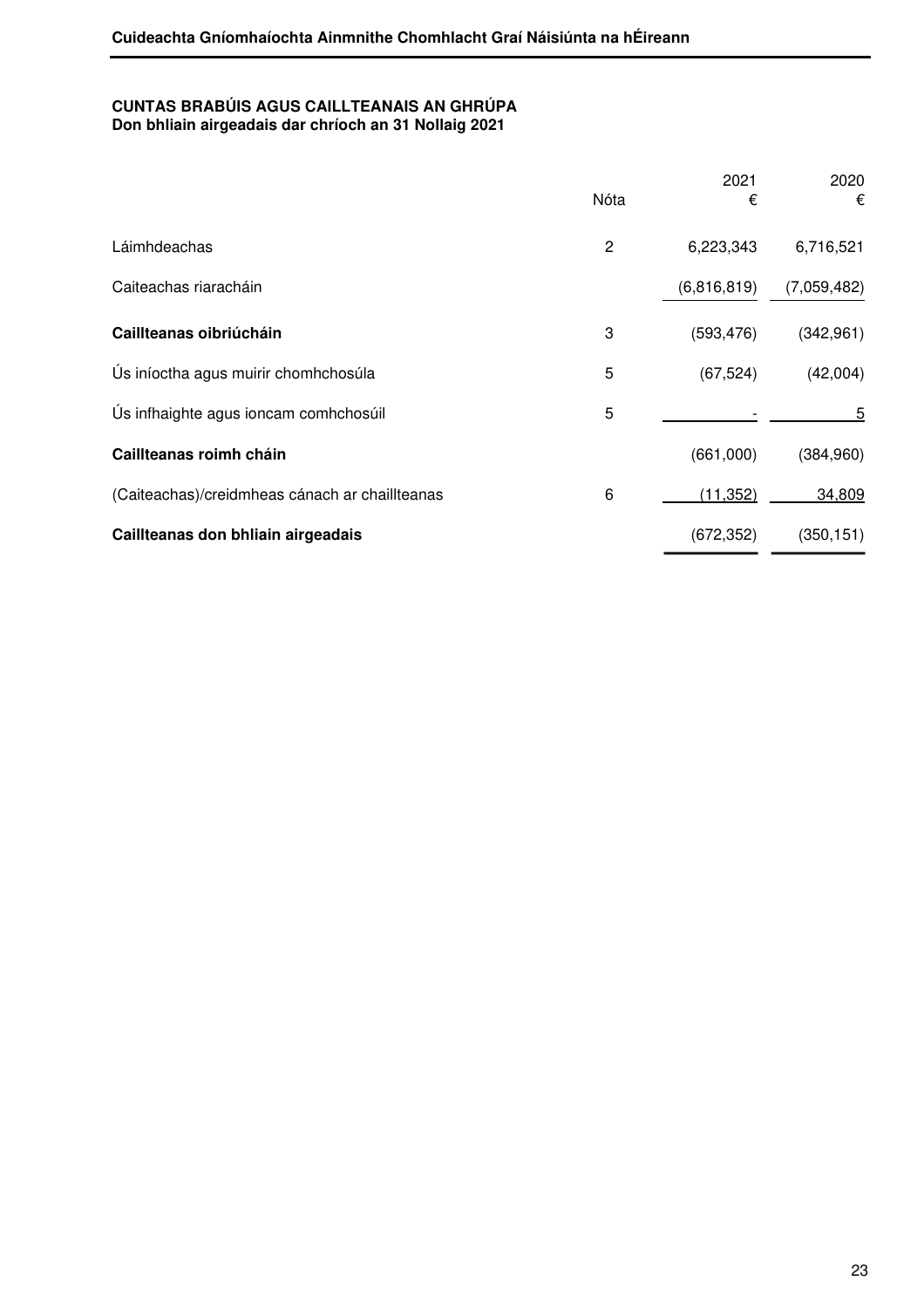## **RÁITEAS AN GHRÚPA MAIDIR LE hIONCAM CUIMSITHEACH Don bhliain airgeadais dar chríoch an 31 Nollaig 2021**

|                                                          | Nóta | 2021<br>€  | 2020<br>€  |
|----------------------------------------------------------|------|------------|------------|
| Caillteanas don bhliain airgeadais                       |      | (672, 352) | (350, 151) |
| loncam cuimsitheach eile:                                |      |            |            |
| Atomhas ar ghlan-dhliteanas sochair sainithe             | 20   | 91,000     | 31,000     |
| Iomlán an caiteachas chuimsithigh don bhliain airgeadais |      | (581,352)  | (319, 151) |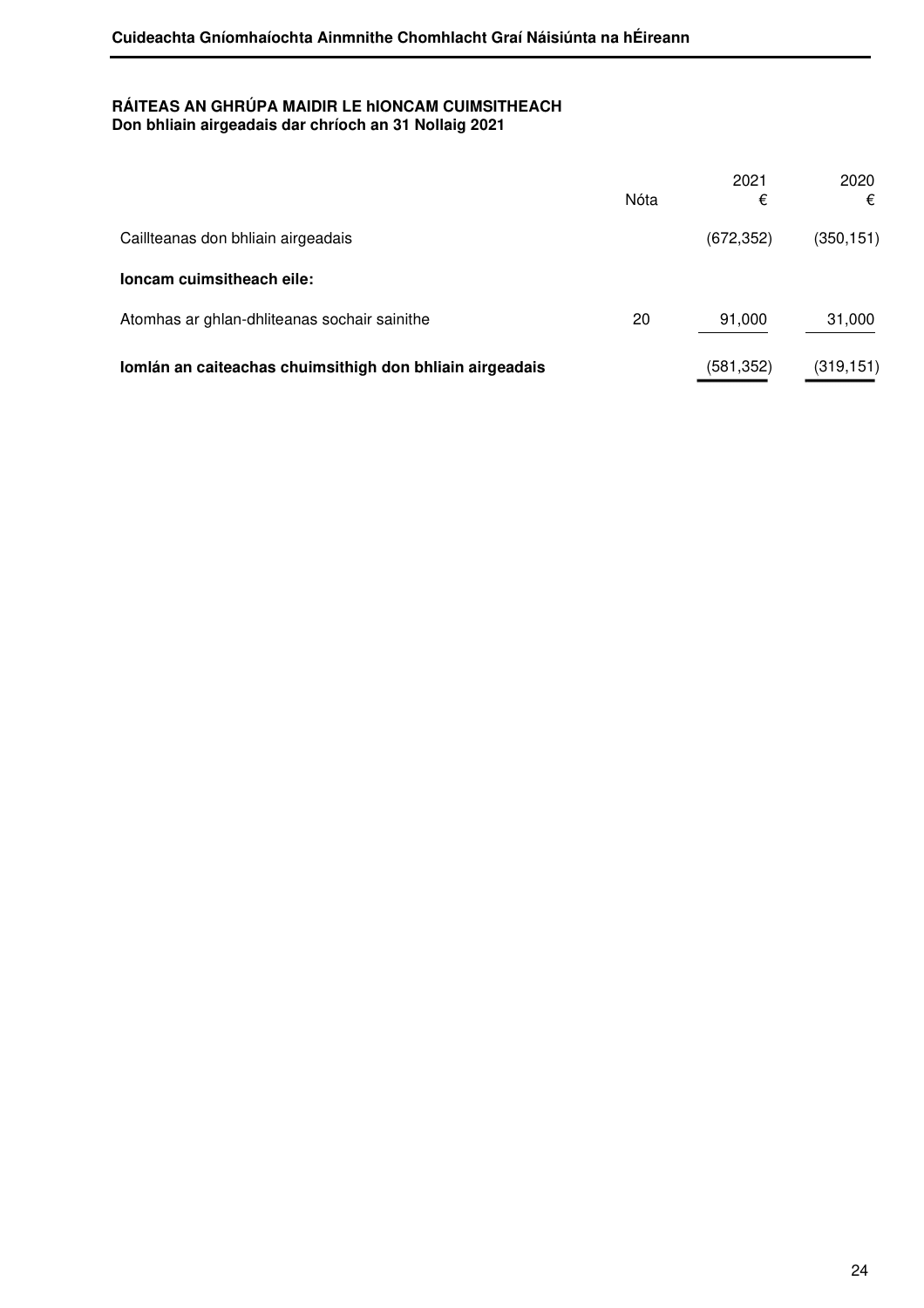## **CLÁR COMHARDAITHE AN GHRÚPA Amhail an 31 Nollaig 2021**

|                                                                    |                | 2021                    | 2020                    |
|--------------------------------------------------------------------|----------------|-------------------------|-------------------------|
|                                                                    | Nóta           | €                       | €                       |
| Sócmhainní Seasta<br>Sócmhainní inláimhsithe                       | $\overline{7}$ |                         |                         |
|                                                                    | 8              | 12,176,677<br>3,199,126 | 12,609,539<br>3,378,920 |
| Scaireanna staileanna agus stoc póraithe                           |                |                         |                         |
|                                                                    |                | 15,375,803              | 15,988,459              |
|                                                                    |                |                         |                         |
| Sócmhainní reatha                                                  |                |                         |                         |
| <b>Stoic</b>                                                       | 10             | 1,952,012               | 1,849,788               |
| Féichiúnaithe                                                      | 11             | 5,039,650               | 5,015,589               |
| Airgead tirim sa bhanc agus ar láimh                               |                | 2,530,288               | 2,848,848               |
|                                                                    |                | 9,521,950               | 9,714,225               |
| Creidiúnaithe - Méideanna dlite laistigh de bhliain amháin         | 12             | (2,665,004)             | (2,365,075)             |
|                                                                    |                |                         |                         |
| Glansócmhainní reatha                                              |                | 6,856,946               | 7,349,150               |
|                                                                    |                |                         |                         |
| Iomlán na sócmhainní lúide dliteanais reatha                       |                | 22,232,749              | 23,337,609              |
| Creidiúnaithe - méideanna a bheidh dlite tar éis níos mó ná bliain | 13             | (2,600,608)             | (2,980,116)             |
| amháin                                                             |                |                         |                         |
| Soláthar i leith na hoibleagáide sochair iarfhostaíochta           | 20             | (499,000)               | (643,000)               |
|                                                                    |                |                         |                         |
| Glansócmhainní                                                     |                | 19,133,141              | 19,714,493              |
|                                                                    |                |                         |                         |
| Caipiteal agus Cúlchistí                                           |                |                         |                         |
| Scairchaipiteal glaoite arna léiriú mar chothromas                 | 14             | 13,768,724              | 13,768,724              |
| Cuntas brabúis agus caillteanais                                   |                | 5,364,417               | 5,945,769               |
|                                                                    |                |                         |                         |
| Cothromas iomlán                                                   |                | 19,133,141              | 19,714,493              |

Cheadaigh an Bord Stiúrthóirí na ráitis airgeadais an 29 Márta 2022 agus tá siad sínithe thar ceann an Bhoird ag:

**Matt Dempsey \_\_\_\_\_\_\_\_\_\_\_\_\_\_\_\_\_\_\_\_\_\_\_\_\_\_\_\_\_ Stiúrthóir** 

**\_\_\_\_\_\_\_\_\_\_\_\_\_\_\_\_\_\_\_\_\_\_\_\_\_\_\_\_\_** 

**\_\_\_\_\_\_\_\_\_\_\_\_\_\_\_\_\_\_\_\_\_\_\_\_\_\_\_\_\_\_** 

**Finola O'Mahony**

**Stiúrthóir** 

**Eamonn Looney** 

**Rúnaí na Cuideachta**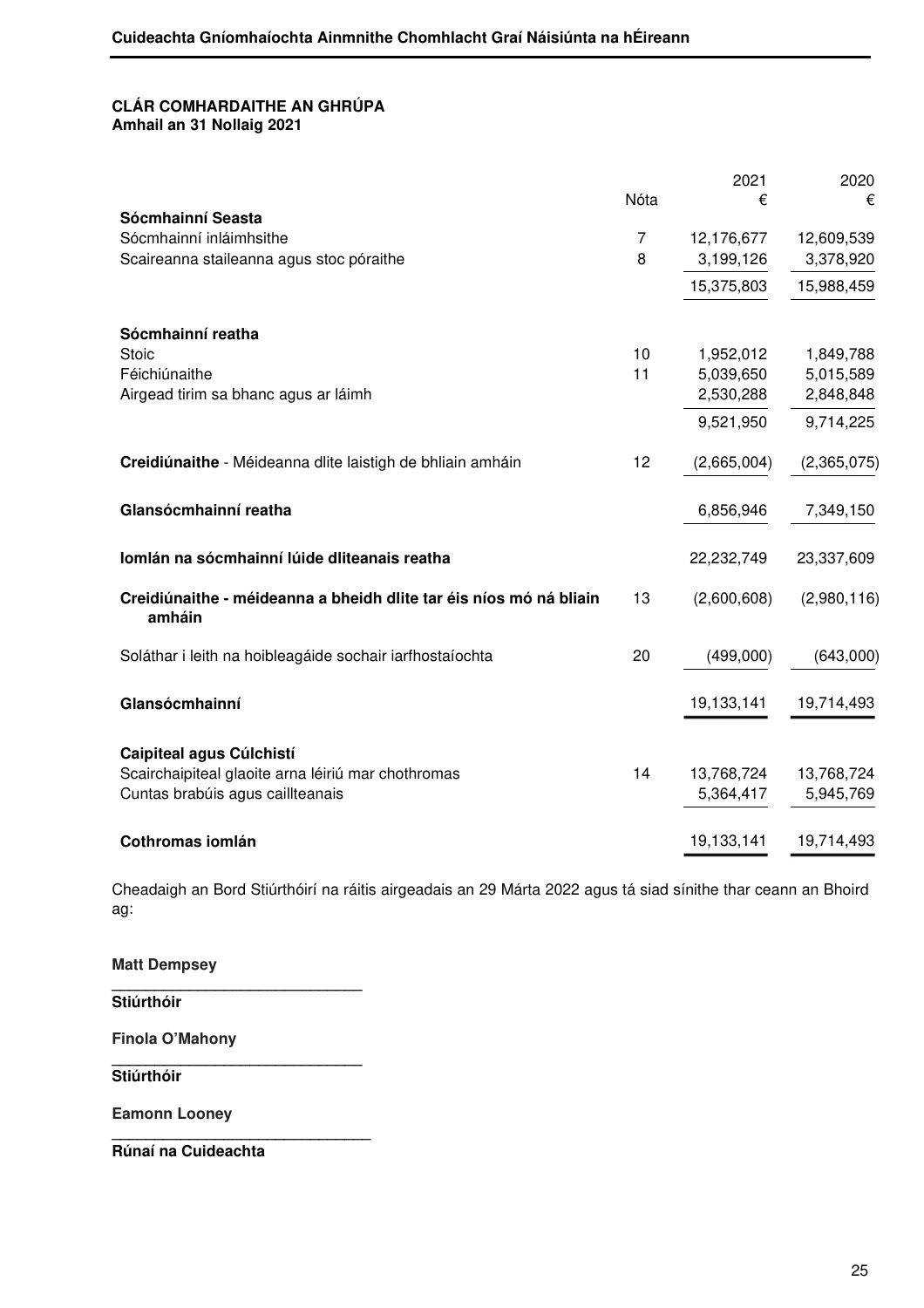#### **CLÁR COMHARDAITHE NA MÁTHAIRCHUIDEACHTA Don bhliain airgeadais dar chríoch an 31 Nollaig 2021**

Nóta 2021 € 2020  $\epsilon$ **Sócmhainní Seasta** Sócmhainní inláimhsithe **7** 12,110,666 12.554.698 Scaireanna staileanna agus stoc póraithe  $\begin{array}{cccc} 8 & 3,199,126 & 3,378,920 \end{array}$ Sócmhainní Airgeadais **19th airson a bh**ann anns an t-aithe anns an t-aithe anns an t-aithe anns an t-aithe anns an t-aithe anns an t-aithe anns an t-aithe anns an t-aithe anns an t-aithe anns an t-aithe anns an t-aithe an 15,309,793 15,933,619 **Sócmhainní reatha** Stoic 10 1,925,149 1,804,988 Féichiúnaithe 11 5,135,700 5,375,662 Airgead tirim sa bhanc agus ar láimh 2,313,719 2,672,131 9,374,568 9,852,781 **Creidiúnaithe** - Méideanna dlite laistigh de bhliain amháin 12 (2,598,002) (2,343,941) **Glansócmhainní reatha** 6,776,566 7,508,840 **Iomlán na sócmhainní lúide dliteanais reatha** 22,086,359 23,442,459 **Creidiúnaithe - méideanna a bheidh dlite tar éis níos mó ná bliain amháin**  13 (2,600,608) (2,980,116) Soláthar i leith na hoibleagáide sochair iarfhostaíochta 20 (499,000) (643,000) **Glansócmhainní** 18,986,751 19,819,343 **Caipiteal agus Cúlchistí**  Scairchaipiteal glaoite arna léiriú mar chothromas 14 13,768,724 13,768,724 Cuntas brabúis agus caillteanais 5,218,027 6,050,619 **Cothromas iomlán** 18,986,751 19,819,343

Tá caillteanas €923,592 (2020: caillteanas €11,920) tugtha laistigh de ráitis airgeadais na Máthairchuideachta. Níor ullmhaíodh cuntas ar leith brabúis agus caillteanais don Mháthairchuideachta mar gur comhlíonadh na coinníollacha atá leagtha síos in Alt 304 d'Acht na gCuideachtaí 2014

Cheadaigh an Bord Stiúrthóirí na ráitis airgeadais an 29 Márta 2022 agus tá siad sínithe thar ceann an Bhoird ag:

**Matt Dempsey \_\_\_\_\_\_\_\_\_\_\_\_\_\_\_\_\_\_\_\_\_\_\_\_\_\_\_\_\_ Stiúrthóir Finola O'Mahony \_\_\_\_\_\_\_\_\_\_\_\_\_\_\_\_\_\_\_\_\_\_\_\_\_\_\_\_\_\_ Stiúrthóir Eamonn Looney \_\_\_\_\_\_\_\_\_\_\_\_\_\_\_\_\_\_\_\_\_\_\_\_\_\_\_\_\_\_ Rúnaí na Cuideachta**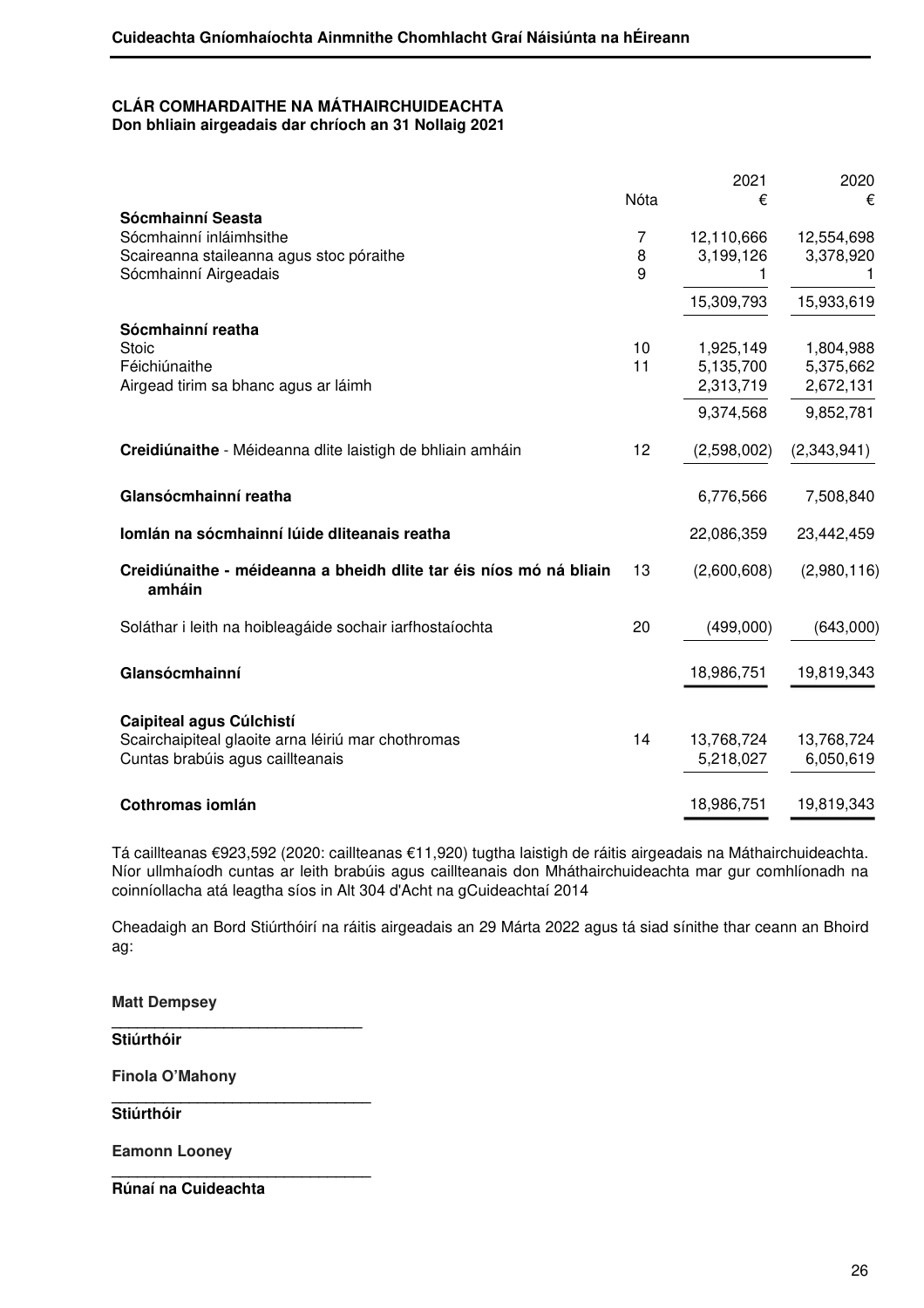## **RÁITEAS AN GHRÚPA MAIDIR LE hATHRUITHE AR CHOTHROMAS Don bhliain airgeadais dar chríoch an 31 Nollaig 2021**

|                                                                                                                                          | Scairchaipiteal<br>glaoite<br>arna léiriú<br>mar<br>chothromas<br>€ | Cuntas<br>brabúis<br>agus<br>caillteanais<br>€ | Iomlán<br>€          |
|------------------------------------------------------------------------------------------------------------------------------------------|---------------------------------------------------------------------|------------------------------------------------|----------------------|
| Iarmhéid amhail an 1 Eanáir 2020                                                                                                         | 13,768,724                                                          | 6,264,920                                      | 20,033,644           |
| Caillteanas don bhliain airgeadais                                                                                                       |                                                                     | (350, 151)                                     | (350, 151)           |
| loncam cuimsitheach eile don bhliain:<br>Atomhas ar ghlan-dhliteanas pinsin sainithe<br>Iomlán an Chaiteachais Chuimsithigh don bhliain: |                                                                     | 31,000<br>(319, 151)                           | 31,000<br>(319, 151) |
| Iarmhéid amhail an 31 Nollaig 2020                                                                                                       | 13,768,724                                                          | 5,945,769                                      | 19,714,493           |
| Iarmhéid amhail an 1 Eanáir 2021                                                                                                         | 13,768,724                                                          | 5,945,769                                      | 19,714,493           |
| Caillteanas don bhliain airgeadais                                                                                                       |                                                                     | (672, 352)                                     | (672, 352)           |
| loncam cuimsitheach eile don bhliain:<br>Atomhas ar ghlan-dhliteanas pinsin sainithe                                                     |                                                                     | 91,000                                         | 91,000               |
| Iomlán an Chaiteachais Chuimsithigh don bhliain:                                                                                         |                                                                     | (581, 352)                                     | (581, 352)           |
| Iarmhéid amhail an 31 Nollaig 2021                                                                                                       | 13,768,724                                                          | 5,364,417                                      | 19,133,141           |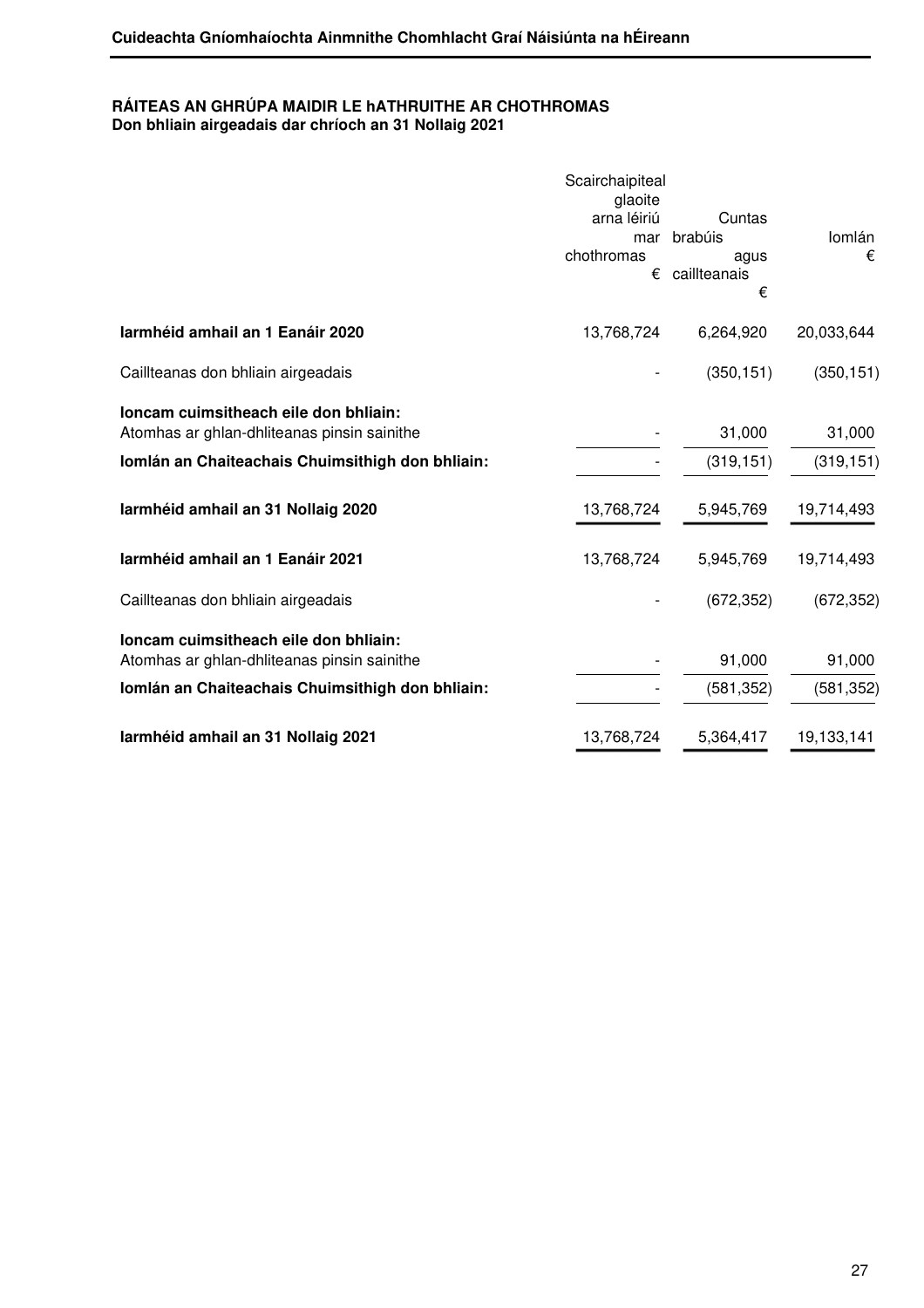## **RÁITEAS NA MÁTHAIRCHUIDEACHTA MAIDIR LE hATHRUITHE AR CHOTHROMAS Don bhliain airgeadais dar chríoch an 31 Nollaig 2021**

|                                                  | Scairchaipiteal        |                           |            |
|--------------------------------------------------|------------------------|---------------------------|------------|
|                                                  | glaoite<br>arna léiriú | Cuntas<br>mar brabúis     | lomlán     |
|                                                  | chothromas<br>€        | agus<br>caillteanais<br>€ | €          |
| Iarmhéid amhail an 1 Eanáir 2020                 | 13,768,724             | 6,031,539                 | 19,800,263 |
| Caillteanas don bhliain airgeadais               |                        | (11, 920)                 | (11,920)   |
| loncam cuimsitheach eile don bhliain:            |                        |                           |            |
| Atomhas ar ghlan-dhliteanas pinsin sainithe      |                        | 31,000                    | 31,000     |
| Iomlán an Chaiteachais Chuimsithigh don bhliain: |                        | 19,080                    | 19,080     |
| Iarmhéid amhail an 31 Nollaig 2020               | 13,768,724             | 6,050,619                 | 19,819,343 |
| Iarmhéid amhail an 1 Eanáir 2021                 | 13,768,724             | 6,050,619                 | 19,819,343 |
| Caillteanas don bhliain airgeadais               |                        | (923, 592)                | (923, 592) |
| loncam cuimsitheach eile don bhliain:            |                        |                           |            |
| Atomhas ar ghlan-dhliteanas pinsin sainithe      |                        | 91,000                    | 91,000     |
| Iomlán an Chaiteachais Chuimsithigh don bhliain: |                        | (832, 592)                | (832, 592) |
| Iarmhéid amhail an 31 Nollaig 2021               | 13,768,724             | 5,218,027                 | 18,986,751 |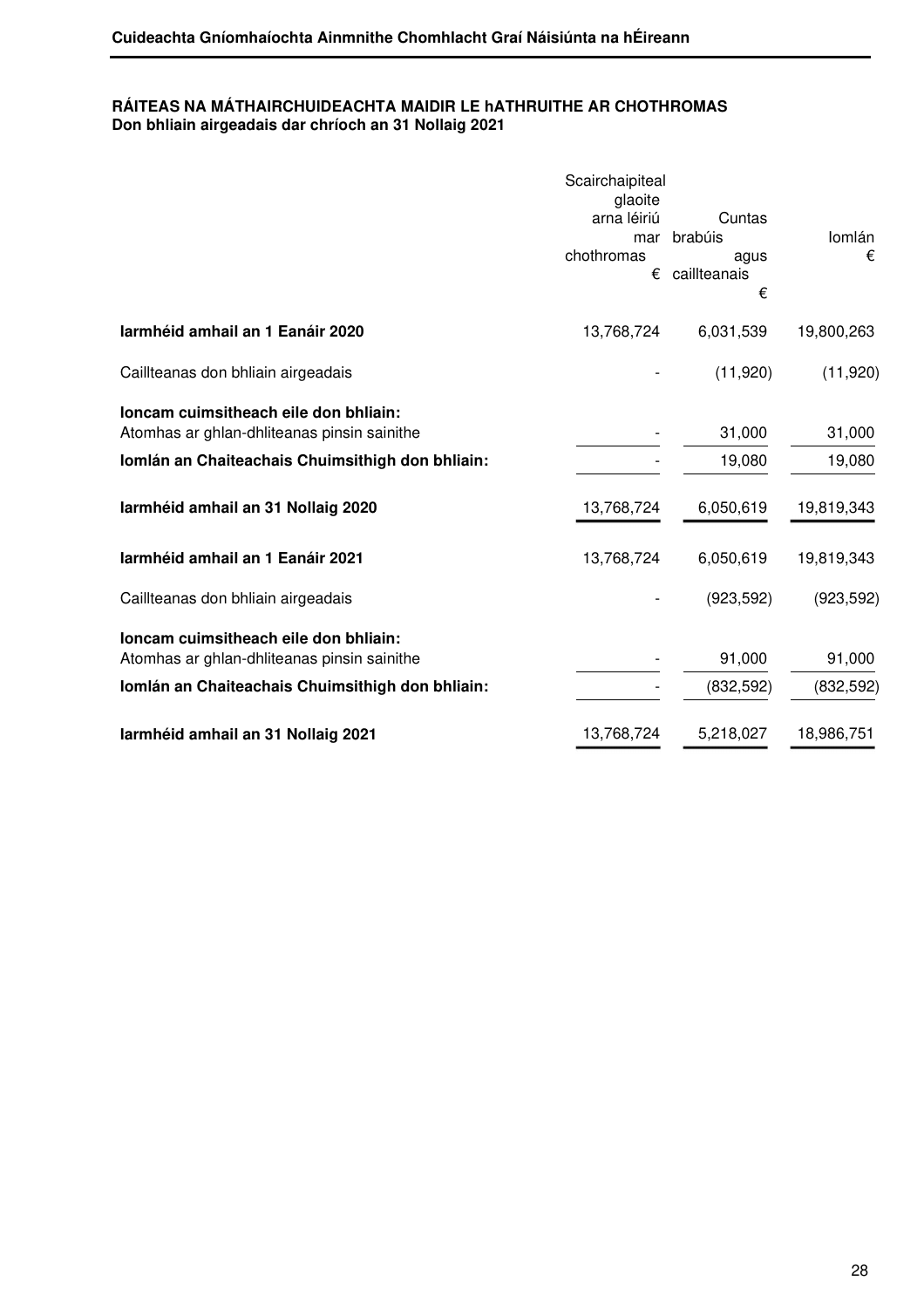## **RÁITEAS AN GHRÚPA MAIDIR LE SREABHADH AIRGID Don bhliain airgeadais dar chríoch an 31 Nollaig 2021**

|                                                                                  | Nóta | 2021<br>€      | 2020<br>€            |
|----------------------------------------------------------------------------------|------|----------------|----------------------|
| Sreabhadh airgid ó oibríochtaí/(arna úsáid iontu)<br>Cánachas aisíoctha/(íoctha) | 16   | 271,573<br>452 | (1,591,520)<br>(400) |
| Glan-airgead tirim a gineadh ó ghníomhaíochtaí oibriúcháin/(arna<br>úsáid iontu) |      | 272,025        | (1,591,920)          |
| Sreafaí airgid ó ghníomhaíochtaí infheistíochta                                  |      |                |                      |
| locaíochtaí chun scaireanna staileanna agus stoc póraithe a cheannach            |      | (719, 763)     | (835, 844)           |
| Fáltais ó dhíol scaireanna staileanna agus stoc póraithe                         |      | 482,527        | 691,932              |
| locaíochtaí chun sócmhainní seasta inláimhsithe a cheannach<br>Ús faighte        |      | (159, 705)     | (1, 103, 833)<br>5   |
| Glan-airgead tirim a úsáideadh i ngníomhaíochtaí airgeadais                      |      | (396, 941)     | (1,247,740)          |
| Sreafaí airgid ó ghníomhaíochtaí maoinithe                                       |      |                |                      |
| Deontas a fuarthas                                                               |      | 37,808         | 1,200,046            |
| lasachtaí ón mbanc a íocadh ar ais                                               |      | (163,928)      | (160, 740)           |
| Ús a íocadh                                                                      |      | (67, 524)      | (42,004)             |
| Glan-airgead tirim a gineadh ó ghníomhaíochtaí maoinithe/(arna<br>úsáid iontu)   |      | (193, 644)     | 997,302              |
| Glan laghdú in airgead tirim sa bhanc agus in airgead ar láimh                   |      | (318,560)      | (1,842,358)          |
| Airgead tirim agus coibhéisí airgid ag tús na bliana                             |      | 2,848,848      | 4,691,206            |
| Airgead tirim agus coibhéisí airgid ag deireadh na bliana                        |      | 2,530,288      | 2,848,848            |
| Tá airgead tirim agus coibhéisí airgid comhdhéanta de:                           |      |                |                      |
| Airgead sa bhanc agus ar láimh                                                   |      | 2,530,288      | 2,848,848            |
| Airgead tirim agus coibhéisí airgid                                              |      | 2,530,288      | 2,848,848            |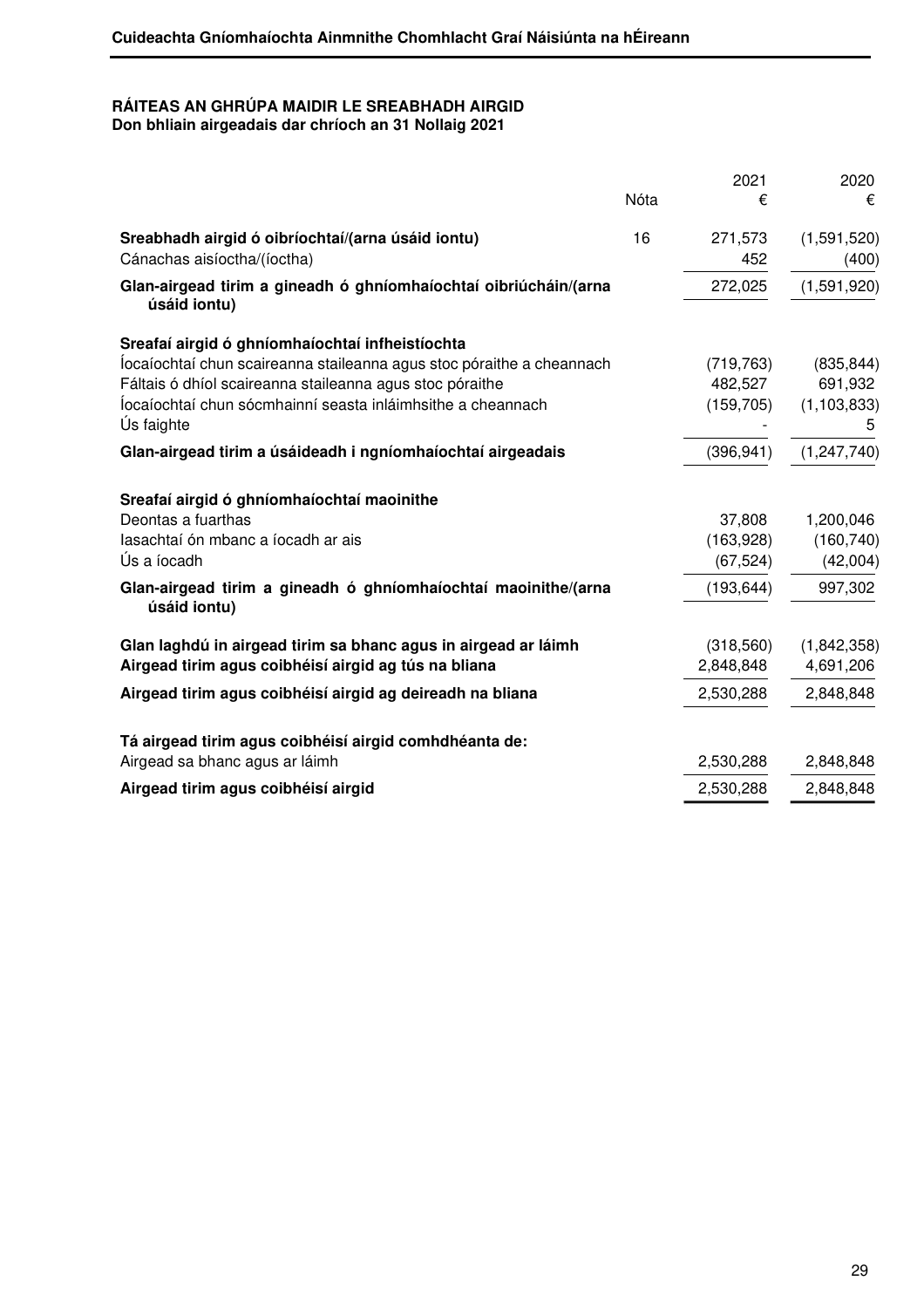## **NÓTAÍ LE RÁITIS AIRGEADAIS AN GHRÚPA**

## **1 Gnóthas leantach**

Tá caillteanas tar éis cánach €672,352 ag an nGrúpa don bhliain airgeadais dar chríoch an 31 Nollaig 2021 (2020: caillteanas €350,151). Áirítear sa chaillteanas don bhliain muirear dímheasa €1,456,738 (2020: €1,211,425), bhí brabús roimh dhímheas €795,338 ag an nGrúpa (2020: €826,465). Tá breithniú déanta ag an mbainistíocht cibé an bhfuil an gnóthas leantach ar bhonn tuisceana cuí ag an tráth seo nó nach bhfuil agus cibé an bhfuil neamhchinnteachtaí ábhartha ann a d'fhéadfadh amhras a tharraingt ar chumas an Ghrúpa na Cuideachta leanúint ar aghaidh mar ghnóthas leantach nó nach bhfuil. Nuair a rinneadh cinneadh ar cibé an bhfuil an gnóthas leantach ar bhonn tuisceana cuí ag an tráth seo, nó nach bhfuil, rinne na stiúrthóirí athbhreithniú ar réamh-mheastacháin sreabhaidh airgid an Ghrúpa agus na Cuideachta agus ar shaoráidí bainc an ghrúpa don 12 mhí amach romhainn go dtí Aibreán 2023. Breithníonn na stiúrthóirí go bhfuil bunús an ghnóthais leantaigh oiriúnach de bharr bhunús láidir sócmhainne an Ghrúpa agus ábaltacht an Ghrúpa an sreabhadh airgid a bhainistiú lena n-áirítear caiteachas lánroghnach agus saoráidí rótharraingte tiomanta a chur ar fionraí. Ní áirítear sna ráitis airgeadais aon choigeartuithe ar an tsuim ghlanluacha ná rangú sócmhainní agus na ndliteanas a thiocfadh chun cinn mura mbeadh an Grúpa agus an Chuideachta in ann leanúint ar aghaidh mar ghnóthas leantach.

| 2 | Láimhdeachas an Ghrúpa        | 2021      | 2020      |
|---|-------------------------------|-----------|-----------|
|   | Anailís de réir gníomhaíochta | €         | €         |
|   | Graí agus feirm               | 4,938,981 | 6,179,612 |
|   | Turasóireacht                 | 1,284,362 | 536,909   |
|   |                               | 6,223,343 | 6,716,521 |
|   |                               |           |           |

 Thug INS Commercial Enterprises DAC, fochuideachta ar lánúinéireacht, faoi gach gníomhaíocht a bhaineann le turasóireacht in 2021. In Éirinn a rinneadh an láimhdeachas ar fad a thuilleamh.

| Aithnítear an t-(ioncam)/caiteachas oibriúcháin seo a leanas:<br>(2,391)<br>(Gnóthachan)/caillteanais malairte coigríche<br>Amúchadh deontais<br>(118, 287)<br>Ioncam deontais<br>Caillteanas i leith lagú - féichiúnaithe trádála<br>274,162<br>Brabús ar shócmhainní a dhiúscairt<br>(299, 142)<br>Dímheas ar shócmhainní inláimhsithe, scaireanna staileanna agus stoc<br>1,456,738<br>póraithe<br>Luach saothair an Iniúchóra<br>33,825<br>Comhlíontacht cánach agus comhairle ina leith<br>11,783 | $\epsilon$ |
|--------------------------------------------------------------------------------------------------------------------------------------------------------------------------------------------------------------------------------------------------------------------------------------------------------------------------------------------------------------------------------------------------------------------------------------------------------------------------------------------------------|------------|
|                                                                                                                                                                                                                                                                                                                                                                                                                                                                                                        |            |
|                                                                                                                                                                                                                                                                                                                                                                                                                                                                                                        | 1,269      |
|                                                                                                                                                                                                                                                                                                                                                                                                                                                                                                        | (10,000)   |
|                                                                                                                                                                                                                                                                                                                                                                                                                                                                                                        | (15,000)   |
|                                                                                                                                                                                                                                                                                                                                                                                                                                                                                                        | 615,464    |
|                                                                                                                                                                                                                                                                                                                                                                                                                                                                                                        | (197, 794) |
|                                                                                                                                                                                                                                                                                                                                                                                                                                                                                                        | 1,211,425  |
|                                                                                                                                                                                                                                                                                                                                                                                                                                                                                                        | 36,900     |
|                                                                                                                                                                                                                                                                                                                                                                                                                                                                                                        | 22,361     |
| Áirítear iad seo a leanas ar chostais chomhairleoireachta le linn na<br>bliana:                                                                                                                                                                                                                                                                                                                                                                                                                        |            |
| 88,257<br>Dlí agus gairmiúil                                                                                                                                                                                                                                                                                                                                                                                                                                                                           | 71,141     |
| Fostaithe agus stiúrthóirí<br>2021<br>4                                                                                                                                                                                                                                                                                                                                                                                                                                                                | 2020       |
| Uimhir                                                                                                                                                                                                                                                                                                                                                                                                                                                                                                 | Uimhir     |
| <b>Fostaithe</b>                                                                                                                                                                                                                                                                                                                                                                                                                                                                                       |            |
| Ba é an meánlíon daoine a bhí fostaithe ag an nGrúpa le linn na<br>bliana airgeadais ná:                                                                                                                                                                                                                                                                                                                                                                                                               |            |
| 49<br>Lánaimseartha                                                                                                                                                                                                                                                                                                                                                                                                                                                                                    | 50         |
| Séasúrach (comhionann lán-aimseartha)<br>11                                                                                                                                                                                                                                                                                                                                                                                                                                                            | 8          |
| 60                                                                                                                                                                                                                                                                                                                                                                                                                                                                                                     | 58         |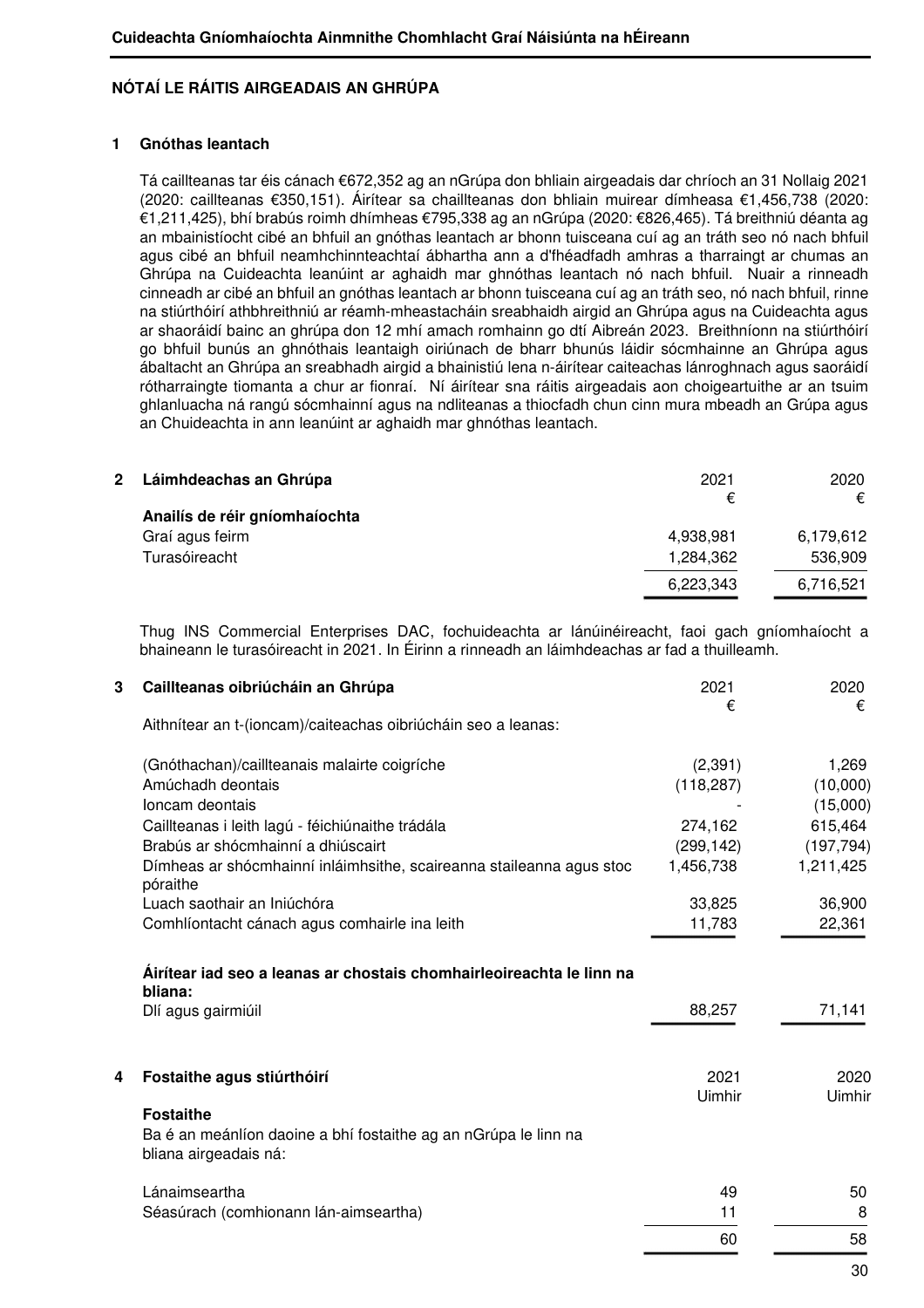| Fostaithe agus stiúrthóirí - ar lean                                          | 2021      | 2020      |
|-------------------------------------------------------------------------------|-----------|-----------|
| Tá costais foirne comhdhéanta de:                                             | €         | €         |
| Pá agus tuarastail                                                            | 1,901,221 | 2,046,485 |
| Costais árachais shóisialta                                                   | 218,909   | 209,780   |
| Costais eile foirne                                                           | 4,602     | 3,580     |
| Costais eile i leith sochair scoir                                            | 8,532     | 8,532     |
| Costais scéimeanna pinsin ranníocaíochta sainithe                             | 115,748   | 83,316    |
| Costais foirne                                                                | 2,249,012 | 2,351,693 |
| Stiúrthóirí                                                                   |           |           |
| Luach saothair                                                                | 63,445    | 67,250    |
| Ranníocaíochta i scéimeanna sochair scoir:                                    |           |           |
| Scéim sochair shainithe                                                       |           |           |
| Costais taistil agus chothabhála                                              |           |           |
| Déantar caiteachas taistil agus cothabhála a chatagóiriú mar seo a<br>leanas: |           |           |
| In Éirinn:                                                                    |           |           |
| An Bord                                                                       | 609       | 800       |
| Fostaithe                                                                     | 20,513    | 18,896    |
| Idirnáisiúnta:                                                                |           |           |
| An Bord                                                                       |           |           |
| Fostaithe                                                                     | 10,613    | 23,631    |
| Iomlán                                                                        | 31,735    | 43,327    |
| Caiteachas fáilteachais                                                       |           |           |
| Áirítear an caiteachas seo a leanas ar chaiteachas fáilteachais               |           |           |
| Fáilteachas foirne                                                            | 19,951    | 31,484    |
| Fáilteachas cliant                                                            | 7,796     | 9,806     |
| Iomlán                                                                        | 27,747    | 41,290    |

Áirítear ar an bpríomhbhainistíocht na stiúrthóirí agus an Príomhfheidhmeannach. Léirítear thíos an cúiteamh a íocadh nó atá iníoctha leis an bpríomhbhainistíocht i leith seirbhísí fostaithe.

|                                               | 2021    | 2020    |
|-----------------------------------------------|---------|---------|
|                                               | €       | €       |
| An Príomhfheidhmeannach:                      |         |         |
| Tuarastail agus sochair ghearrthéarmacha eile | 110.568 | 110,568 |
| Sochair iarfhostaíochta                       | 27,500  | 27,500  |
| Cúiteamh iomlán leis an bpríomhbhainistíocht  | 138,068 | 138,068 |

Nochtar táillí na stiúrthóirí i dTuairisc na Stiúrthóirí.

## **Sochair ghearrthéarmacha fostaithe**

De réir an Chóid, ní nochtann Cuideachta Gníomhaíochta Ainmnithe Chomhlacht Graí Náisiúnta na hÉireann mionsonraí faoi shochair ghearrthéarmacha fostaithe os cionn €50,000 i mbandaí €25,000 de bharr íogaireacht ó thaobh tráchtála a bheith ag baint leis an bhfaisnéis sin. Tá an t-athrú seo ón gCód comhaontaithe leis an Roinn Talmhaíochta, Bia agus Mara.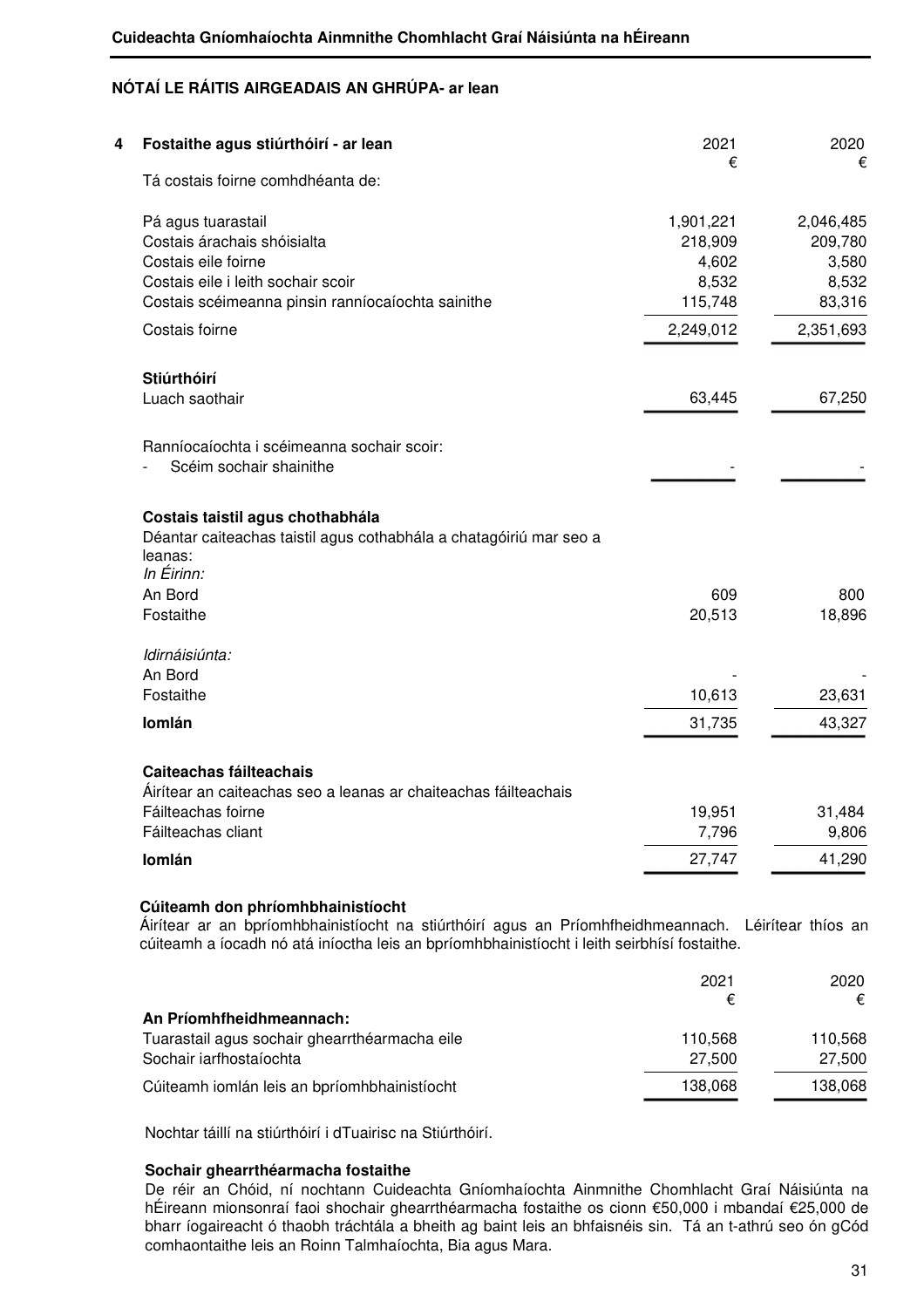| 5 | Glan-chaiteachas ar ús                                                                                             | 2021<br>€ | 2020<br>€        |
|---|--------------------------------------------------------------------------------------------------------------------|-----------|------------------|
|   | Ús infhaighte agus ioncam comhchosúil                                                                              |           |                  |
|   | Ús bainc faighte                                                                                                   |           | 5                |
|   | Iomlán ús infhaighte agus ioncam chomhchosúil                                                                      |           | 5                |
|   | Ús iníoctha agus muirir chomhchosúla                                                                               |           |                  |
|   | Ús iníoctha ar rótharraingtí agus iasachtaí bainc                                                                  | (19, 172) | (20, 571)        |
|   | Muirir eile bainc                                                                                                  | (36, 352) | (14, 433)        |
|   | Glan-chaiteachas úis ar shochair iarfhostaíochta                                                                   | (12,000)  | (7,000)          |
|   | Ús iníoctha agus muirir chomhchosúla                                                                               | (67, 524) | (42,004)         |
|   | Glan-chaiteachas ar ús                                                                                             |           |                  |
|   | Ús infhaighte agus ioncam comhchosúil                                                                              |           | 5                |
|   | Ús iníoctha agus muirir chomhchosúla                                                                               | (67, 524) | (42,004)         |
|   | Glan-chaiteachas ar ús                                                                                             | (67, 524) | (41, 999)        |
|   |                                                                                                                    |           |                  |
| 6 | Cáin ioncaim                                                                                                       | 2021      | 2020             |
|   | Costas cánach/(Creidmheas) á n-áirítear i gcuntas brabúis agus<br>caillteanais<br>Cáin reatha:                     | €         | €                |
|   | Cáin chorparáide na hÉireann ar chaillteanas don bhliain airgeadais<br>Ró-sholáthar i ndáil leis an mbliain roimhe | 11,352    | 400<br>(35, 209) |
|   | Caiteachas reatha cánach/(creidmheas) don bhliain airgeadais                                                       | 11,352    | (34, 809)        |

## **Costais cánach/(creidmheasa) a réiteach**

 Tá an cháin a ndearnadh measúnú uirthi éagsúil ón ngnáthráta cánach corparáide 12.5% i bPoblacht na hÉireann don bhliain airgeadais dar chríoch an 31 Nollaig 2021 (2020: 12.5%). Tá na difríochtaí mínithe thíos:

|                                                                                                                                                                  | 2021<br>€           | 2020<br>€              |
|------------------------------------------------------------------------------------------------------------------------------------------------------------------|---------------------|------------------------|
| Caillteanas roimh cháin                                                                                                                                          | (661,000)           | (384, 960)             |
| Caillteanas méadaithe faoin ngnáthráta cánach corparáide 12.5% i<br>bPoblacht na hÉireann don bhliain airgeadais dar chríoch an 31 Nollaig<br>2021 (2020: 12.5%) | (82, 625)           | (48, 120)              |
| Tionchair de:<br>Gan caiteachas a bheith inasbhainte chun críocha cánach<br>Cáin gearrtha ar ioncam ag ráta níos airde                                           | 42,077<br>456       | 76,748<br>649          |
| Cáin Ioncaim iarchoimeádta<br>Ró-sholáthar i ndáil leis an mbliain roimhe                                                                                        | 473                 | 400<br>(35, 209)       |
| Dímheas de bhreis ar liúntais chaipitil<br>Caillteanais a úsáideadh sa bhliain                                                                                   | 87,480<br>(23, 475) | 43,312<br>(112, 405)   |
| Míreanna réitithe eile<br>Caiteachas cánach/(creidmheasa) ar chaillteanas                                                                                        | (13,034)<br>11,352  | (39, 816)<br>(34, 809) |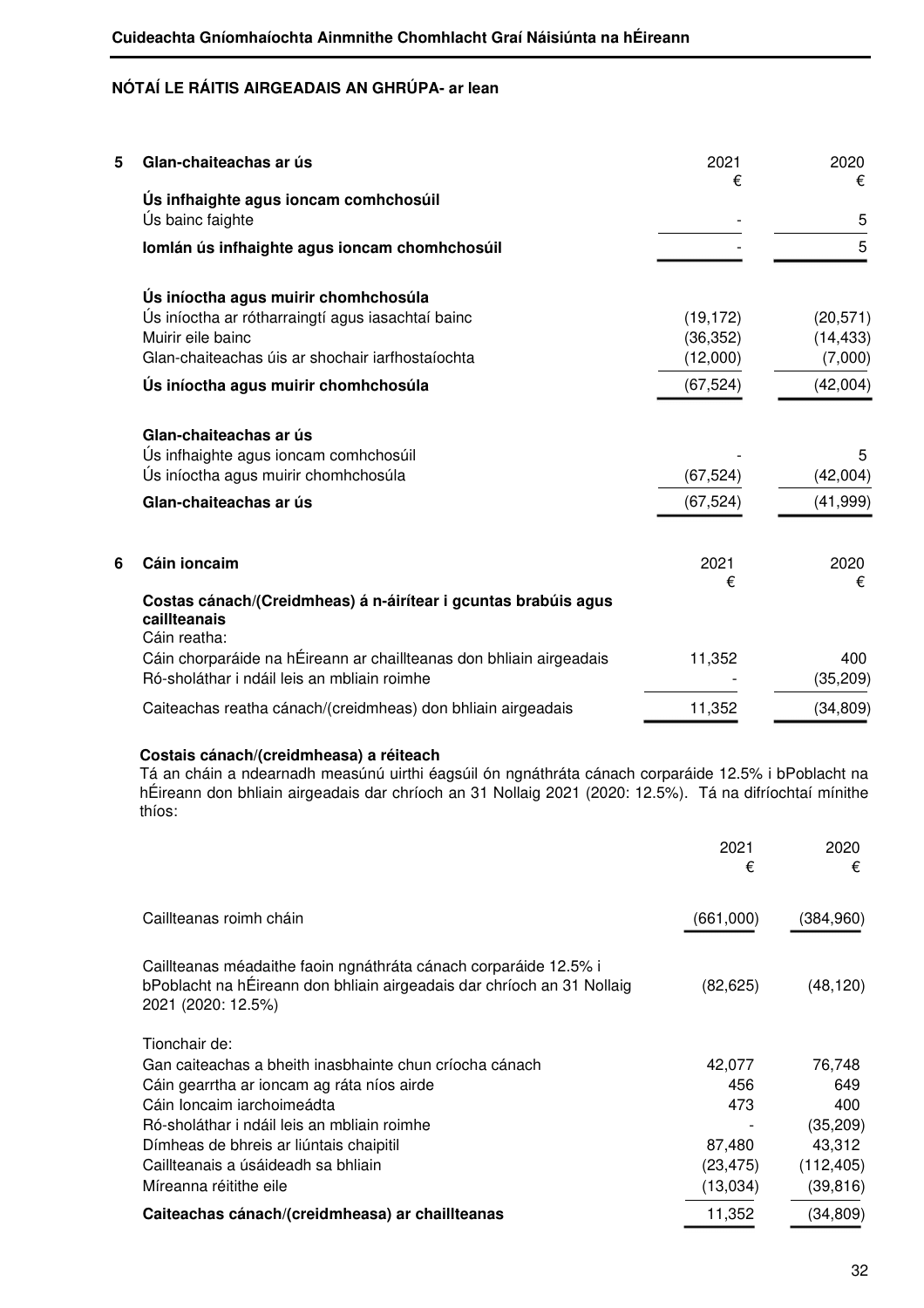| 7 Sócmhainní inláimhsithe                        | Talamh agus<br>foirgnimh<br>€ | Innealra<br>agus troscán<br>€ | Mótar<br>Feithiclí<br>€ | Iomlán<br>€ |
|--------------------------------------------------|-------------------------------|-------------------------------|-------------------------|-------------|
| Grúpa                                            |                               |                               |                         |             |
| <b>Costas</b>                                    |                               |                               |                         |             |
| Amhail an 1 Eanáir 2021                          | 15,651,211                    | 6,639,381                     | 544,093                 | 22,834,685  |
| Suimeanna Breise                                 | 102,602                       | 57,103                        |                         | 159,705     |
| Sócmhainní atá dímheasta go hiomlán a            |                               | (4,538,652)                   | (385, 878)              | (4,924,530) |
| scoradh                                          |                               |                               |                         |             |
| Amhail an 31 Nollaig 2021                        | 15,753,813                    | 2,157,832                     | 158,215                 | 18,069,860  |
| Dímheas carntha                                  |                               |                               |                         |             |
| Amhail an 1 Eanáir 2021                          | 4,305,916                     | 5,461,993                     | 457,237                 | 10,225,146  |
| Muirear don bhliain                              | 347,316                       | 213,608                       | 31,643                  | 592,567     |
| Sócmhainní atá dímheasta go hiomlán a<br>scoradh |                               | (4,538,652)                   | (385, 878)              | (4,924,530) |
| Amhail an 31 Nollaig 2021                        | 4,653,232                     | 1,136,949                     | 103,002                 | 5,893,183   |
| Suim ghlanluacha                                 |                               |                               |                         |             |
| Amhail an 31 Nollaig 2021                        | 11,100,581                    | 1,020,883                     | 55,213                  | 12,176,677  |
| Amhail an 31 Nollaig 2020                        | 11,345,295                    | 1,177,388                     | 86,856                  | 12,609,539  |
| Cuideachta                                       |                               |                               |                         |             |
| <b>Costas</b>                                    |                               |                               |                         |             |
| Amhail an 1 Eanáir 2021                          | 15,651,211                    | 6,572,049                     | 544,093                 | 22,767,353  |
| Suimeanna Breise                                 | 102,602                       | 34,945                        |                         | 137,547     |
| Sócmhainní atá dímheasta go hiomlán a<br>scoradh |                               | (4,538,652)                   | (385, 878)              | (4,924,530) |
| Amhail an 31 Nollaig 2021                        | 15,753,813                    | 2,068,342                     | 158,215                 | 17,980,370  |
| Dímheas carntha                                  |                               |                               |                         |             |
| Amhail an 1 Eanáir 2021                          | 4,305,916                     | 5,449,502                     | 457,237                 | 10,212,655  |
| Muirear don bhliain                              | 347,316                       | 202,620                       | 31,643                  | 581,579     |
| Sócmhainní atá dímheasta go hiomlán a            |                               | (4,538,652)                   | (385, 878)              | (4,924,530) |
| scoradh                                          |                               |                               |                         |             |
| Amhail an 31 Nollaig 2021                        | 4,653,232                     | 1,113,470                     | 103,002                 | 5,869,704   |
| Suim ghlanluacha                                 |                               |                               |                         |             |
| Amhail an 31 Nollaig 2021                        | 11,100,581                    | 954,872                       | 55,213                  | 12,110,666  |
| Amhail an 31 Nollaig 2020                        | 11,345,295                    | 1,122,547                     | 86,856                  | 12,554,698  |
|                                                  |                               |                               |                         |             |

**8 Scaireanna staileanna agus stoc póraithe** 2021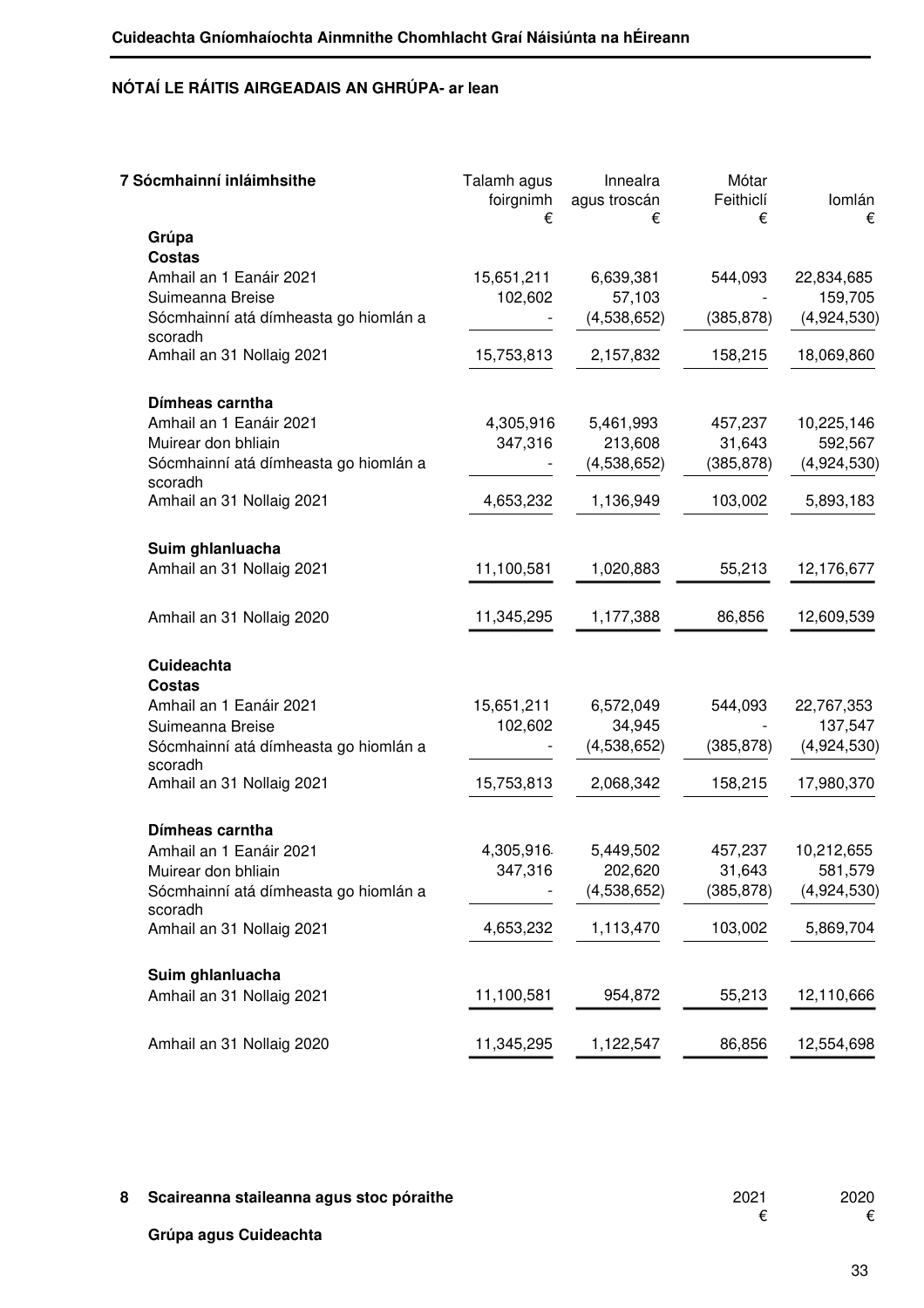| Costas                                        |               |            |
|-----------------------------------------------|---------------|------------|
| Amhail an 1 Eanáir                            | 10,116,988    | 9,763,840  |
| Suimeanna Breise                              | 719.763       | 835,844    |
| Aistrithe ó stoc folaíochta                   | 210,602       |            |
| Diúscairtí                                    | (432, 717)    | (482, 696) |
| Sócmhainní atá dímheasta go hiomlán a scoradh | (3,493,245)   |            |
| Amhail an 31 Nollaig                          | 7,121,391     | 10,116,988 |
| Dímheas carntha                               |               |            |
| Amhail an 1 Eanáir                            | 6,738,068     | 5,987,922  |
| Muirear don bhliain                           | 864,171       | 807,902    |
| Diúscairtí                                    | (186, 729)    | (57, 756)  |
| Sócmhainní atá dímheasta go hiomlán a scoradh | (3, 493, 245) |            |
| Amhail an 31 Nollaig                          | 3,922,265     | 6,738,068  |
| Suim ghlanluacha                              |               |            |
| Amhail an 31 Nollaig                          | 3,199,126     | 3,378,920  |

 I rith na bliana airgeadais, diúscraíodh scaireanna staileanna agus stoc póraithe arbh ionann iad agus luach seilbhe €245,988. Bhí costas €432,717 agus dímheas carntha €186,729 ar na sócmhainní sin. €299,142 an gnóthachan ar dhiúscairt a bhí i geist leis na sócmhainní sin.

| 9 | Sócmhainní airgeadais                                   | 2021 | 2020<br>€ |
|---|---------------------------------------------------------|------|-----------|
|   | <b>Cuideachta</b>                                       |      |           |
|   | Costas nó luacháil                                      |      |           |
|   | Infheistíocht maidir le gnóthais fochuideachta (nóta i) |      |           |

 Is ionann an soláthar carntha le haghaidh laghdú ar luach i ndáil le sócmhainní airgeadais agus €Nialas (2020: €Nialas).

## **(i) Infheistíocht maidir le gnóthas fochuideachta**

Tugtar sonraí ar Infheistíocht maidir le gnóthas fochuideachta thíos:

#### **INS Commercial Enterprises DAC**

Is leis an gCuideachta 100% den leas in INS Commercial Enterprises, cuideachta atá corpraithe in Éirinn, agus is i dTulaigh, Cill Dara, Éire atá oifig chláraithe na Cuideachta. Tá INS Commercial Enterprises freagrach as gníomhaíochtaí go léir an Ghrúpa a bhaineann le turasóireacht.

| 10 Stoic          | 2021      | 2020      |
|-------------------|-----------|-----------|
|                   | €         | €         |
|                   |           |           |
| Stoc folaíochta   | 1,798,675 | 1,717,138 |
| Tomhaltáin        | 153,337   | 132,650   |
|                   | 1,952,012 | 1,849,788 |
| <b>Cuideachta</b> |           |           |
| Stoc folaíochta   | 1,798,675 | 1,717,138 |
| Tomhaltáin        | 126,474   | 87,850    |
|                   | 1,925,149 | 1,804,988 |
|                   | Grúpa     |           |

Ní sháraíonn costas athsholáthair na bhfardal méideanna atá sa ráiteas maidir le staid airgeadais.

| 11 Féichiúnaithe | 2021 | 2020 |
|------------------|------|------|
|                  |      |      |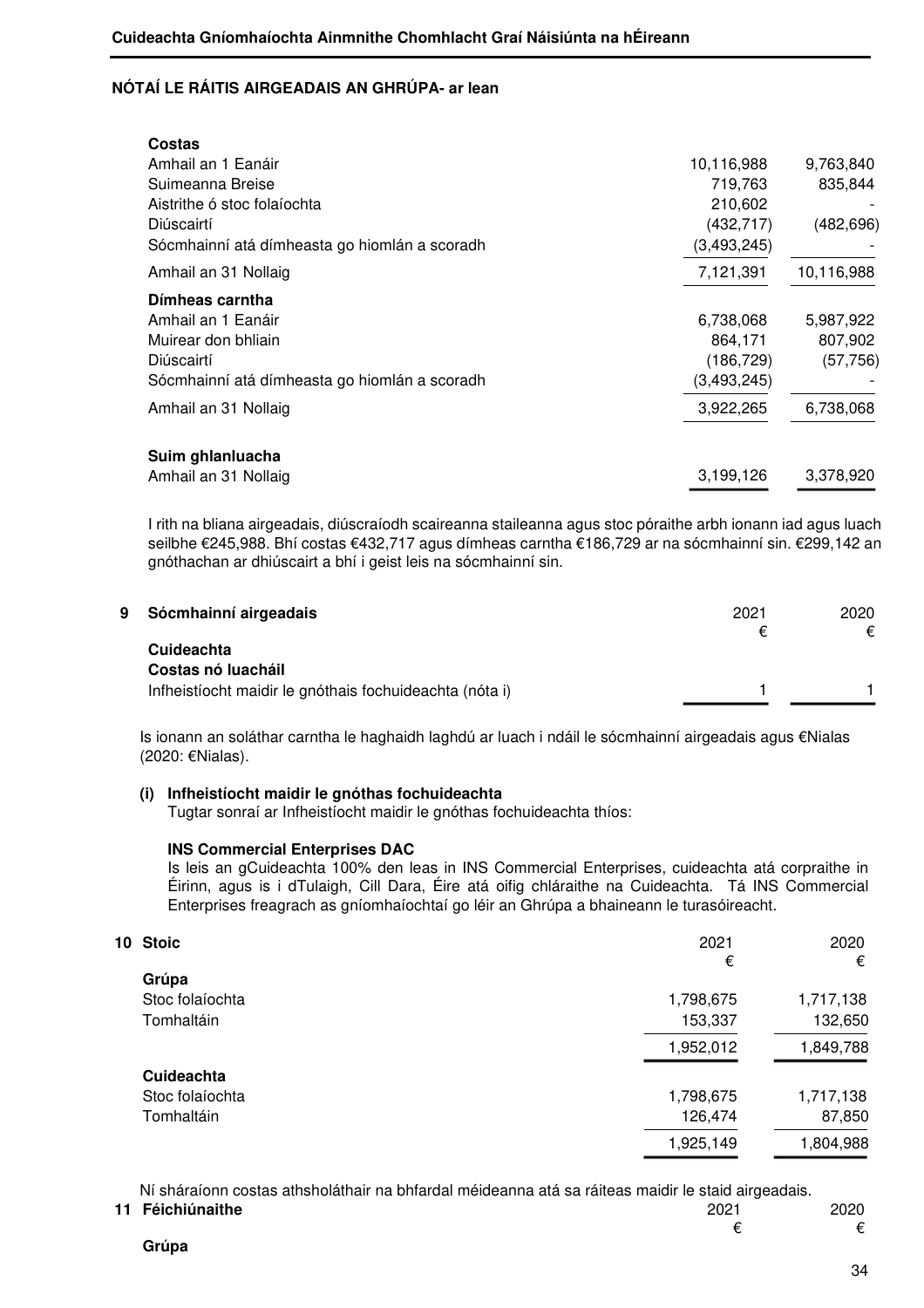| Féichiúnaithe trádála                         | 4,487,077 | 4,601,650 |
|-----------------------------------------------|-----------|-----------|
| Réamhíocaíochtaí agus ioncam fabhraithe       | 552,573   | 413,939   |
|                                               | 5,039,650 | 5,015,589 |
| <b>Cuideachta</b>                             |           |           |
| Féichiúnaithe trádála                         | 4,475,676 | 4,594,948 |
| Méideanna atá dlite ó ghnóthais fochuideachta | 128,256   | 387,126   |
| Réamhíocaíochtaí agus ioncam fabhraithe       | 531,768   | 393,588   |
|                                               | 5,135,700 | 5,375,662 |

Luaitear féichiúnaithe trádála an Ghrúpa agus na Cuideachta i ndiaidh soláthar €1.1m do lagú (2020: €1.4m) (féach nóta 23 don bhunús a bhí leis an soláthar a chinneadh).

Tá na méideanna a léirítear thuas ar fad dlite laistigh de bhliain amháin.

Tá na méideanna atá dlite ó ghnóthais fochuideachta neamhurraithe, saor ó ús agus níl aon dáta seasta aisíoctha i gceist leo mar sin inaisíoctha ar éileamh.

| 12 Creidiúnaithe - Méideanna dlite laistigh de bhliain amháin | 2021<br>€ | 2020<br>€ |
|---------------------------------------------------------------|-----------|-----------|
| Grúpa                                                         |           |           |
| Creidiúnaithe trádála agus fabhruithe                         | 1,593,200 | 1,334,565 |
| Ceannach folaíochta                                           | 617,925   | 717,767   |
| ÍMAT/ÁSPC                                                     | 75,356    | 70,873    |
| <b>CBL</b>                                                    | 11,610    | 25,544    |
| Ioncam iarchurtha (nóta 15)                                   | 118,287   | 10,000    |
| Cáin shiarchoinneálach                                        | 37,922    | 4,239     |
| lasacht bainc<br>(nóta 13)                                    | 198,900   | 202,087   |
| Cáin Chorparáide                                              | 11,804    |           |
|                                                               | 2,665,004 | 2,365,075 |
| <b>Cuideachta</b>                                             |           |           |
| Creidiúnaithe trádála agus fabhruithe                         | 1,544,531 | 1,314,666 |
| Ceannach folaíochta                                           | 617,925   | 717,767   |
| ÍMAT/ÁSPC                                                     | 75,356    | 70,873    |
| <b>CBL</b>                                                    | 6,646     | 25,857    |
| Ioncam iarchurtha (nóta 15)                                   | 118,287   | 10,000    |
| Cáin shiarchoinneálach                                        | 36,284    | 2,691     |
| lasacht bainc (nóta 13)                                       | 198,900   | 202,087   |
| Cáin Chorparáide                                              | 73        |           |
|                                                               | 2,598,002 | 2,343,941 |
|                                                               |           |           |

Tá na méideanna a léirítear thuas ar fad dlite laistigh de bhliain amháin.

Tá creidiúnaithe trádála agus eile iníoctha ar dhátaí éagsúla sna trí mhí atá ag teacht de réir ghnáththéarmaí creidmheasa soláthraithe.

 Tá cáin agus árachas sóisialta inaisíoctha ar dhátaí éagsúla sna míonna atá ag teacht de réir na bhforálacha reachtúla atá infheidhme. 2021 2020

|                                                              | ZUZ I     | ZUZU.      |
|--------------------------------------------------------------|-----------|------------|
| 13 Creidiúnaithe - méideanna a bheidh dlite i ndiaidh bliana | €         | €          |
| Grúpa agus Cuideachta                                        |           |            |
| lasacht bainc                                                | 835.847   | 999.775    |
| Lúide: méid iníoctha laistigh de bhliain amháin (nóta 12)    | (198,900) | (202, 087) |
| loncam iarchurtha (nóta 15)                                  | 1.903.661 | 2,092,428  |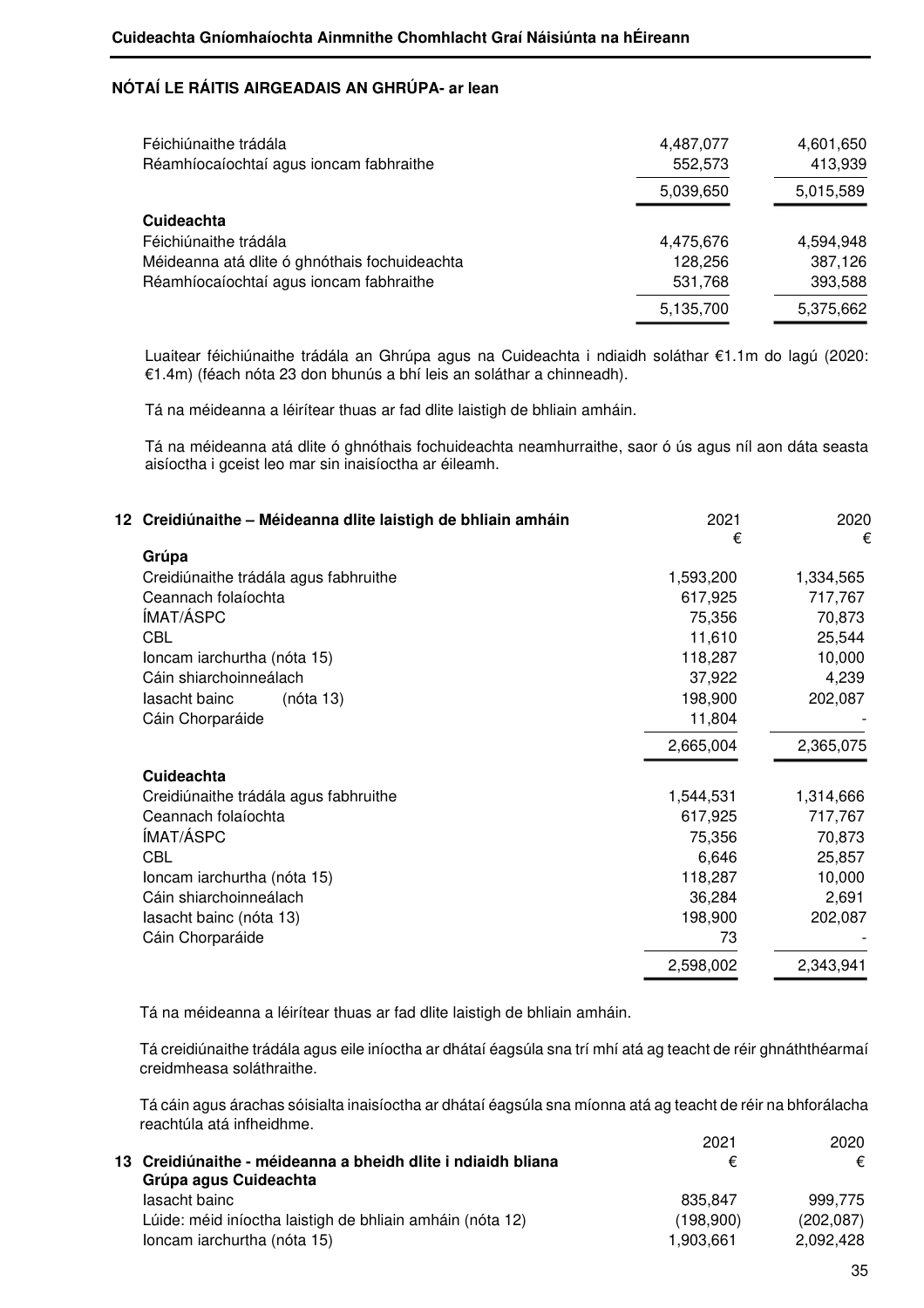| Creidiúnaithe eile                                           | 60,000    | 90,000    |
|--------------------------------------------------------------|-----------|-----------|
|                                                              | 2,600,608 | 2,980,116 |
| Aibíocht lasachta Bainc                                      |           |           |
| mbliain amháin nó níos lú, nó de réir éilimh                 | 198,900   | 202,087   |
| níos mó ná bliain amháin, ach tráth nach faide ná dhá bliain | 181,414   | 181,414   |
| níos mó ná dhá bliain, ach tráth nach faide ná cúig bliana   | 455,533   | 544,242   |
| mbreis is cúig bliana                                        |           | 72,032    |
|                                                              | 835,847   | 999.775   |

 Bhain an iasacht le Strawhall a cheannach in 2004. Ba é téarma bunaidh na hiasachta ná 25 bliain. Cheadaigh na ranna rialtais iomchuí an iasacht a bhfuil ráta seasta úis 1.71% ag dul léi.

| 14 Scairchaipiteal glaoite arna léiriú mar chothromas            | 2021       | 2020       |
|------------------------------------------------------------------|------------|------------|
| Gnáthscaireanna €1.27 an ceann                                   | €          | €          |
| <b>Scairchaipiteal ceadaithe</b>                                 |            |            |
| 30,000,000 scair (2020: 30,000,000 scair)                        | 38,100,000 | 38,100,000 |
| Cionroinnte agus íoctha go hiomlán - arna léiriú mar ghnáthscair |            |            |
| 10,841,516 scair (2020: 10,841,516 scair)                        | 13,768,724 | 13,768,724 |

 Aicme aonair gnáthscaire atá ann. Níl aon srian ar dhíbhinní a dháileadh ná ar aisíocaíocht caipitil. Tá cearta vótála comhionanna ag dul le gach scair agus cáilíonn i leith díbhinní a mhéid is atá iomlán gach scair íoctha amach.

Tugtar cuntas thíos ar gach cúlchiste laistigh de chothromas:

## **Cuntas brabúis agus caillteanais**

 Is ionann an cuntas brabúis agus caillteanais is ioncam cuimsitheach a fabhraíodh don bhliain airgeadais agus blianta airgeadais roimhe seo.

| 15 Deontais chaipitil | 2021<br>€  | 2020<br>€ |
|-----------------------|------------|-----------|
| Grúpa agus Cuideachta |            |           |
| Amhail an 1 Eanáir    | 2,102,427  | 912,382   |
| Suimeanna Breise      | 37.808     | 1,200,046 |
| Amúchadh              | (118, 287) | (10,000)  |
| Amhail an 31 Nollaig  | 2,021,948  | 2,102,428 |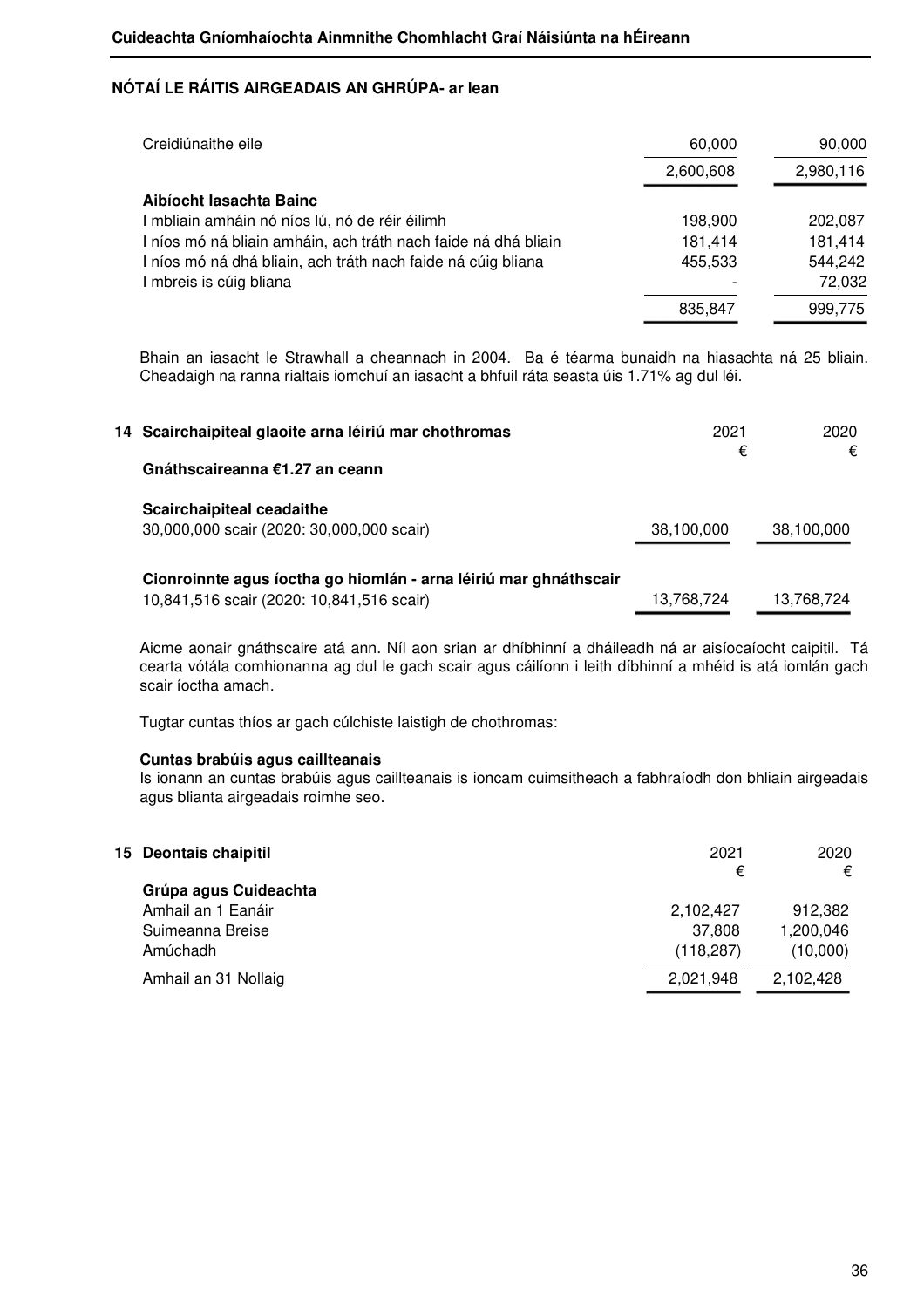| 16 Nóta le ráiteas an Ghrúpa maidir le sreafaí airgid                        | 2021<br>€  | 2020<br>€   |
|------------------------------------------------------------------------------|------------|-------------|
| Caillteanas don bhliain airgeadais                                           | (672,352)  | (350, 151)  |
| Caiteachas cánach/(creidmheasa) ar chaillteanas                              | 11,352     | (34, 809)   |
| Glan-chaiteachas ar ús                                                       | 67,524     | 41,999      |
| Caillteanas oibriúcháin                                                      | (593,476)  | (342, 961)  |
| Amúchadh ar dheontais                                                        | (118,287)  | (10,000)    |
| Brabús ar shócmhainní a dhiúscairt                                           | (299,142)  | (197, 794)  |
| Dímheas ar shócmhainní seasta inláimhsithe, stoc staileanna agus<br>póraithe | 1,456,738  | 1,211,425   |
| Sochar iarfhostaíochta lúide íocaíochtaí                                     | (57,000)   | (54,000)    |
| Gluaiseachtaí i gcaipiteal oibre:                                            |            |             |
| Méadú ar fhardail                                                            | (102, 224) | (345, 504)  |
| Méadú ar fhéichiúnaithe                                                      | (24,061)   | (869, 878)  |
| Méadú/(laghdú) ar chreidiúnaithe                                             | 9,025      | (982,808)   |
| Sreabhadh airgid ó ghníomhaíochtaí<br>oibríochta/(arna úsáid iontu)          | 271,573    | (1,591,520) |

## **17 Imeachtaí ó dheireadh na bliana airgeadais**

Tá nóta i dtuarascáil na stiúrthóirí maidir le himeachtaí suntasacha ó dheireadh na bliana.

## **18 Idirbhearta le Páirtithe Gaolmhara**

I rith na bliana cheannaigh na stiúrthóirí agus na páirtithe a bhain leis na stiúrthóirí, seirbhísí coinneála ag luach an mhargaidh ag luach iomlán €5,900 (2020: €5,546).

Cheannaigh an Grúpa seirbhísí traenála capall arb ionann a luach agus Nialas (agus CBL agus aisíoc ar eisíocaíochtaí a tabhaíodh san áireamh) in 2021 ó Commonstown Stud, cuideachta a bhfuil ceangal aige le hiar-stiúrthóir (2020: €17,312).

## **19 Tiomantais**

#### Tiomantais chaipitil

Ní raibh aon cheangaltais chaipitil ag deireadh na bliana (2020: €Nialas).

#### **20 Sochair iar-fhostaíochta**

Tá plean ranníocaíochtaí sainithe i bhfeidhm ag an nGrúpa d'fhostaithe áirithe agus íocann sé ranníocaíochtaí seasta isteach in eintiteas ar leithligh. Coinnítear sócmhainní an phlean ar leithligh ó chuid an Ghrúpa i gcistí a riartar go neamhspleách. Aithnítear na ranníocaíochtaí chuig an bplean mar chostas an tráth a bhíonn siad dlite le híoc. Áirítear méideanna gan íoc i bhfabhruithe ar an gclár comhardaithe.

Feidhmíonn an Grúpa scéim phinsin shochair shainithe freisin agus coimeádtar na sócmhainní i gciste pinsin a riartar go leithligh. Déantar soláthar do shochair shainithe sa scéim ar bhonn tuarastail scoir chomhaltaí. Cinneann achtúire cáilithe na ranníocaíochtaí ar bhonn luachálacha tríbhliantúla ag baint úsáid as an modh aonaid theilgthe. Dúnadh an scéim d'iontrálaithe nua an 1 Márta 2012.

Rinne achtúire neamhspleách cáilithe an luacháil is deireanaí do chríocha maoinithe amhail an 30 Meán Fómhair 2021 agus tá sí ar fáil lena hiniúchadh ag comhaltaí na scéime ach ní d'iniúchadh poiblí.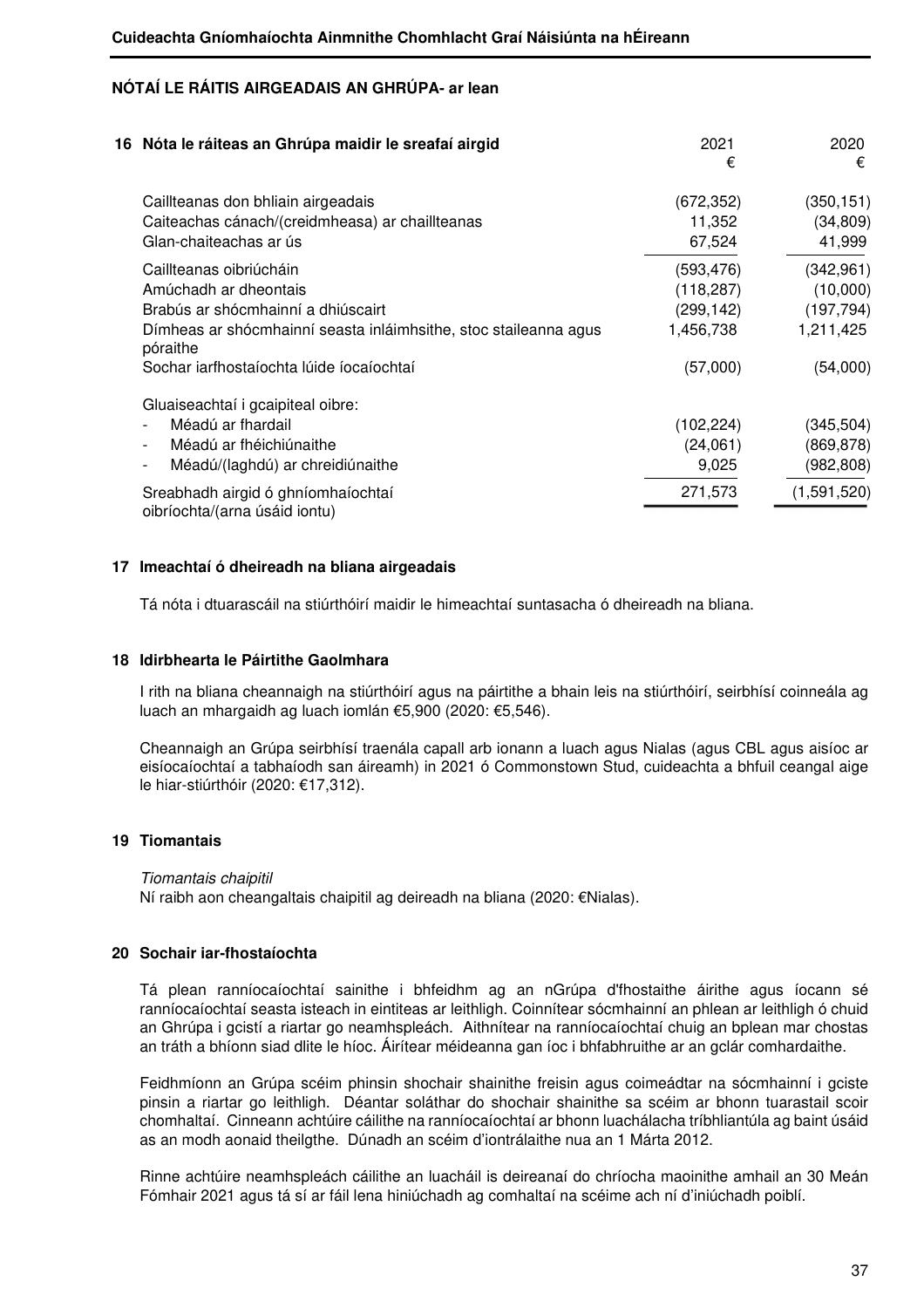| 2021     | 2020     |
|----------|----------|
| €'000    | €'000    |
|          |          |
| (4, 367) | (4, 384) |
| 3,868    | 3,741    |
| (499)    | (643)    |
|          |          |
| 8        | 8        |
| 4        |          |
| 12       | 15       |
|          |          |
| 24       | 35       |
| 138      | 177      |
| 162      | 212      |
|          |          |

Leagtar amach thíos na príomhbhoinn tuisceana a d'úsáid an t-achtúire cáilithe neamhspleách chun na dliteanais a ríomh faoi FRS 102 :

|                                            | 2021                      | 2020                      |
|--------------------------------------------|---------------------------|---------------------------|
| Ráta ionchais d'ardú in íocaíochtaí pinsin | 1.50%                     | 1.10%                     |
| Ráta ardú tuarastail ionchais              | ní bhaineann<br>le hábhar | ní bhaineann<br>le hábhar |
| Ráta lascaine                              | 1.10%                     | 0.65%                     |
| Ráta boilscithe                            | 2.15%                     | 1.30%                     |

 Tá bonn tuisceana básmhaireachta 2021 bunaithe ar staidéar ar rátaí agus ar threochtaí go dtiocfaidh feabhas ar rátaí básmhaireachta amach anseo arna n-ullmhú ag Cumann Achtúirí na hÉireann.

|                                                    | 2021<br>Uimhir | 2020<br>Uimhir |
|----------------------------------------------------|----------------|----------------|
| Fadsaolaí ag aois 65 i gcás pinsinéirí reatha      |                |                |
| Fir                                                | 21.8           | 21.7           |
| Mná<br>$\overline{\phantom{0}}$                    | 24.2           | 24.1           |
| Fadsaolaí ag aois 65 i gcás pinsinéirí amach anseo |                |                |
| Fir                                                | 24.1           | 24.0           |
| Mná                                                | 26.2           | 26.1           |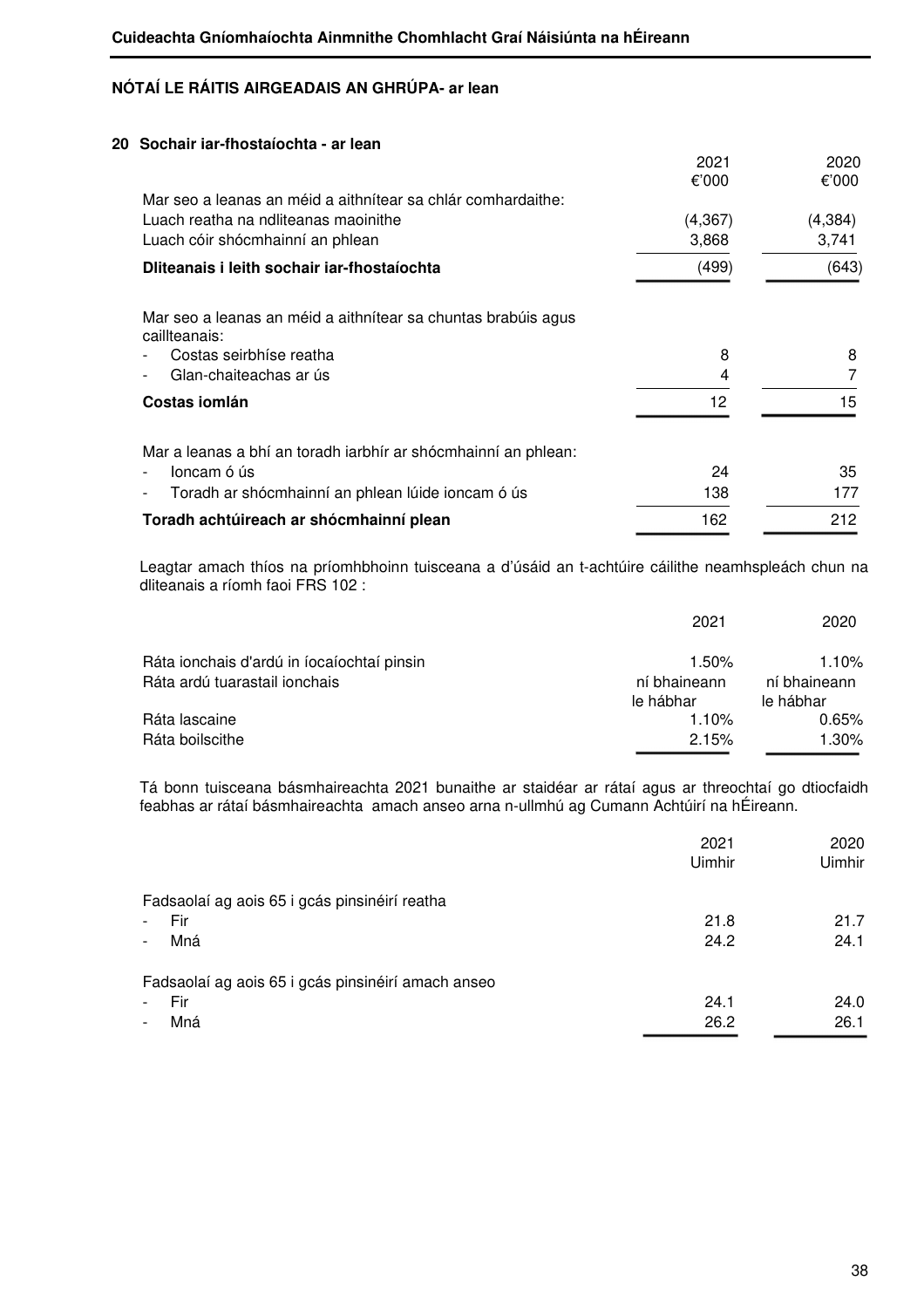### **20 Sochair iar-fhostaíochta - ar lean**

|                                                        | Plean<br>sócmhainní<br>€'000 | Oibleagáid<br>Sochair<br>Shainithe<br>€'000 | Iomlán<br>€'000 |
|--------------------------------------------------------|------------------------------|---------------------------------------------|-----------------|
|                                                        |                              |                                             |                 |
| Amhail an 1 Eanáir 2020                                | 3,598                        | (4, 319)                                    | (721)           |
| Sochair íoctha                                         | (131)                        | 131                                         |                 |
| Ranníocaíochtaí fostóra                                | 62                           |                                             | 62              |
| Costas seirbhíse reatha                                |                              | (8)                                         | (8)             |
| loncam/(costais) ó ús                                  | 35                           | (42)                                        | (7)             |
| Gnóthachain/(caillteanais) atomhaiste:                 |                              |                                             |                 |
| Caillteanas achtúireach                                |                              | (146)                                       | (146)           |
| Aischur ar shócmhainní an phlean gan ús san<br>áireamh | 177                          |                                             | 177             |
| Amhail an 31 Nollaig 2020                              | 3,741                        | (4, 384)                                    | (643)           |
| Amhail an 1 Eanáir 2021                                | 3,741                        | (4, 384)                                    | (643)           |
| Sochair íoctha                                         | (100)                        | 100                                         |                 |
| Ranníocaíochtaí fostóra                                | 65                           |                                             | 65              |
| Costas seirbhíse reatha                                |                              | (8)                                         | (8)             |
| loncam/(costais) ó ús                                  | 24                           | (28)                                        | (4)             |
| Gnóthachain/(caillteanais) atomhaiste:                 |                              |                                             |                 |
| Caillteanas achtúireach                                |                              | (47)                                        | (47)            |
| Aischur ar shócmhainní an phlean gan ús san<br>áireamh | 138                          |                                             | 138             |
| Amhail an 31 Nollaig 2021                              | 3,868                        | (4, 367)                                    | (499)           |
|                                                        |                              | 2021                                        | 2020            |
|                                                        |                              | €'000                                       | €'000           |
| Ba é an luach cóir ar an bplean sócmhainní:            |                              |                                             |                 |
| Ionstraimí cothromais                                  |                              | 1,234                                       | 999             |
| Straitéisí dearbhthoraidh                              |                              | 1,172                                       | 1,178           |
| Ús seasta                                              |                              | 1,284                                       | 1,351           |
| Airgead Tirim                                          |                              |                                             | 37              |
| Maoin                                                  |                              | 178                                         | 176             |
|                                                        |                              | 3,868                                       | 3,741           |

#### **21 Dliteanais theagmhasacha**

Chun críocha Alt 357 d'Acht na gCuideachtaí, 2014, thug an Chuideachta faoi chreidiúnaithe a fhochuideachta, INS Commercial Enterprises DAC, a shlánú, maidir leis na méideanna ar fad a léirítear mar dhliteanais nó mar ghealltanais sna ráitis airgeadais reachtúla mar a dhéantar tagairt dóibh in Alt 357 (1) (b) d'Acht na gCuideachtaí 2014 don bhliain airgeadais dar chríoch an 31 Nollaig 2021 nó d'aon tréimhse airgeadais leasaithe ina gcuimsítear an bhliain airgeadais thuas luaite. Tá gach foráil eile d'Alt 357 comhlíonta ina leith sin.

Níl an Chuideachta ag súil go mbeidh aon chaillteanas ábhartha ag teacht as na ráthaíochtaí sin.